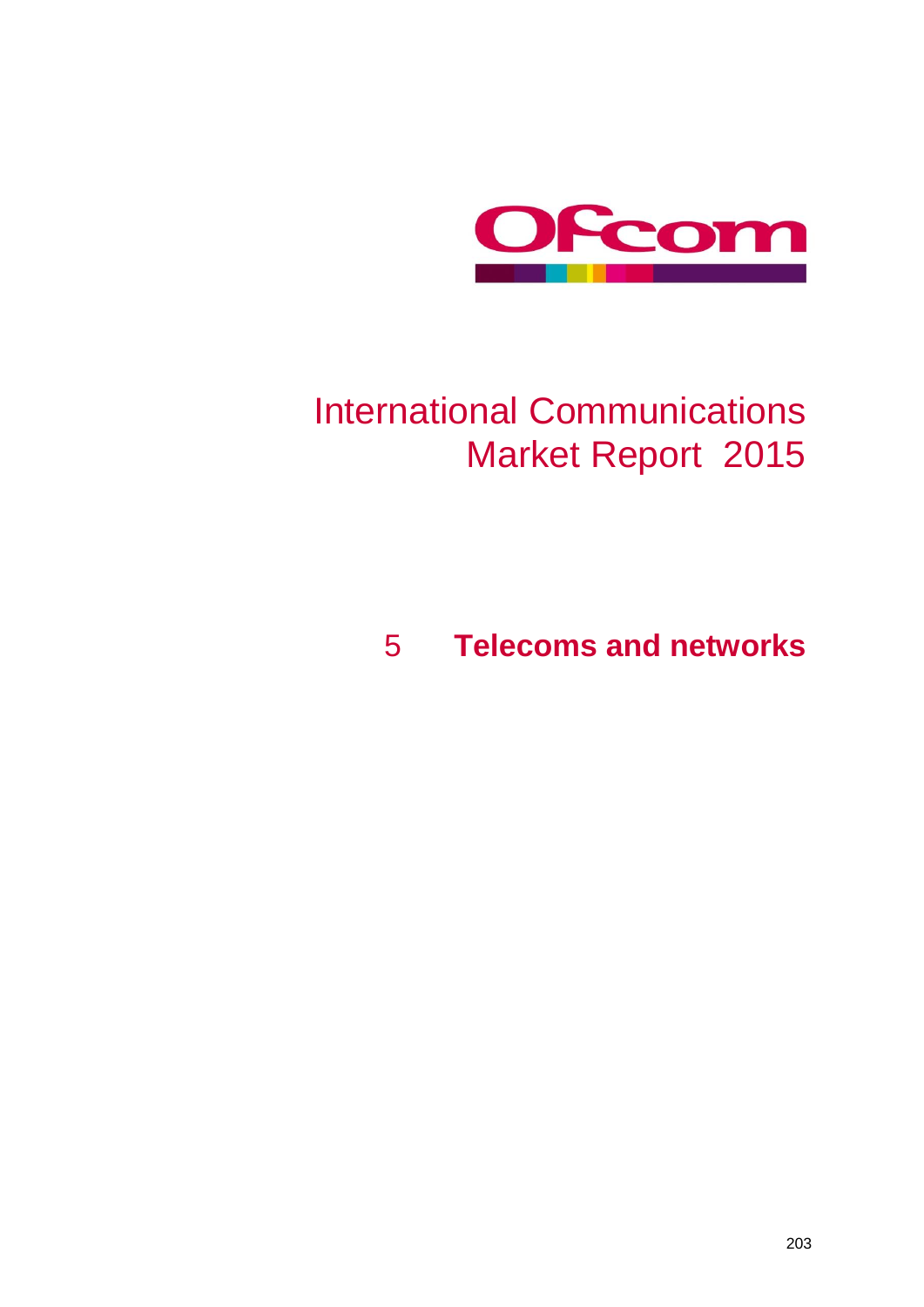# **Contents**

| <b>Section</b>                   |                                                                                                              | Page                     |
|----------------------------------|--------------------------------------------------------------------------------------------------------------|--------------------------|
|                                  | 5.1 Key market developments in telecoms and networks                                                         | 205                      |
| 5.1.1<br>5.1.2<br>5.1.3          | Overview<br>Introduction<br>Availability and take-up of next-generation access (NGA) services                | 205<br>205               |
| 5.1.4                            | continues to grow<br>The use of VoIP as an alternative to traditional telephony is increasing                | 207<br>213               |
|                                  | 5.2 The telecoms industry                                                                                    | 221                      |
| 5.2.1<br>5.2.2<br>5.2.3<br>5.2.4 | Market overview<br><b>Fixed voice services</b><br>Fixed broadband services<br>Mobile voice and data services | 221<br>226<br>231<br>236 |
|                                  | 5.3 The telecoms user                                                                                        | 247                      |
| 5.3.1<br>5.3.2<br>5.3.3<br>5.3.4 | Overview<br><b>Fixed voice services</b><br><b>Fixed broadband services</b><br>Mobile voice and data services | 247<br>250<br>255<br>260 |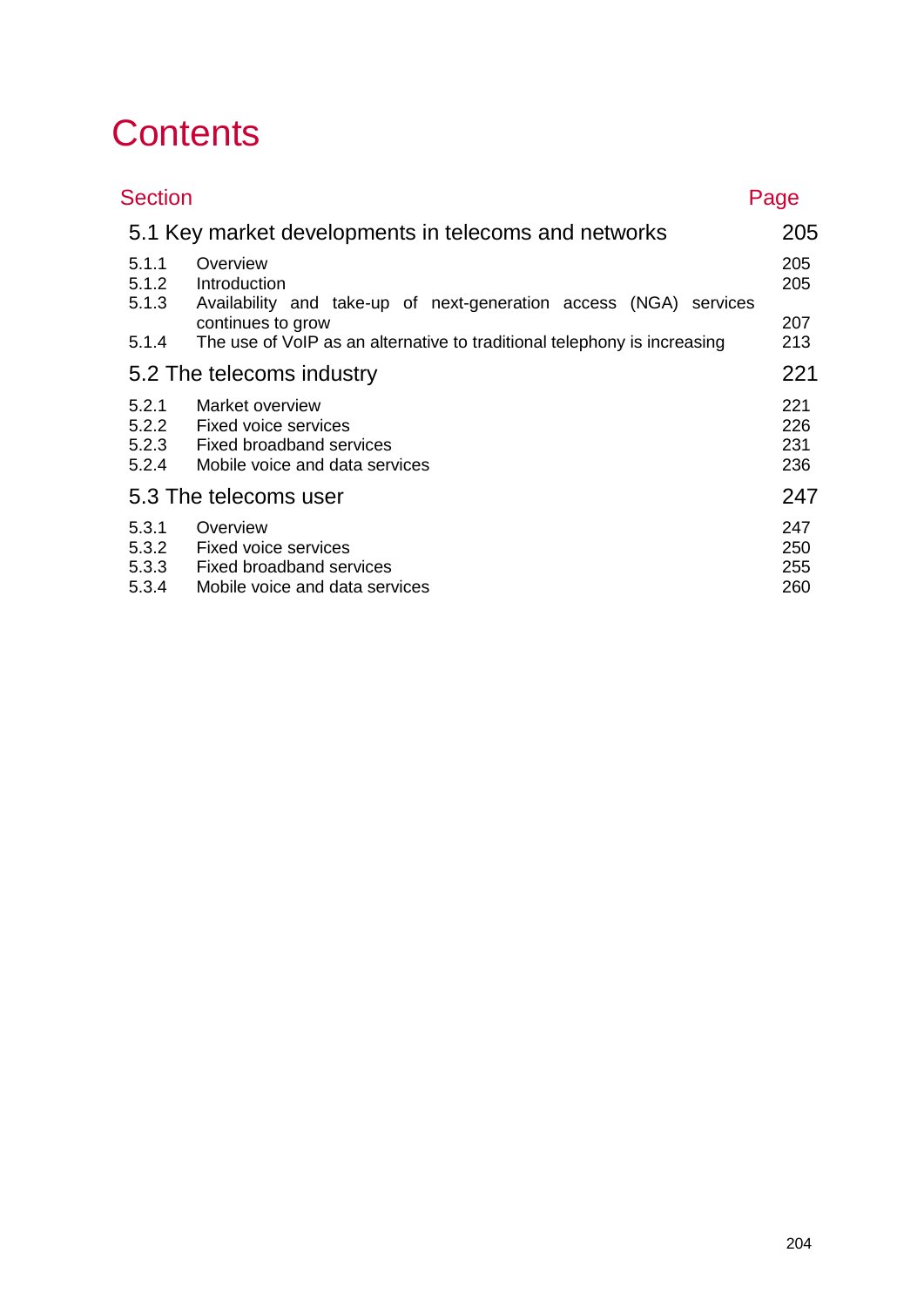## <span id="page-2-0"></span>5.1 Key market developments in telecoms and networks

## <span id="page-2-1"></span>**5.1.1 Overview**

The telecoms section of this report looks at the fixed voice, fixed broadband and mobile voice and data markets in the UK and our 17 comparator countries. The section is split into three parts:

- **Key market developments**  provides an overall context, and highlights key developments in international telecoms markets, including the growth of next generation access (NGA) networks and the increasing use of VoIP services.
- The telecoms industry provides a 'top-down' approach by looking at the telecoms sector from an industry and operator viewpoint, and compares and contrasts trends in revenues and market structures across our comparator countries, before looking specifically at voice and data markets.
- **The telecoms user** provides a 'bottom-up' approach from the point of view of consumers and looks at the overall take-up of communications services, before focusing specifically on consumers' experience of fixed-line voice, fixed broadband and mobile voice and data use.

## <span id="page-2-2"></span>**5.1.2 Introduction**

Availability and take-up of technologies used to access the internet continued to increase in 2014. As the internet becomes increasingly important to both businesses and consumers, the reliance upon and usage of the internet, and the devices used to access it, increase. The internet is used for a large range of purposes, including but not limited to: transactions, entertainment and the procurement of information. Increasing internet access speeds allow the internet to be used in a variety of new ways, and growing demand from consumers for higher speeds has led to a greater availability of 4G and next generation access (NGA)<sup>124</sup> technologies.

The availability of fixed-line broadband services increased in the majority of our comparator countries in the five years to 2014, with the exception of Australia (which remained stable at 95%). Seven out of our 18 comparator countries had 100% availability in 2014. Take-up of fixed-line broadband services grew across the majority of comparator countries in 2014, with Japan experiencing the largest annual change, from 35 connections per 100 population in 2013, to 39 connections per 100 population in 2014.

<sup>-</sup> $124$  See page [29](#page-4-0) for a definition of NGA technologies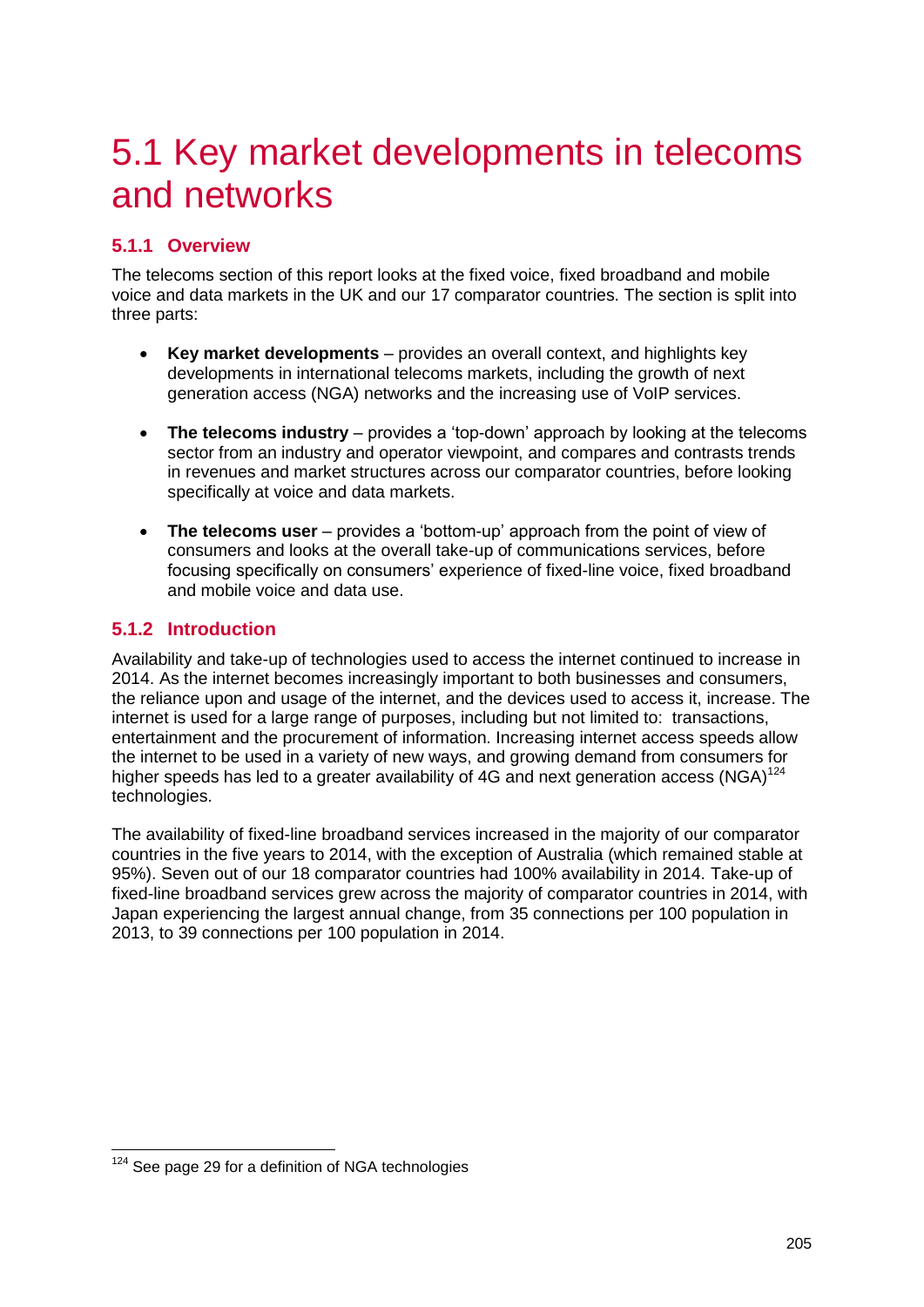## **Figure 5.1 Key telecoms indicators: 2014**

|                                                                                          |     |                |     |    |             |                 |     |                |                | UK FRA GER ITA USA JPN AUS ESP NED SWE POL SGP KOR BRA RUS IND CHN NGA |                |                |     |                |                |                |                |                |
|------------------------------------------------------------------------------------------|-----|----------------|-----|----|-------------|-----------------|-----|----------------|----------------|------------------------------------------------------------------------|----------------|----------------|-----|----------------|----------------|----------------|----------------|----------------|
| Telecoms service revenues (£bn)                                                          | 29  | 19             | 25  | 16 | 172         | 79              | 15  | 14             | $\overline{7}$ | 4                                                                      | 6              | 3              | 20  | 30             | 19             | 15             | 110            | 6              |
| Monthly telecoms revenues per capita<br>(E)                                              | 37  | 25             | 25  | 22 | 45          | 52              | 53  | 24             | 34             | 36                                                                     | 14             | 49             | 33  | 12             | 11             |                |                | 3              |
| Fixed voice connections per 100<br>population (inc. managed VoIP)                        | 61  | 60             | 45  | 37 | 41          | 45              | 38  | 40             | 42             | 39                                                                     | 16             | 36             | 54  | 23             | 27             | $\overline{2}$ | 19             | $\overline{0}$ |
| Monthly outbound fixed minutes per<br>capita                                             |     | 131 119        | 156 | 77 | 112         | 83              | 121 | 79             | 90             | 100                                                                    | 23             | 80             | 99  | 67             | 81             | 4              | 8              | $\Omega$       |
| Mobile connections per 100 population                                                    |     |                |     |    |             |                 |     |                |                | 130 125 137 154 111 122 131 108 134 151 151 147                        |                |                | 116 | 140            | 168 74         |                | 94             | 78             |
| Mobile data connections per 100<br>population                                            | 87  | 67             | 64  | 71 | 104         | 124             | 114 | 77             | 69             | 116                                                                    | 117            | 183            | 109 | 78             | 66             | 6              | 41             | 43             |
| 4G mobile network availability (% of<br>population coverage of at least one<br>operator) | 84  | 75             | 92  | 77 | 98          | 99              | 87  | 76             | 100            | 99                                                                     | 80             | 99             | 100 | 42             | 51             | $\overline{2}$ | 73             | 11             |
| 4G as % of all mobile connections                                                        | 28  | 14             | 12  | 4  | 40          | 37              | 39  | 13             | 19             | 27                                                                     | $\overline{7}$ | 39             | 63  | 2              | 5              | $\Omega$       | 8              | $\Omega$       |
| Monthly outbound mobile minutes per<br>capita                                            | 178 | 191            |     |    | 113 226 315 | 132 161 141 129 |     |                |                | 231                                                                    | 180            | 257            | 209 | 181            | 309 133        |                | 179            | 62             |
| Average mobile data volumes per<br>person (Mbyte)                                        |     | 362 397        |     |    |             |                 |     |                |                | 398 684 1771 1495 481 370 313 3097 529 1537 2024 197 181 18            |                |                |     |                |                |                | 126            | 53             |
| Fixed broadband connections per 100<br>population                                        | 37  | 40             | 35  | 23 | 30          | 39              | 29  | 28             | 41             | 34                                                                     | 21             | 33             | 39  | 11             | 19             |                | 18             | $\Omega$       |
| Average monthly fixed broadband data<br>volumes per person (Gbyte)                       | 22  | 13             | 10  |    | 19          | 32              | 11  | 9              | 17             | 31                                                                     | 5              | 23             | 49  | 3              | $\overline{4}$ | $\Omega$       | 4              | $\Omega$       |
| NGA connections per 100 population                                                       | 13  | $\overline{4}$ | 10  |    | 22          | 26              | 10  | 10             | 25             | 22                                                                     | 8              | 22             | 34  | 5              | 13             | $\Omega$       | 8              | $\Omega$       |
| Dedicated data-only mobile broadband<br>connections per 100 population                   | 8   | 6              | 10  | 11 | 9           | 12              | 26  | $\overline{4}$ | 6              | 23                                                                     | 15             | $\overline{2}$ | 1   | 3              | 14             | 1              | $\overline{1}$ | 3              |
| Managed VoIP connections per 100<br>population                                           | 9   | 39             | 21  | 5  | 16          | 22              | 3   | $\overline{7}$ | 31             | 18                                                                     | $\overline{4}$ | 10             | 20  | $\overline{4}$ | 1              | $\Omega$       | 1              | $\Omega$       |

*Source: IHS / industry data / Ofcom*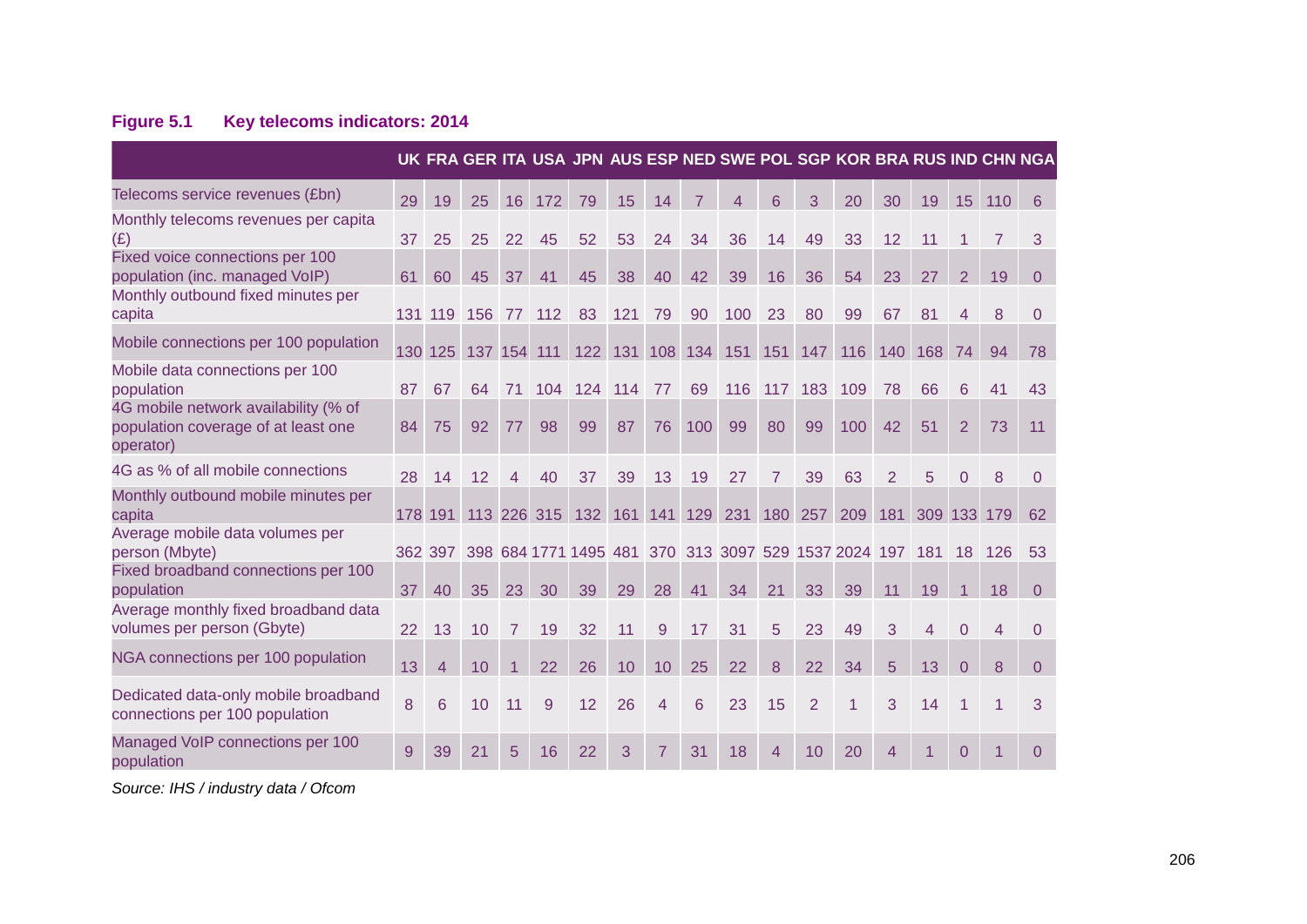### <span id="page-4-0"></span>**5.1.3 Availability and take-up of next-generation access (NGA) services continues to grow**

#### **Next-generation access (NGA) technology and 'superfast' broadband definitions**

Next-generation access (NGA) networks provide a platform for delivery of superfast broadband. 'Superfast' broadband describes broadband connections with actual modem sync speeds of 30Mbit/s or higher.

These terms (superfast broadband and NGA) are often used interchangeably however NGA connections do not always deliver 'superfast' speeds. For example, premises connected using VDSL technology might receive speed below 30Mbit/s due to long copper lines because of a large distance to the nearest street cabinet, or NGA services may be capped at less than 30Mbit/s.

This distinction becomes more significant as 'superfast' take-up increases and the measurement of broadband services in different countries improves. For this reason, we define 'superfast' broadband as a broadband service providing modem sync speeds of 'more than or equal to' 30Mbit/s (the modem sync speed represents the highest possible speed at which data can be transferred across the line). We also define fixed-line broadband with headline speeds of more than or equal to 30Mbit/s as 'superfast products'.

#### **Availability of NGA networks varied across our comparator countries in 2014**

Many factors influence the availability of NGA connections. One of these factors is housing density as it is usually more expensive (per property) to build new NGA networks in low density areas. Availability of funds to invest into new infrastructure could also explain coverage differences between comparator countries, with more developed countries often having higher coverage percentages than less developed ones.

In the UK, VDSL was the NGA technology with the highest population coverage in 2014 (at 79%, up 11pp on last year), while FTTLA connections were available to 47% of the population [\(Figure 5.2\)](#page-5-0). The UK had the second highest VDSL coverage (after South Korea at 95%) among the comparator countries, while Singapore had the highest FTTLA coverage at 99%, followed by the Netherlands at 97%.

FTTH/B technology was only available to around 1% of the UK population by the end of 2014, a low figure compared to the majority of non-BRIC comparator countries. This is in part due to BT's decision (announced in 2008) to use VDSL rather than FTTH/B for the majority of its fibre broadband network (building the infrastructure for VDSL is less expensive than that of FTTH/B, although it generally provides slower maximum speeds). In contrast to the UK, providers in countries such as Singapore and Japan, which are densely populated, deployed FTTH/B, resulting in the high availability of this technology in 2014, at 95% in each country (VDSL not being present in either).

Overall, superfast products were available to 86% of the population in the UK in 2014. This was the highest availability among the EU5 countries. Germany had the second highest availability of superfast products in 2014, at 75%.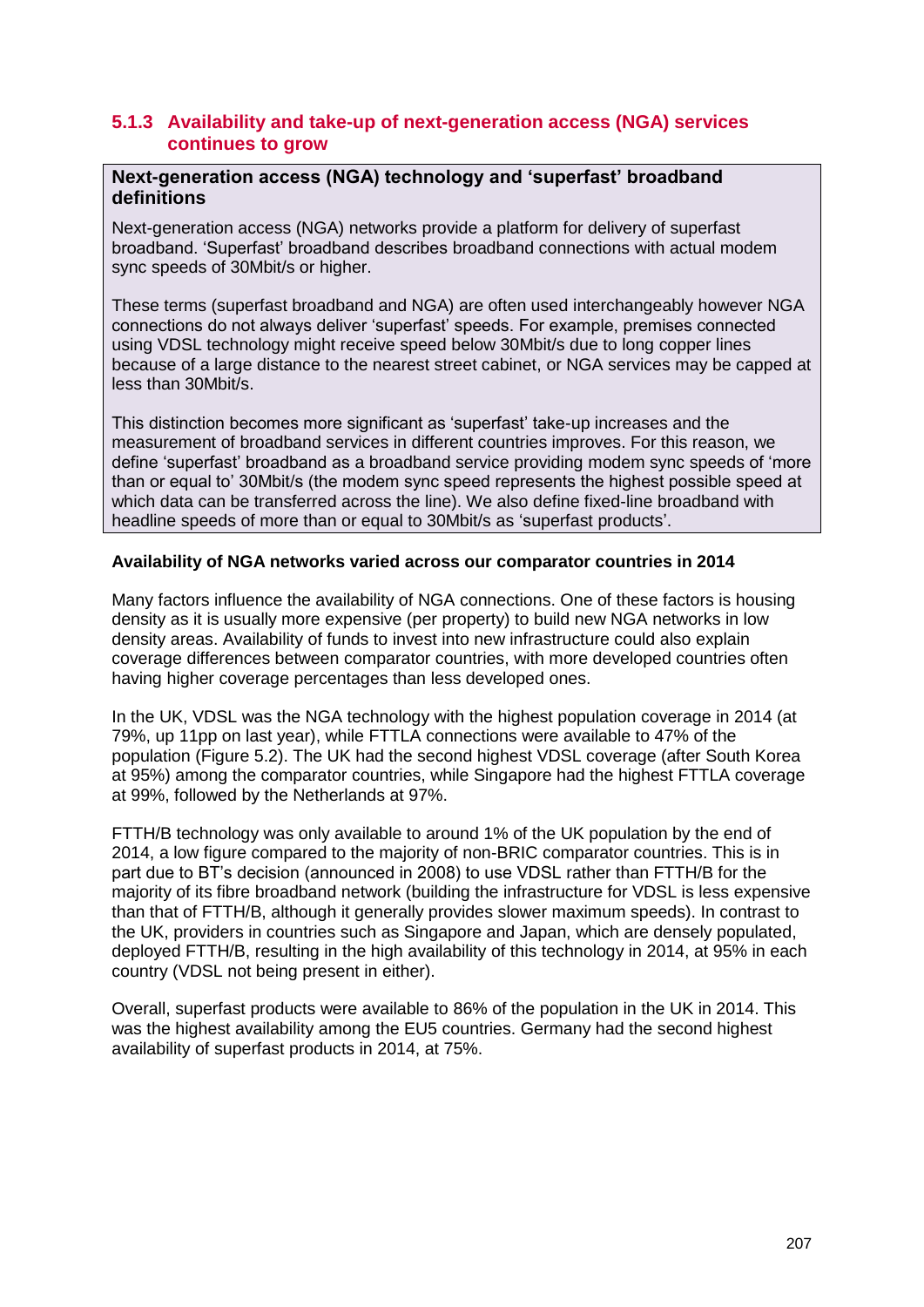

<span id="page-5-0"></span>**Figure 5.2 Population availability of NGA networks, by country and technology: 2014**

#### *Source: IHS*

*Note: NGA on the left hand side of the chart is the country code for Nigeria, and does not refer to next generation access technologies.*

#### **NGA broadband take-up ranged from less than one to 34 connections per 100 people among our comparator countries in 2014**

The number of NGA connections per 100 people varied between comparator countries in 2014, from less than one connection in India and Nigeria to 34 in South Korea [\(Figure 5.3\)](#page-6-0). The early introduction and widespread availability of NGA broadband in South Korea (in particular FTTH/B) are the likely reasons for the country's high penetration.

Five countries had five or fewer NGA connections per 100 people, including two EU5 countries (France and Italy); this is probably due to low NGA network availability. The other possible reasons for low take-up in Brazil, India and Nigeria include lower economic prosperity and lower levels of investment in infrastructure in these countries. The UK had 13 NGA connections per 100 people at the end of 2014, ranking seventh among the comparator countries. The majority of NGA connections in the UK were FTTLA (54%) and there was less than one FTTH/B connection per 100 people at the end of 2014.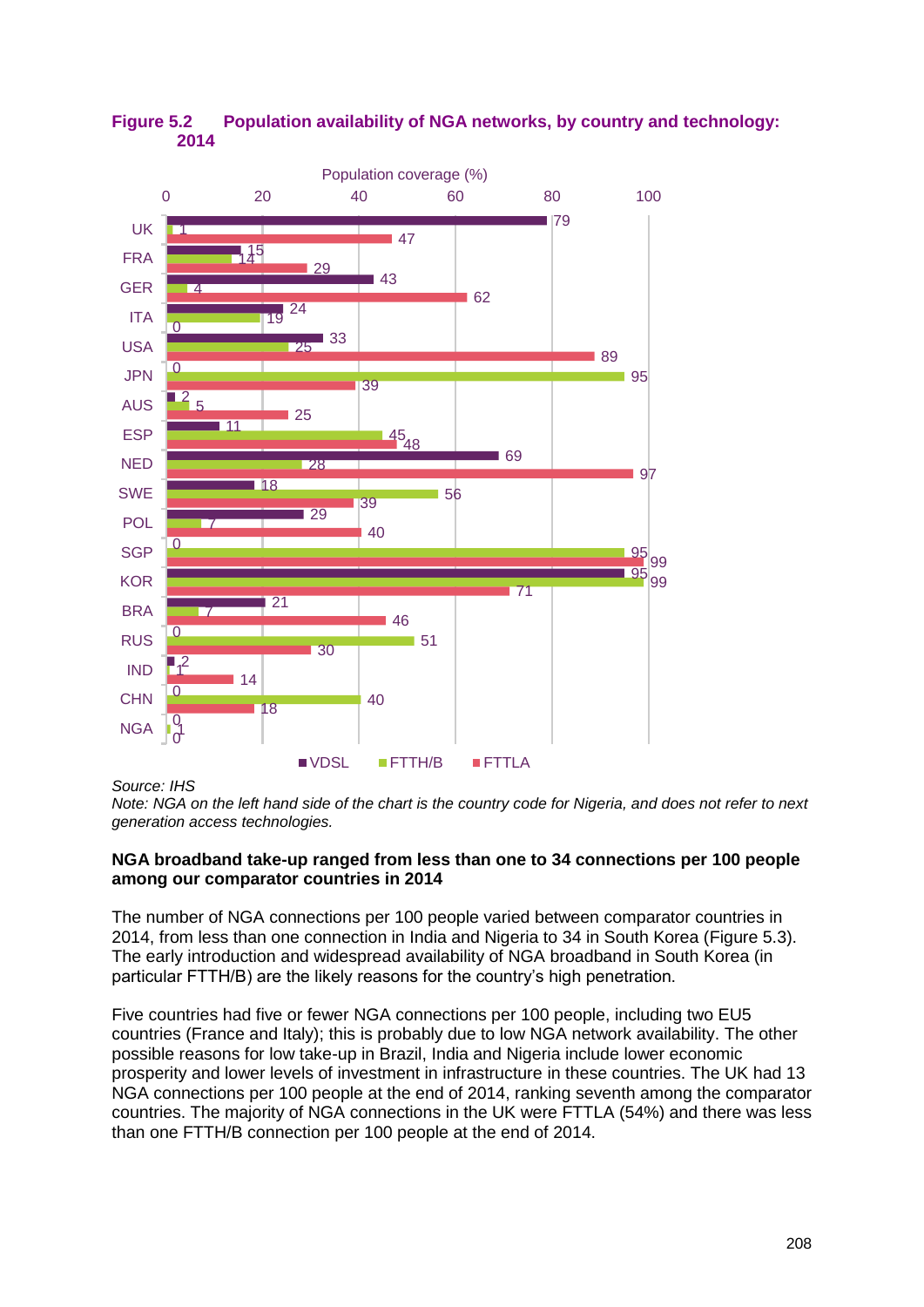FTTLA and FTTH/B were the most prevalent NGA technologies across the comparator countries at the end of 2014. Out of all technologies, FTTLA had the highest take-up in ten of the comparator countries, including the Netherlands, the US and the UK, which had 20, 17 and seven FTTLA connections per 100 people, respectively. FTTH/B accounted for the highest proportion of connections per 100 people in eight of the comparator countries. including South Korea, Japan and Sweden with 24, 21 and 14 connections per 100 people respectively.



<span id="page-6-0"></span>

#### *Source: IHS*

*Note: NGA on the left hand side of the chart is the country code for Nigeria, and does not refer to next generation access technologies.*

#### **The UK had the highest take-up of superfast products of the EU5 countries in 2014**

The proportion of fixed broadband connections classified as 'superfast products' (i.e. NGA connections with a headline speed of 30Mbit/s or higher) continued to grow in all of the comparator countries in 2014 [\(Figure 5.4\)](#page-8-0). Only three of the countries (Italy, India and Nigeria) had less than 5% of connections with 30Mbit/s or higher headline speed, probably due to the low availability and take-up of NGA networks in these countries [\(Figure 5.3\)](#page-6-0).

South Korea (89%), Singapore (83%) and Japan (81%) had the highest proportions of 30Mbit/s or higher speed connections at the end of 2014. Japan and South Korea had the highest proportion of connections with a headline speed of over 100Mbit/s, at more than 50% in both. This may be due to the early introduction and high availability of NGA technology in these countries.

Of our European comparator countries, Sweden and the Netherlands had the largest proportion of connections classified as superfast product, at 42% and 46% respectively. In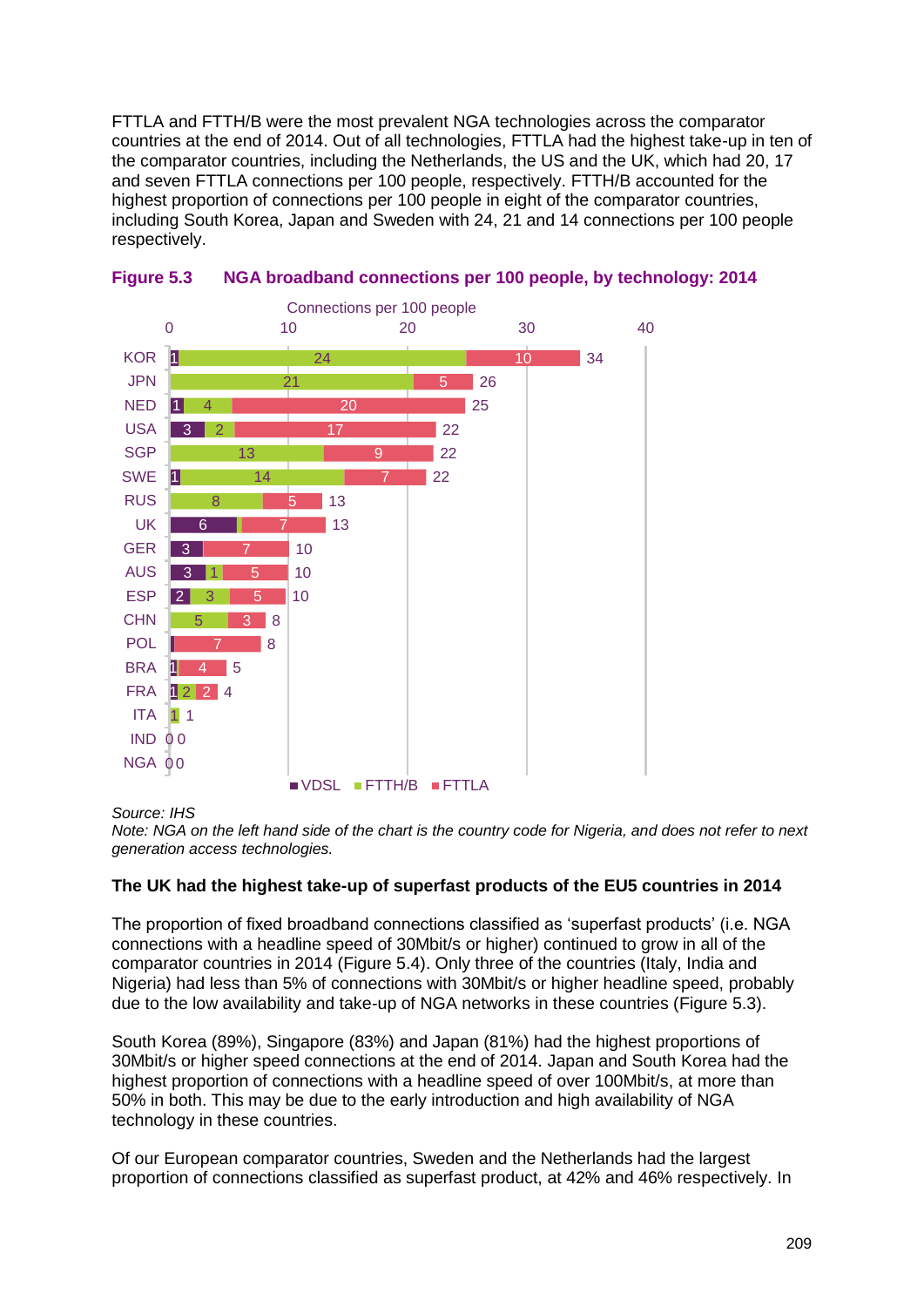Sweden, 81% of superfast product connections had a headline speed of over 100Mbit/s (34% of total connections). In the UK, 35% of connections had a headline speed of over 30Mbit/s at the end of 2014, the eighth highest proportion among all comparator countries and the highest out of the EU5 countries. Nevertheless, only 5% of connections in the UK had headline speed of over 100Mbit/s, placing the UK behind Spain (11%) and France (7%) among the EU5 countries.

France had the highest proportion of fixed broadband connections with a headline speed between 8Mbit/s and 30Mbit/s (81%), followed by Spain (68%). Nigeria was the only country among the comparator countries in which more than half of the connections had a headline speed of less than 2Mbit/s (93%), followed by India (46%) and Brazil (33%). Nonetheless, in these countries the proportion of connections with higher headline speeds has increased since 2009. For example, the proportion of connections with headline speeds of less than 2Mbit/s roughly halved in the five years to 2014, in both Brazil and India.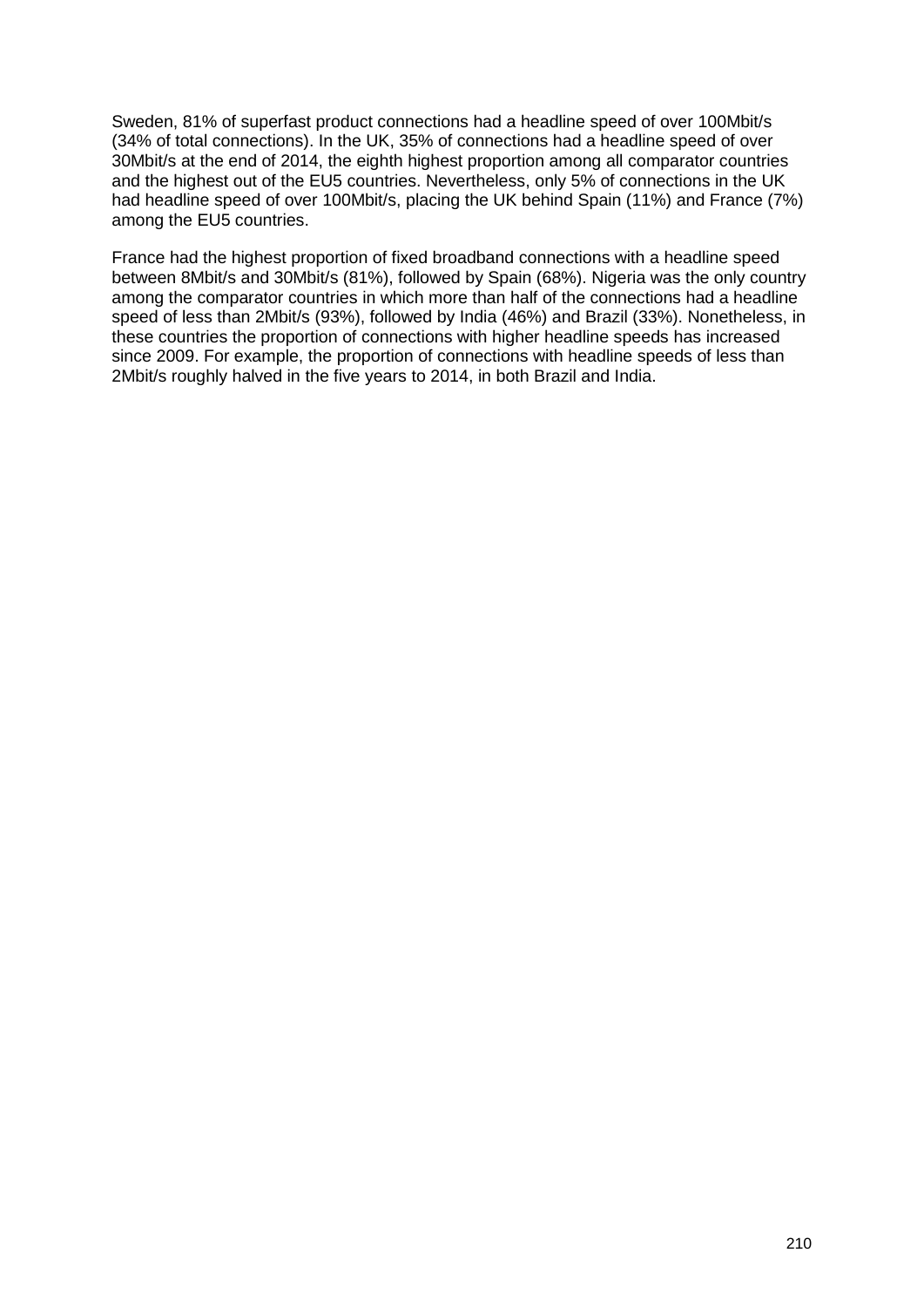

<span id="page-8-0"></span>**Figure 5.4 Fixed broadband connections, by headline speed: 2009 and 2014**

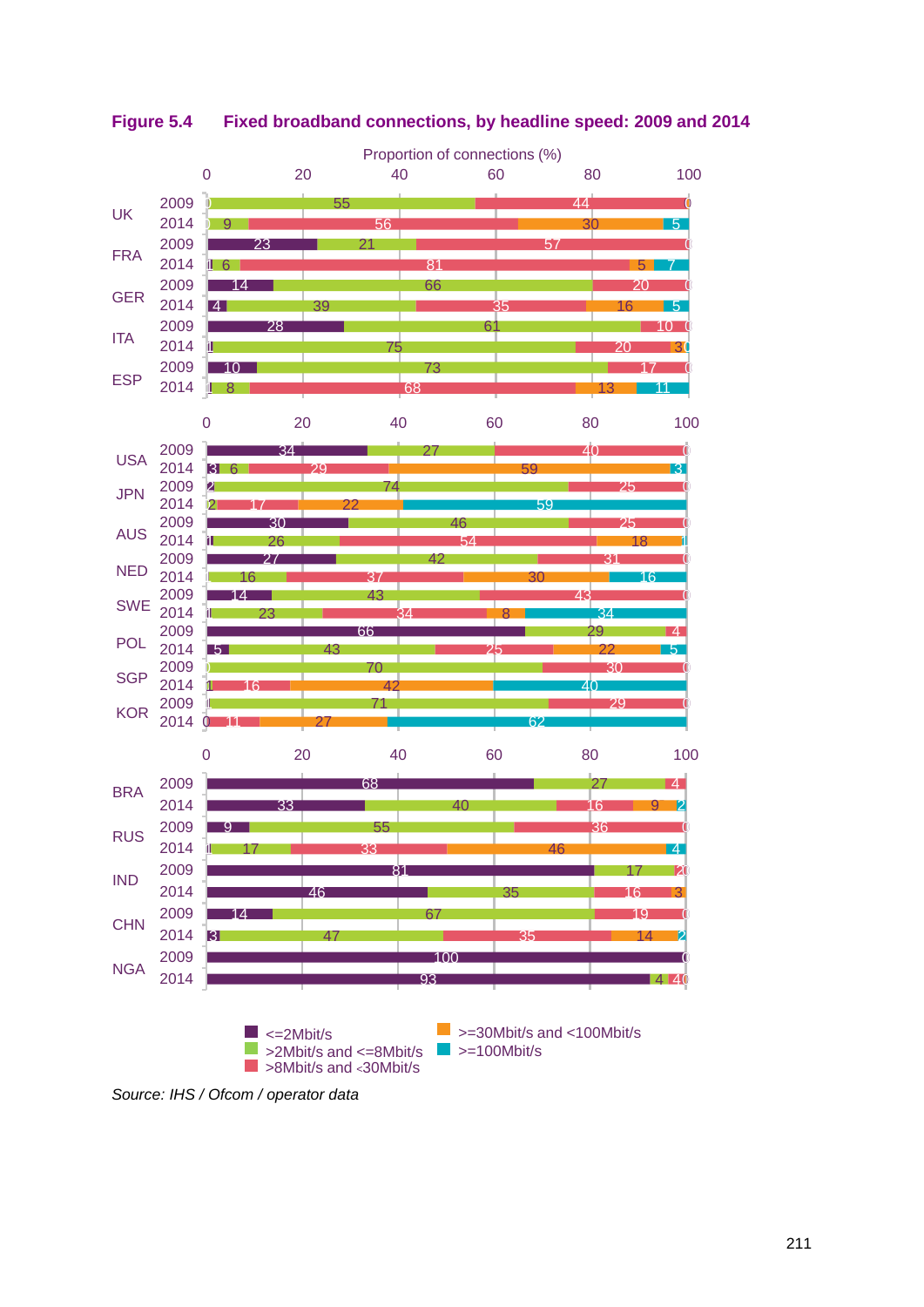#### **Value for money was the most commonly-cited reason for respondents choosing their current broadband service in 2015**

Value for money was the most popular reason for respondents choosing their current fixed broadband service, among respondents both with and without a superfast broadband product (a headline speed of 30Mbit/s or more) in the majority of our comparator countries.

Across both groups of respondents, and the majority of comparator countries, download speeds were the second most popular reason for choosing broadband. However, there was a stark difference between those with a superfast broadband product who cited this reason and those without: 53% vs. 19% in the UK for example. This suggests that download speed is a much more important consideration for those who have headline speeds greater than 30Mbit/s. Less than two in ten respondents with a headline speed of less than 30Mbit/s chose a reason other than value for money and download speed, with the exception of Australia, where 35% of respondents chose their current service due to its data allowance/traffic management policy (a significantly higher proportion than in all other comparator countries).



#### **Figure 5.5 Reason for choosing current fixed broadband service**

Proportion (%) of respondents with broadband with a headline speed of less than 30Mbit/s



*Source: Ofcom consumer research September – October 2015 Base: All respondents with superfast broadband, UK=305, FRA=212, GER=273, ITA=151, USA=170, JPN=327, AUS=128, ESP=316, SWE=358 Base: All respondents with non-superfast broadband, UK=218, FRA=205, GER=229, ITA=334, USA=142, JPN=101, AUS=154, ESP=280, SWE=190 Q.29 Why did you choose your home broadband service?*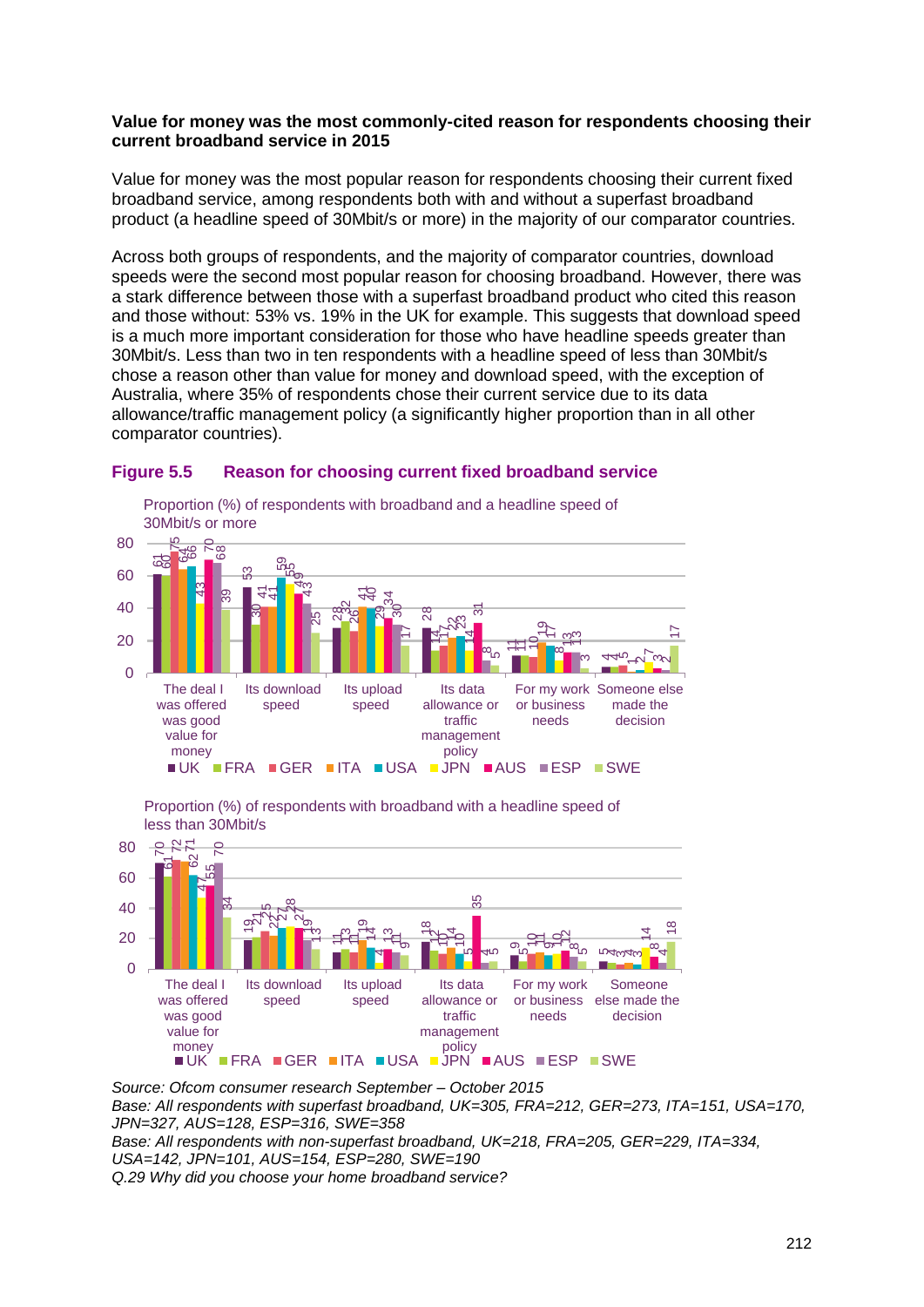## <span id="page-10-0"></span>**5.1.4 The use of VoIP as an alternative to traditional telephony is increasing**

#### **VoIP definitions**

**Managed VoIP** refers to the provision of a packet-switched<sup>125</sup> voice over internet protocol (VoIP) service over a fixed broadband network such as xDSL, FTTP and FTTLA. Managed VoIP includes VoIP as a primary service (such as VoIP over FTTP or naked xDSL) and as a secondary service (such as VoIP over xDSL, where the subscriber also pays a monthly fee for a PSTN line). **Over-the-top (OTT) VoIP** services consumed over fixed broadband connections, such as Skype, are not included within the definition of managed VoIP because they do not support emergency calling and are therefore not marketed as landline replacement services.

**Over-the-top (OTT)** services are provided over the internet rather than a managed network and are delivered directly to the end-user by the service provider, independent of the internet service provider (ISP) which owns the network over which the service is provided. Unmanaged VoIP include services where a separate voice service provider provides the service on an OTT basis over a broadband connection. The provider of the broadband connection routes the traffic to the open internet and there is no guarantee that they will prioritise this traffic over other types of internet traffic. Therefore, quality of service is likely to be more variable than on a managed service.

#### **The Netherlands had the highest proportion of fixed voice revenues that were generated by managed VoIP services in 2014, at 29%**

The proportions of fixed voice revenues generated by managed VoIP services have increased across the 17 comparator counties for which we have data since 2009. India is the exception; its revenues have remained stable across this period.

The Netherlands had the largest proportion of managed VoIP revenue in 2014, of all our comparator counties, at 29%, up 14pp in the five years to 2014 [\(Figure](#page-11-0) 5.6). This was due to strong cable market share in fixed broadband and voice services, as well as KPN's rapid migration to VoIP services. The US had the second highest proportion, at 24%, followed by Japan (23%).The US had the highest rate of growth of all comparator countries, at 17pp over the five-year period to 2014. For all other comparator countries, growth in managed VoIP revenues as a proportion of fixed voice revenues ranged from less than 1pp in India to 11pp in Japan over the period.

Managed VoIP services represented a small fraction of the fixed voice market among the BRIC countries (Brazil, Russia, India and China). The proportion of fixed voice revenues generated by managed VoIP services were highest in Brazil, at 8% (up 7pp over the five years to 2014).

The UK, together with China and Australia, had the slowest growth in managed VoIP revenues over the five years to 2014; up by just 2pp to 6%. This was the lowest proportion of managed VoIP revenues among the EU5 comparator countries, behind Spain (12%), Germany (7%), France and Italy (both 11%). This was probably because some ISPs either

 $\overline{1}$  $125$  'Packet switching' over internet protocol divides the data being sent into 'packets', each packet containing part of the data being sent over the network. The packets also carry information such as the IP addresses of the packet's source and destination. Instead of being sent across one dedicated route, each packet is sent to the destination along different routes. Once all of the packets are received at the other end, the data are reassembled. Packet switching is an efficient form of data transmission, as the individual packets can be sent across the least congested and cheapest routes.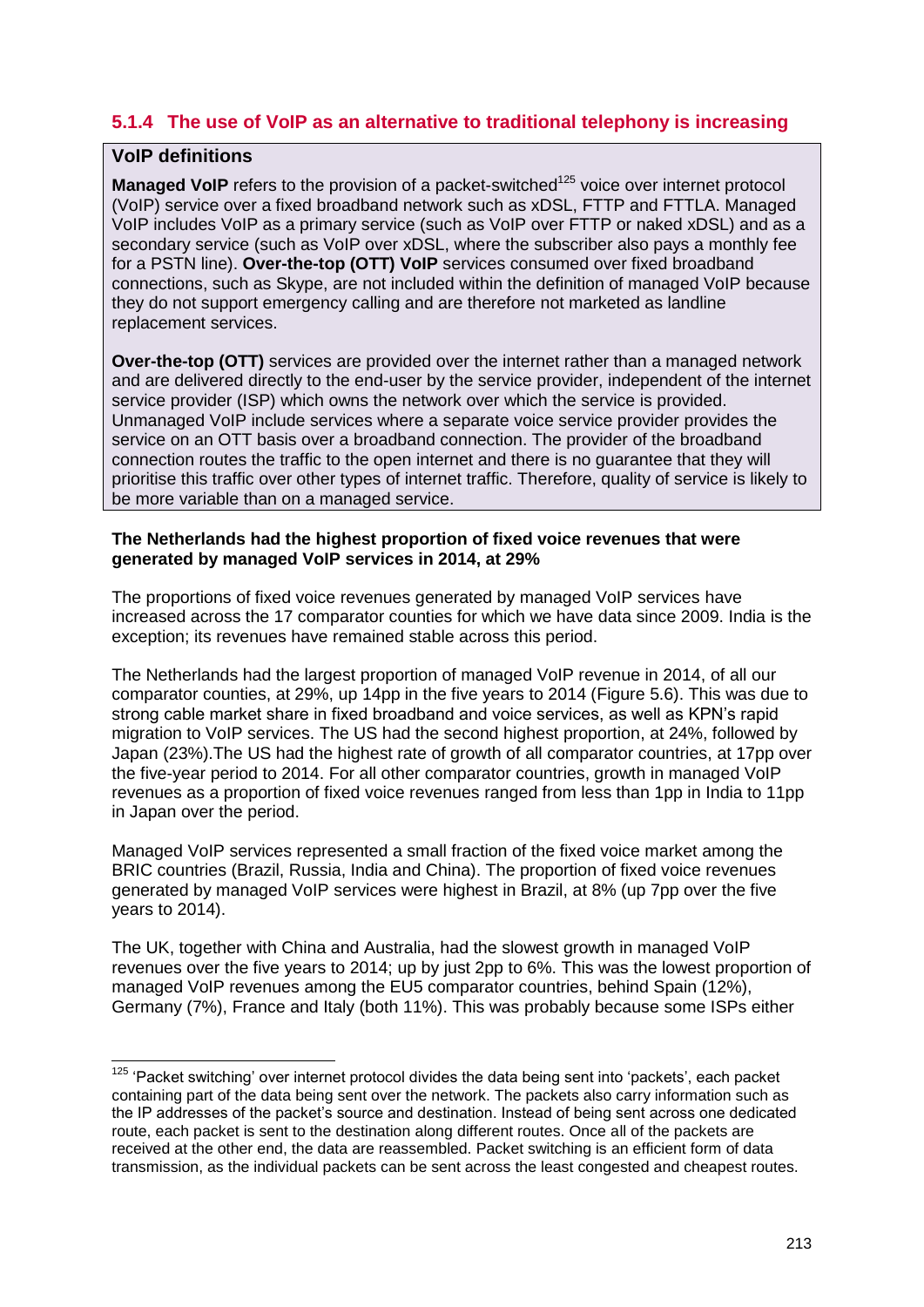do not offer, or do not advertise VoIP to consumers in the UK. However, use of OTT VoIP in the UK has grown since 2013 (see [Figure 5.12\)](#page-17-0).

<span id="page-11-0"></span>



*Source: IHS / industry data / Ofcom*

#### **The UK had the second highest managed VoIP revenue among the EU5 comparator countries, at £8.82 per month**

Of all our comparator countries, Australia showed the highest average revenue per managed VoIP connection in 2014, at £12.92 per month, followed by Italy at £11.59 per month [\(Figure](#page-12-0)  [5.7\)](#page-12-0). China had the lowest average revenue per managed VoIP connection, at £0.84 per month.

In the UK, managed VoIP revenues were £8.82 per month (broadly in line with Spain at £8.78). This was the second highest monthly VoIP revenue among the EU5 comparators (after Italy at £11.59) and the fifth highest overall in 2014. France had the lowest average monthly managed VoIP revenue per connection among the EU5 at £1.38 per month. However, this figure is based on data which include revenue gained from calls only (rather than access), which is why revenues appear lower for France compared to other comparator nations.

In the five years to 2014, the average annual growth rate of VoIP revenues was highest in India, increasing by an average 23.9% per year, while South Korea experienced the largest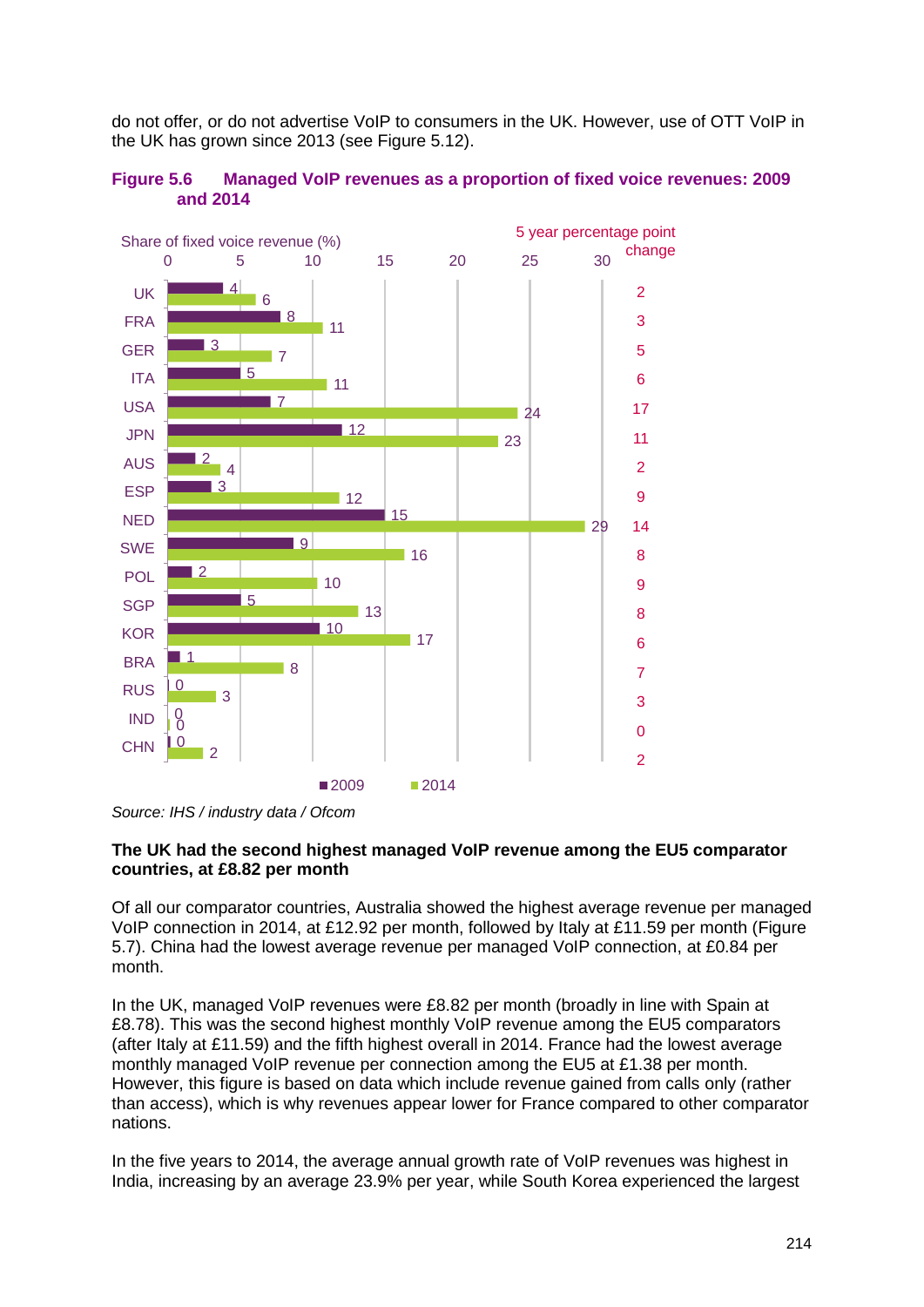decline in VoIP revenue, down by an average of 19.0% per year over the same period. However, in both instances, absolute revenues remained very low in 2014. By comparison, in the UK revenue declined by an annual average of 5.1% over the five years to 2014.



#### <span id="page-12-0"></span>**Figure 5.7 Monthly managed VoIP revenue per connection**

*Source: IHS / industry data / Ofcom Note: All figures expressed in nominal terms.*

#### **Germany had the lowest average price per minute for VoIP calls in 2014, at 0.5 pence**

Of all our comparator countries, the average price per managed VoIP call minute was lowest in Germany in 2014, at 0.5 pence per minute, followed by France at 0.6 pence per minute [\(Figure 5.8\)](#page-13-0). The average price per managed VoIP call minute was highest in Italy (at 5.0 pence per minute), followed by Japan and Sweden (both at 4.9 pence per minute). By comparison, the UK had an average price of 2.6 pence per minute for a managed VoIP call in 2014, down 38.0% since 2013.

In the five years to 2014, India experienced the largest compound annual growth in revenues, up by an average of 17.8% per year. However, in absolute terms, revenues in India remained very low compared to other comparator countries. France had the largest rate of decline over the period, with revenues falling on average by 9.3% per year.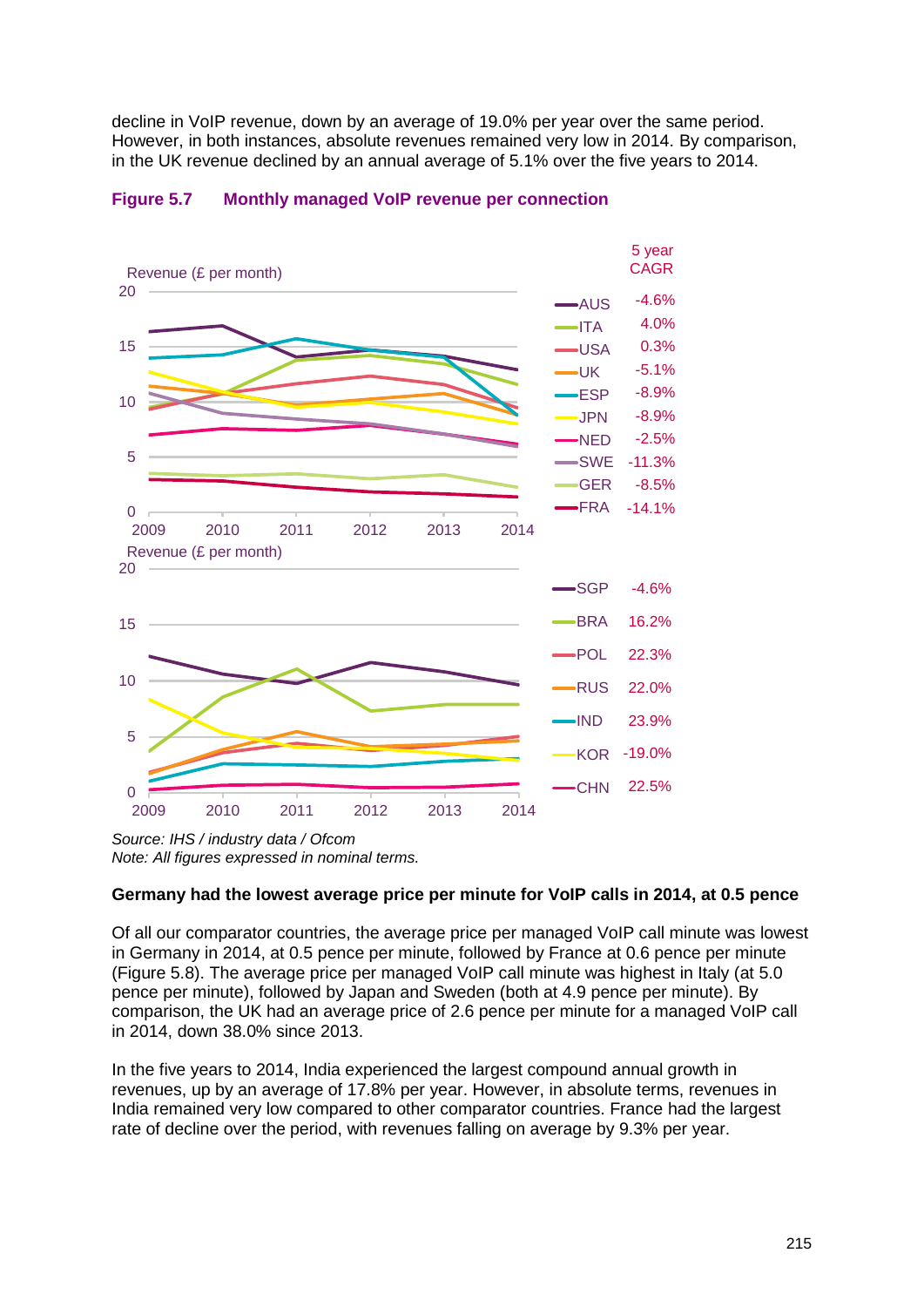

<span id="page-13-0"></span>**Figure 5.8 Average price per managed VoIP minute**

#### **Average monthly managed VoIP call minutes per connection in the UK increased by 32% to 337 minutes in 2014.**

In the UK, (where managed VoIP is used mainly by businesses) the volume of average monthly managed VoIP minutes per connection was 337 minutes, the third highest of all our comparator countries (behind Russia and Germany). The UK was also one of only five comparator countries where the average number of VoIP minutes increased in the year to 2014, up by 82 minutes (32.0%). The other countries which had year-on-year growth included Germany (up 36.4%), Poland (11.2%), China (9.9%) and India (0.8%).

Overall, Germany had the highest level of average monthly managed VoIP call minutes per connection in 2014, at 463 minutes per month [\(Figure 5.9\)](#page-14-0). This is probably due to the comparatively low cost of VoIP call minutes (see [Figure 5.8\)](#page-13-0) and the increased number of VoIP connections per 100 population (see [Figure 5.10\)](#page-15-0). The average monthly use of managed VoIP minutes per connection was lowest in China, at 55 minutes.

In the five years to 2014, Poland had the highest average compound annual growth in monthly managed VoIP call minutes per connection, up on average by 24.5% per year. This was 2.5 times more than Russia, which had the second highest growth, at an average of 9.2% per year. Sweden had the largest annual decline over the five years to 2014 (down by

*Source: IHS / industry data / Ofcom Note: All figures expressed in nominal terms.*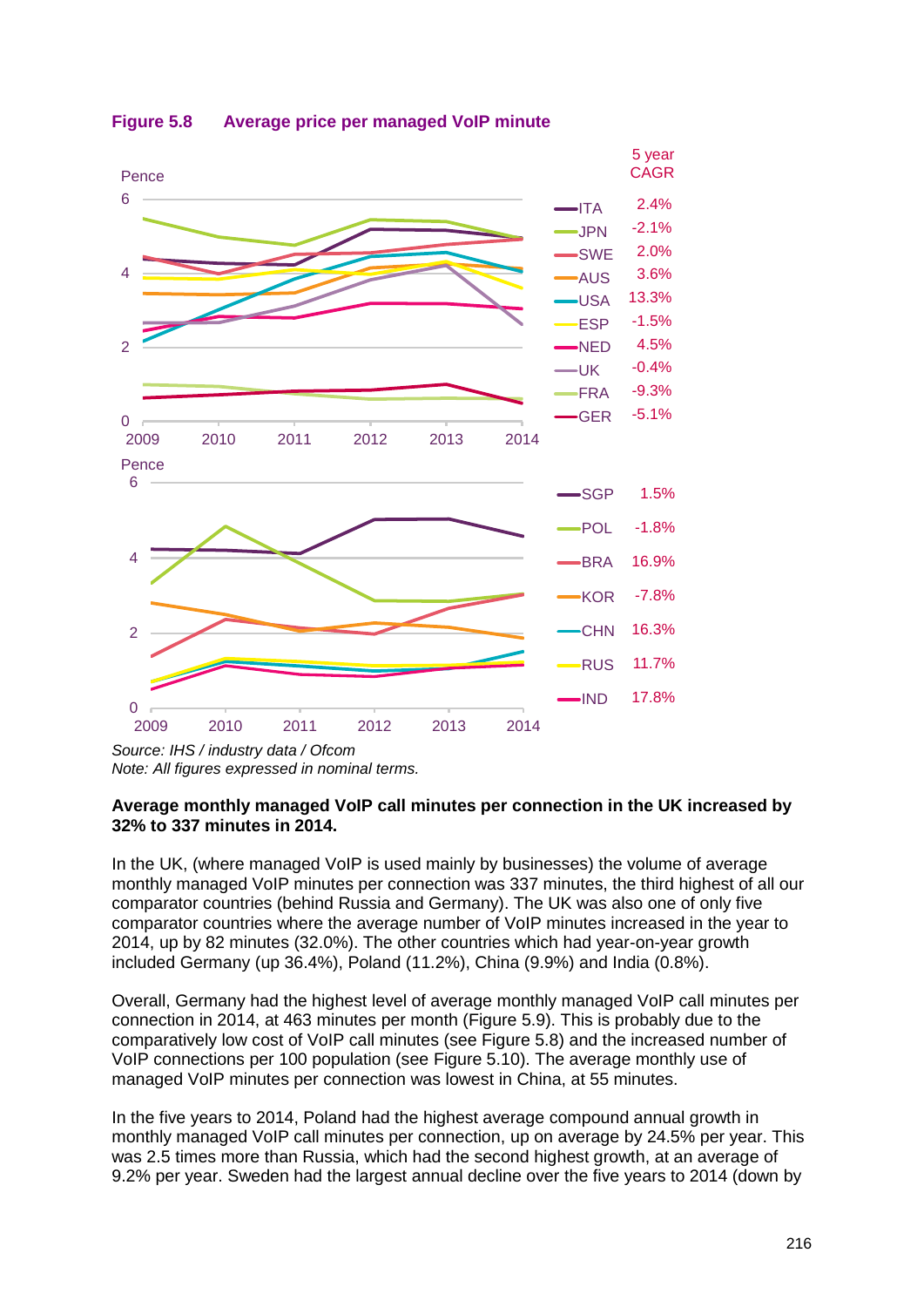13.0% a year on average). In the UK, average monthly managed VoIP minutes per connection fell at an average rate of 4.7% per year over the same period.



<span id="page-14-0"></span>**Figure 5.9 Average monthly managed VoIP call minutes per connection**

#### **The number of managed VoIP connections per 100 people increased in the majority of our comparator countries in the five years to 2014**

As shown in [Figure 5.10,](#page-15-0) the number of managed VoIP connections per 100 people was highest in France among our comparator countries in 2014 (39 connections per 100 people), followed by the Netherlands (31 connections) and Japan (22). The three comparator countries with the lowest number of managed VoIP connections per 100 people in 2014 were the BRIC countries: India (less than one connection per 100 people), China (one connection) and Russia (two). The UK had nine managed VoIP connections per 100 people by the end of 2014 (up by two since the previous year).

In the five years to 2014, the number of managed VoIP connections per 100 people increased in all but one of the comparator countries. Russia and India had the highest compound annual growth rates in managed VoIP connections over the five years to 2014 (up 65.2% and 61.7% a year respectively). However, in absolute terms, the number of connections in these countries remained very low. Italy was the only comparator country where managed VoIP connections fell over the same period (down by less than 1% per year).

*Source: IHS / industry data / Ofcom*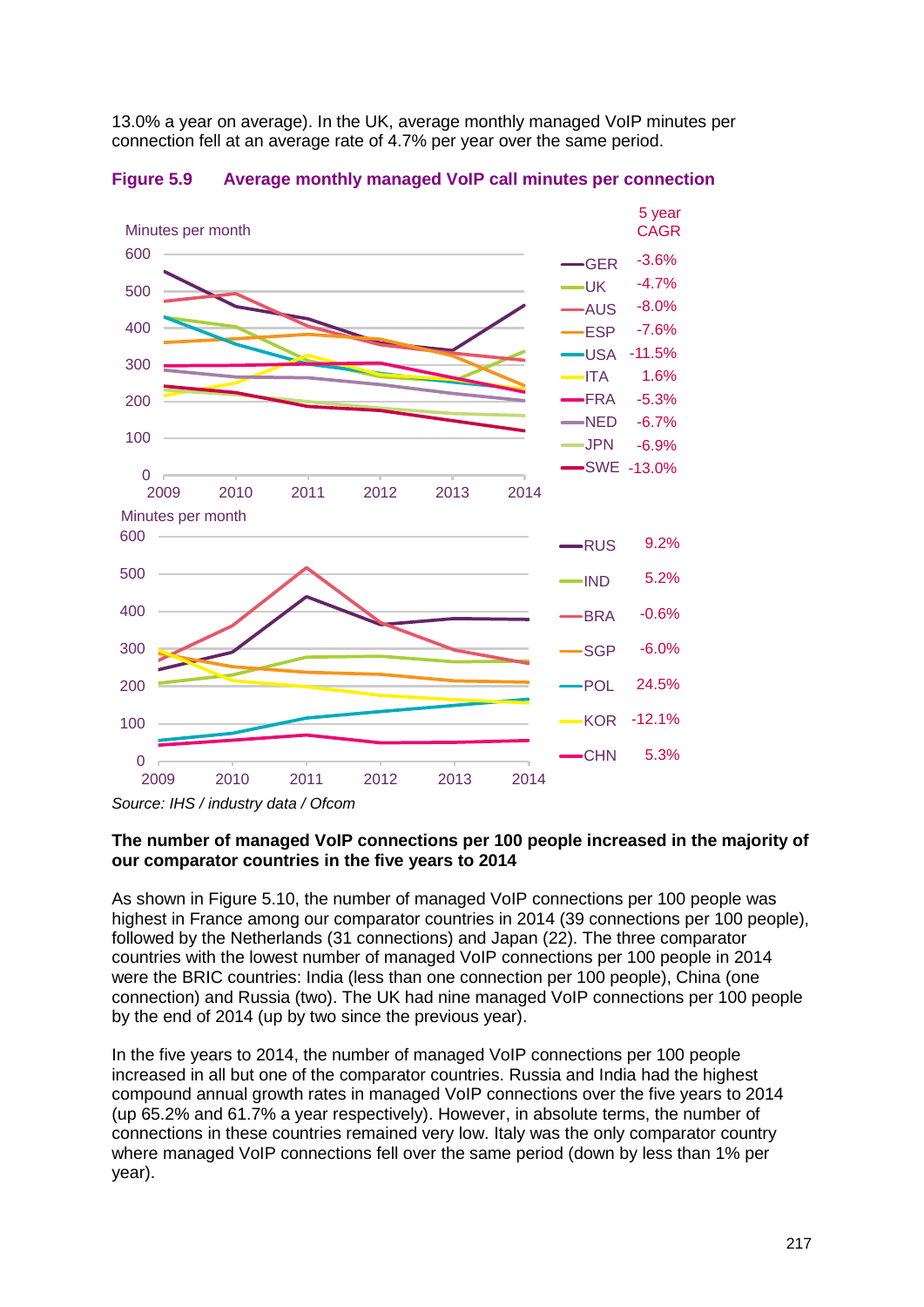

#### <span id="page-15-0"></span>**Figure 5.10 Managed VoIP connections per 100 people**

#### **Managed VoIP connections as a proportion of total voice connections was highest in the Netherlands in 2014, at 76%**

Among our 18 comparator countries, managed VoIP connections as a proportion of total voice connections in 2014 was highest in the Netherlands, at 76%, followed by France (64%); this figure was lowest overall in India (0.3%). By comparison, the proportion of managed VoIP connections in the UK was 14%, the fourth lowest of our EU5 comparator countries (ahead of Italy at 14%) and twelfth lowest overall.

Managed VoIP connections as a proportion of total fixed voice connections increased in all our comparator countries in the five years to 2014. This growth ranged from less than 1pp in India to 30pp in Germany. In the UK, the proportion of managed VoIP connections increased by 6pp in the same period.

*Source: IHS / industry data / Ofcom*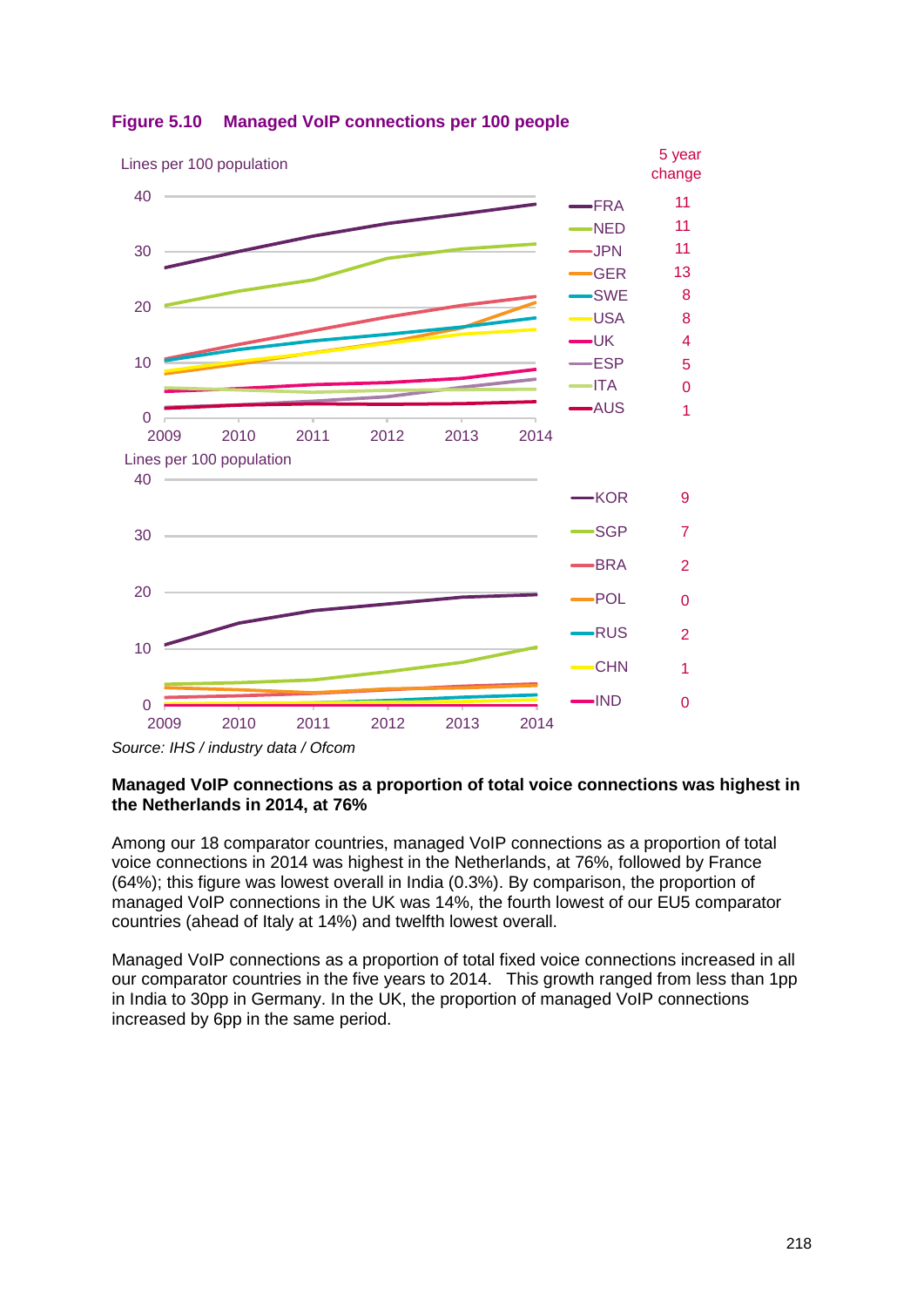

**Figure 5.11 Managed VoIP connections as a proportion of total voice connections**

#### **Use of OTT VoIP services by owners of each device type (computers, mobiles, tablets and internet-connected TVs) was highest in Italy in 2015**

Of the nine comparator countries for which we have consumer research data, Italy had the highest proportion of respondents who claimed to use OTT VoIP services on each of the four device types: 44% of laptops/desktops/notebooks owners used VoIP, 38% on mobiles/smartphones, 27% on tablets and 20% on an internet-connected TV. For VoIP use on computers, Spain was in line with Italy (44%), while second highest use was in France (33%), followed by Australia (32%). Japan had the lowest claimed use of VoIP among owners of computers, mobiles and tablets (12%, 19% and 16% respectively), while respondents who owned an internet connected TV used VoIP the least in Sweden (7%).

In the majority of our comparator countries, the use of computers and mobiles for OTT VoIP services was significantly higher than in 2014. Computers were the most popular device used for OTT VoIP; more than a quarter of computer owners claimed to use their computer for VoIP in seven of the nine comparator countries in 2014. In the UK, a third of computer owners used OTT VoIP (30%), broadly in line with France, Germany, Australia and Sweden. Italy and Spain had the highest use, with 44% of computer owners using OTT VoIP in both countries. Use of VoIP was also highest in Italy among those who owned mobiles, at 38%. In the UK, 27% of mobile owners used VoIP services (in line with Spain).

*Source: IHS / industry data / Ofcom*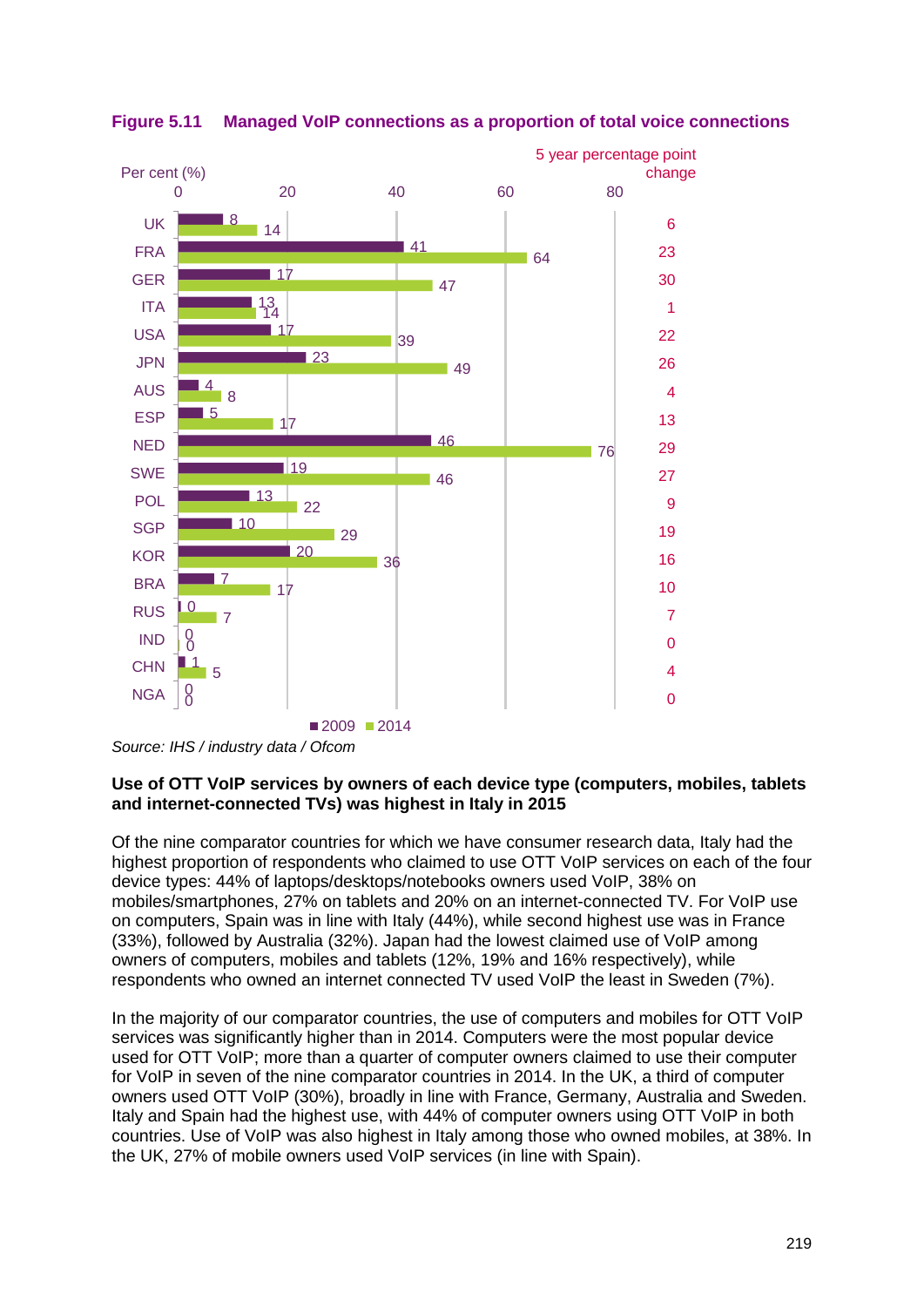There was generally little variation in use of OTT VoIP among owners of tablets or internetconnected TVs, across our comparator countries.

<span id="page-17-0"></span>



 $\uparrow$  Direction of arrow indicates a statistically significant difference compared to last year

*Source: Ofcom consumer research September - October 2015 Base: All who own each device, UK=879/594/398/235, FRA=913/568/335/122, GER=923/623/318/176, ITA=876/779/460/185 USA=904/523/319/195 JPN=840/573/234/98, AUS=906/610/370/191, ESP=897/803/435/194, SWE=879/678/343/213. (Japan\* - Caution low base size less than 100).* 

*Q.9b Which, if any, of the following ways of communicating over the internet do you use each of your devices for?*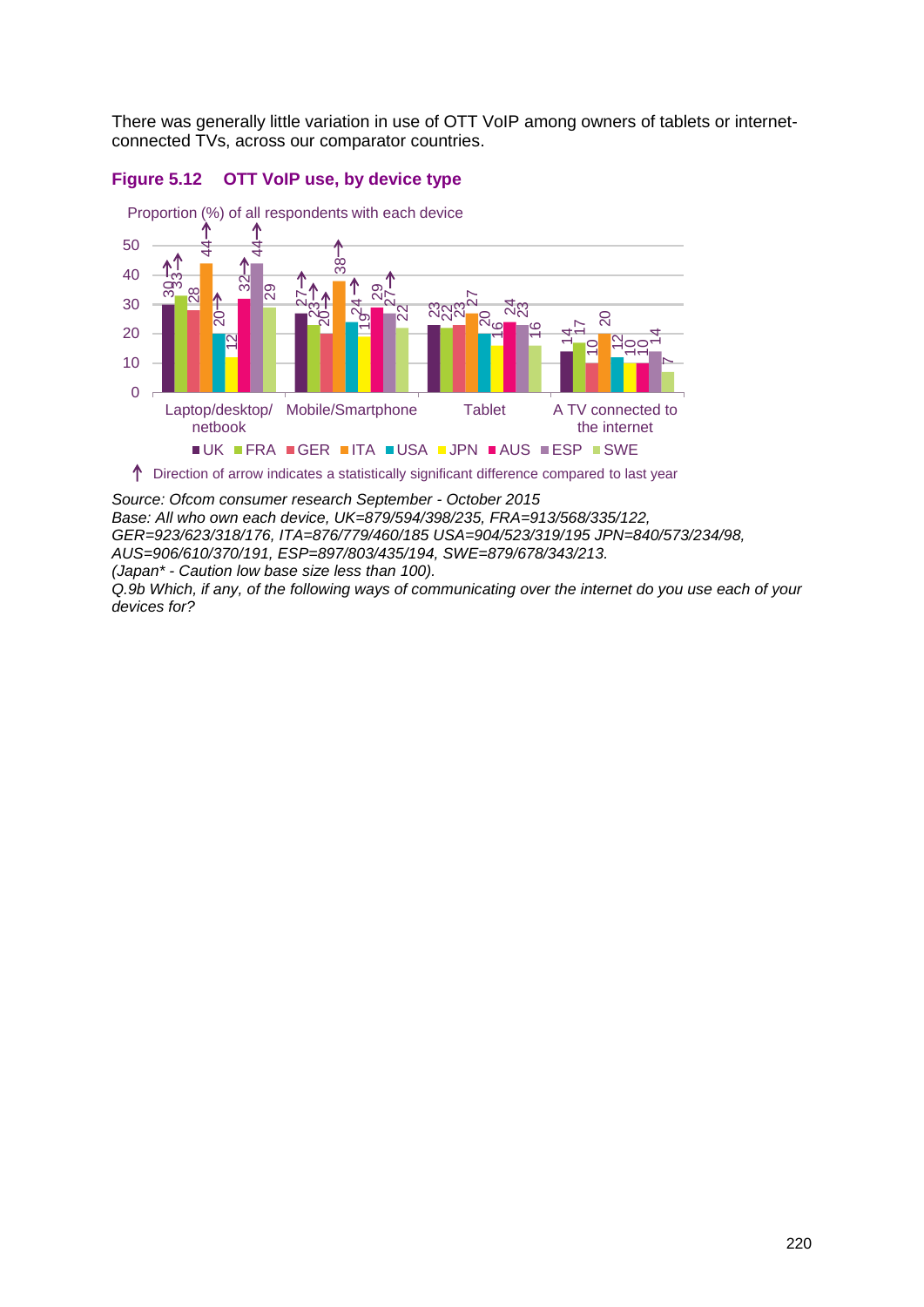# <span id="page-18-0"></span>5.2 The telecoms industry

## <span id="page-18-1"></span>**5.2.1 Market overview**

#### **Total comparator country retail telecoms revenues increased by 0.7% in 2014**

Total retail telecoms revenues across our comparator countries increased by £4bn (0.7%) to £589bn in 2014 [\(Figure 5.13\)](#page-18-2). Mobile internet and voice services generated the largest proportion of total retail telecoms revenue, at 64.2% (£378bn), a slightly lower proportion than in 2013 (64.8%). Fixed services (broadband and voice) contributed 35.8% (£211bn) to total retail revenue in 2014, up £5bn since 2013. Total fixed voice revenue fell by £9bn (9.5%) to £87bn in 2014, as a result of falling call volumes (see [Figure 5.20\)](#page-25-0), while total fixed broadband revenue increased (by £14bn (12.3%) to £124bn) in 2014, due to the increased use of these services (see [Figure 5.42\)](#page-46-0).

Mobile internet revenue (including messaging) increased by £11bn (6.6%) to £173bn between 2013 and 2014, almost doubling since 2009 (£87bn). This was partially due to increasing data use. Total mobile voice revenues continued to fall, down by £11bn (5.1%) to £206bn. Mobile voice generated a greater proportion of total telecoms retail revenue than mobile internet at (34.9%) in 2014, although this proportion was lower than in 2013 (37.1%).



#### <span id="page-18-2"></span>**Figure 5.13 Total comparator country retail telecoms revenue, by sector: 2009- 2014**

#### *Source: IHS / industry data / Ofcom*

*Note: Fixed voice revenues include managed VoIP revenues; voice revenues include access/line rental revenues and may include revenues relating to bundled data services. Mobile internet excludes mobile messaging services. All figures expressed in nominal terms.*

#### **The BRIC countries and Nigeria generated the largest proportion of retail telecoms revenue of all the comparator nations**

The increase in total comparator country retail telecoms revenue in 2014 is likely to have been driven by revenue growth in Nigeria and the BRIC comparator countries, up 4.5% to £180bn, and in Asia Pacific, up 2.9% to £117bn [\(Figure 5.14\)](#page-19-0). The BRIC countries and Nigeria contributed the largest proportion of total retail telecoms revenue in 2014, at 30.6%, ahead of the US (29.1%) which had previously been the largest contributor to retail telecoms revenue. Total retail telecoms revenue in the US fell for the first time since 2009; by 0.9%, from £173bn in 2013 to £172bn in 2014. Revenue among the European comparator countries declined at an average rate of 3.7% per year in the five years to 2014, while year on year, revenues fell by £6bn (4.4%) to £119bn in 2014.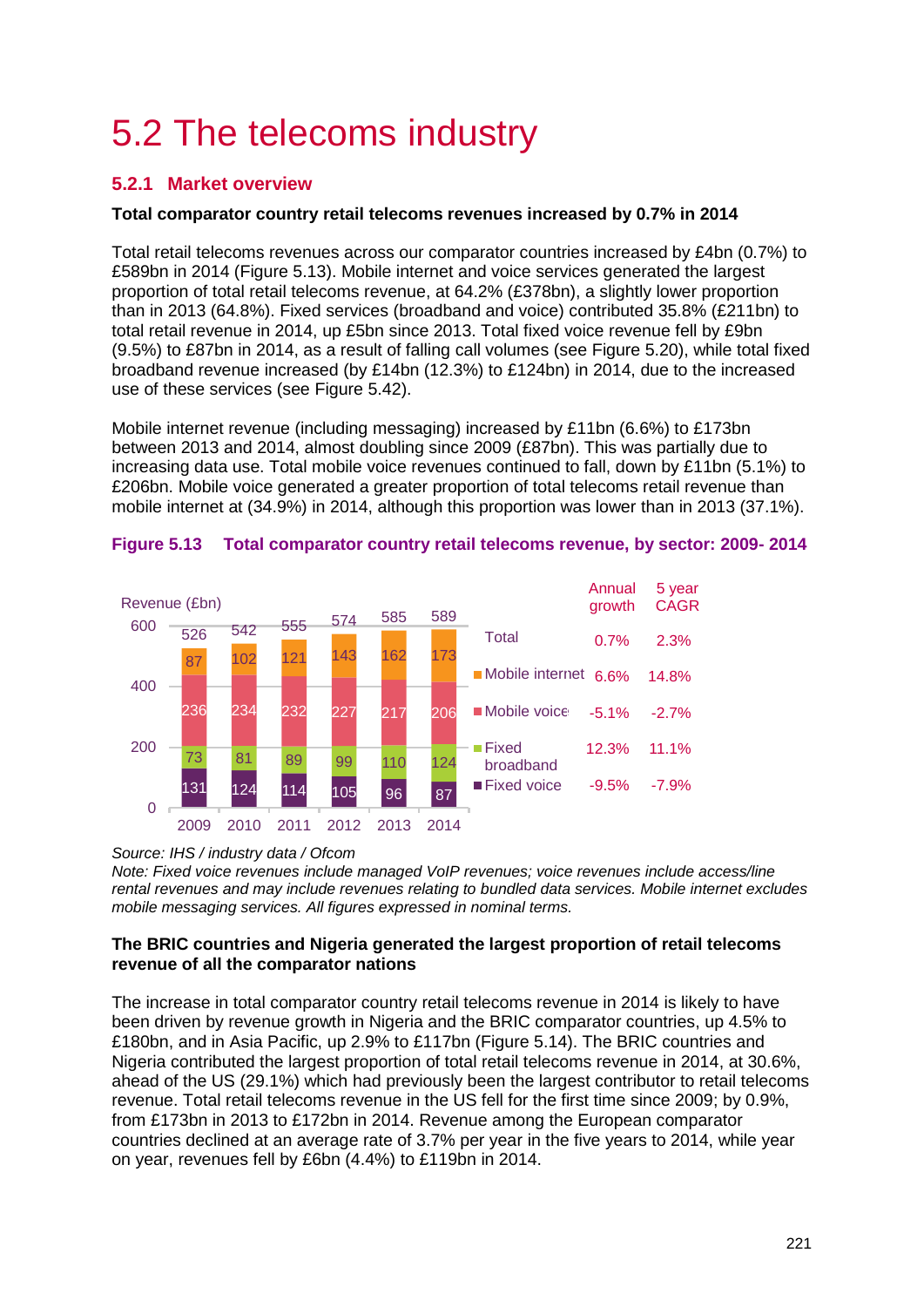

#### <span id="page-19-0"></span>**Figure 5.14 Total comparator country retail telecoms revenue, by country type: 2009-2014**

#### **The US and China generated almost half the total comparator country retail telecoms revenue in 2014**

The US continued to have the highest retail telecoms revenue of all the comparator countries, at £172bn in 2014, followed by China (£110bn) and Japan at £79bn [\(Figure 5.15\)](#page-20-0). Between them, the US and China generated almost half (48%) of total retail telecoms revenue for all the comparator countries in 2014.

Over the five years to 2014, total retail telecoms revenue increased in the majority of comparator countries; the highest average growth was in China, at 10% per year. The UK had a slight increase over the same period, up by £1bn to £29bn in 2014 (an increase of less than 1% per year on average). Total retail telecoms revenues fell in most European comparator countries; the largest fall was in Spain, down by an average of 9.3% per year over the five years to 2014. The other European comparator countries where telecoms revenues declined over the period were Italy (down 8.2%), France (down 5.2%), Poland (2.3%) and Germany (1.3%).

*Source: IHS / industry data / Ofcom Note: All figures expressed in nominal terms.*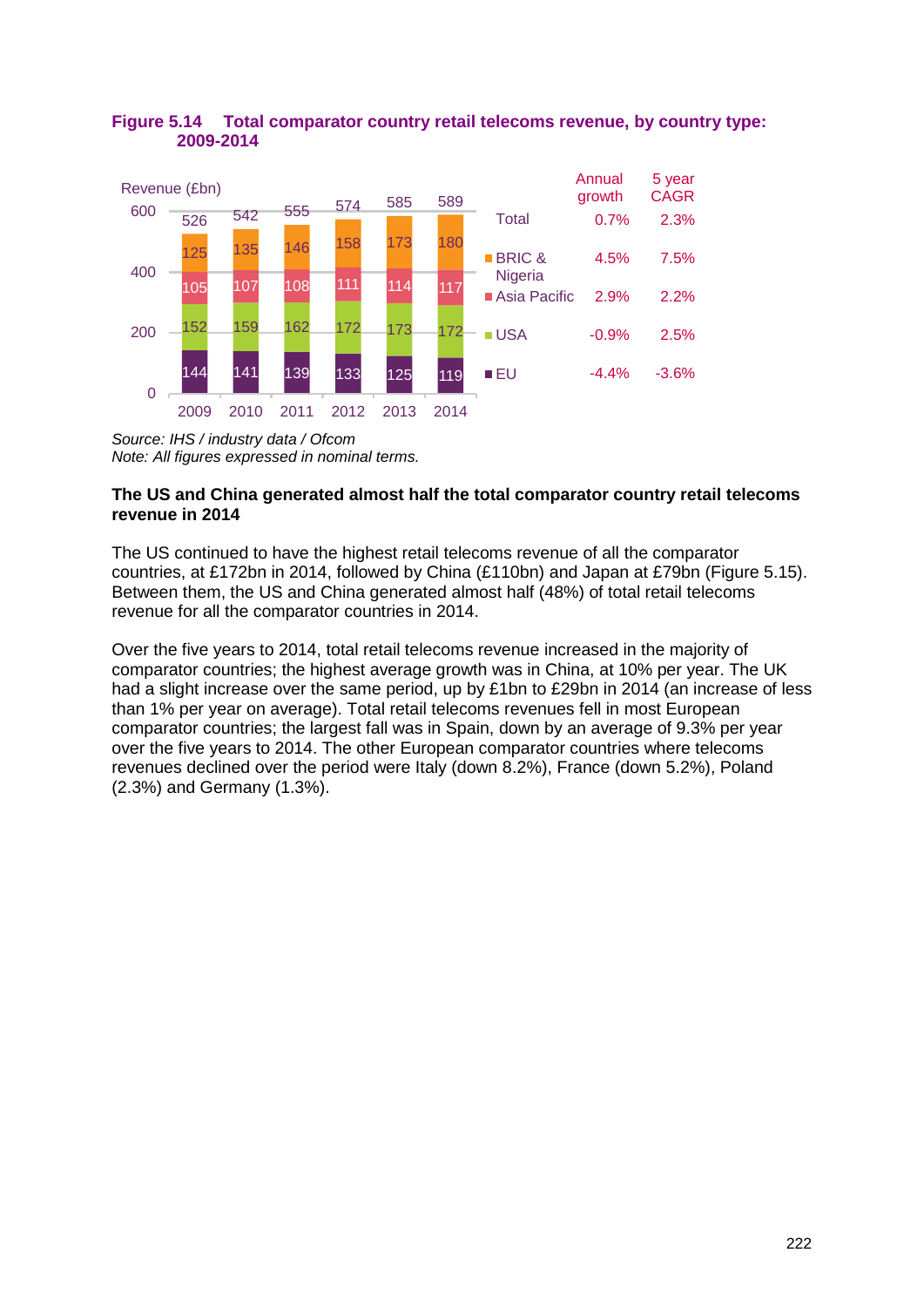

<span id="page-20-0"></span>**Figure 5.15 Telecoms service retail revenues, by country and sector: 2009 and 2014**

**Fixed voice Mobile Fixed broadband** 

*Source: IHS / industry data / Ofcom*

*Note: Fixed voice revenues include managed VoIP revenues. All figures expressed in nominal terms.*

#### **Mobile services generated at least half of total telecoms revenues in all comparator countries in 2014**

Mobile services (comprising data, messaging and voice services) contributed at least 50% of total telecoms revenues in all of our 18 comparator countries in 2014 [\(Figure 5.16\)](#page-21-0). Nigeria had the highest proportion of total telecoms revenues generated by mobile services, at 99%, followed by India (83%) and China (74%). This is probably a result of the rapid expansion of mobile markets in these countries and the low number of fixed lines, 0.10 and 2.14 per 100 population in Nigeria and India respectively [\(Figure 5.48\)](#page-52-1). In the UK, mobile services generated 53% of total telecoms revenues in 2014.

Changes in the proportion of retail telecoms revenue generated by mobile services ranged from a 9pp decrease in Spain (to 60%) to a 16pp increase in Brazil (to 50%) in the five years to 2014. The UK and China were the only two comparator countries in which revenues remained stable, at 53% and 74% respectively.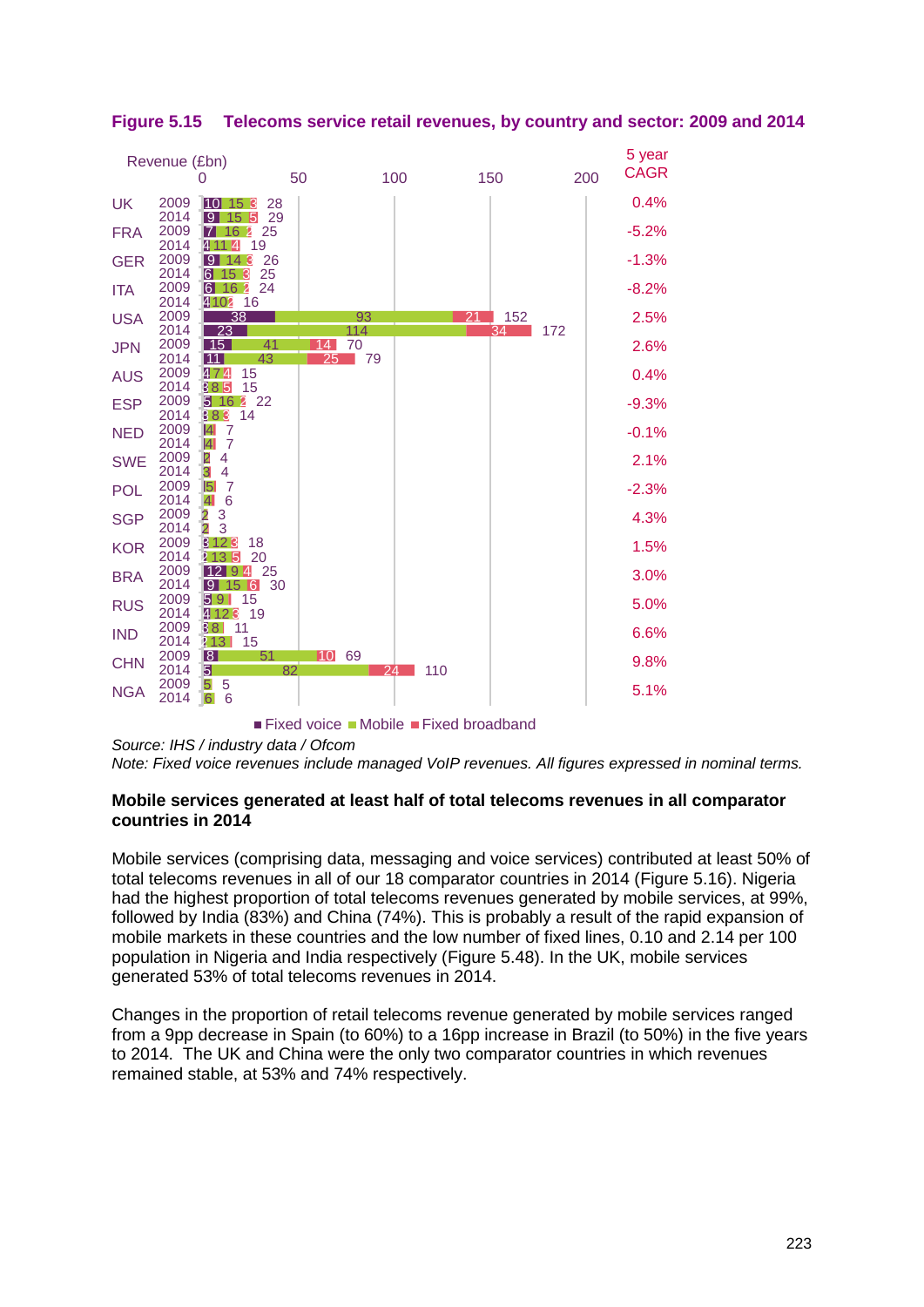

#### <span id="page-21-0"></span>**Figure 5.16 Mobile as a proportion of total telecoms revenues: 2009 and 2014**

*Source: IHS / industry data / Ofcom*

#### **Combined revenues for mobile internet and mobile messaging continued to be higher than fixed broadband revenues**

Combined revenues for mobile internet and mobile messaging increased by £11bn to £173bn in 2014, and continued to be higher than fixed broadband revenue (£124bn in 2014) [\(Figure 5.17\)](#page-22-0).

Mobile internet revenue (excluding messaging) was up by £14bn (11.2%) to £139bn in 2014 and contributed 80.6% of the combined revenues for mobile internet and mobile messaging. By comparison, fixed broadband services generated £124bn in 2014, up £14bn (12.3%) compared to 2013. This increase in fixed broadband revenue was partly due to the growth in fixed broadband connections in 17 of our comparator countries between 2009 and 2014 [\(Figure 5.27\)](#page-32-0).

The total revenue generated by mobile messaging (including SMS and MMS), which fell for the first time in 2013, continued to drop in 2014, down by £4bn (9.3%) to £33bn. The main reasons for this decline are the substitution of OTT (over-the-top) messaging services for network-based services, and increasing smartphone take-up, as more sophisticated handsets enable mobile users to access alternative communication methods, such as email, instant messaging and social networking sites.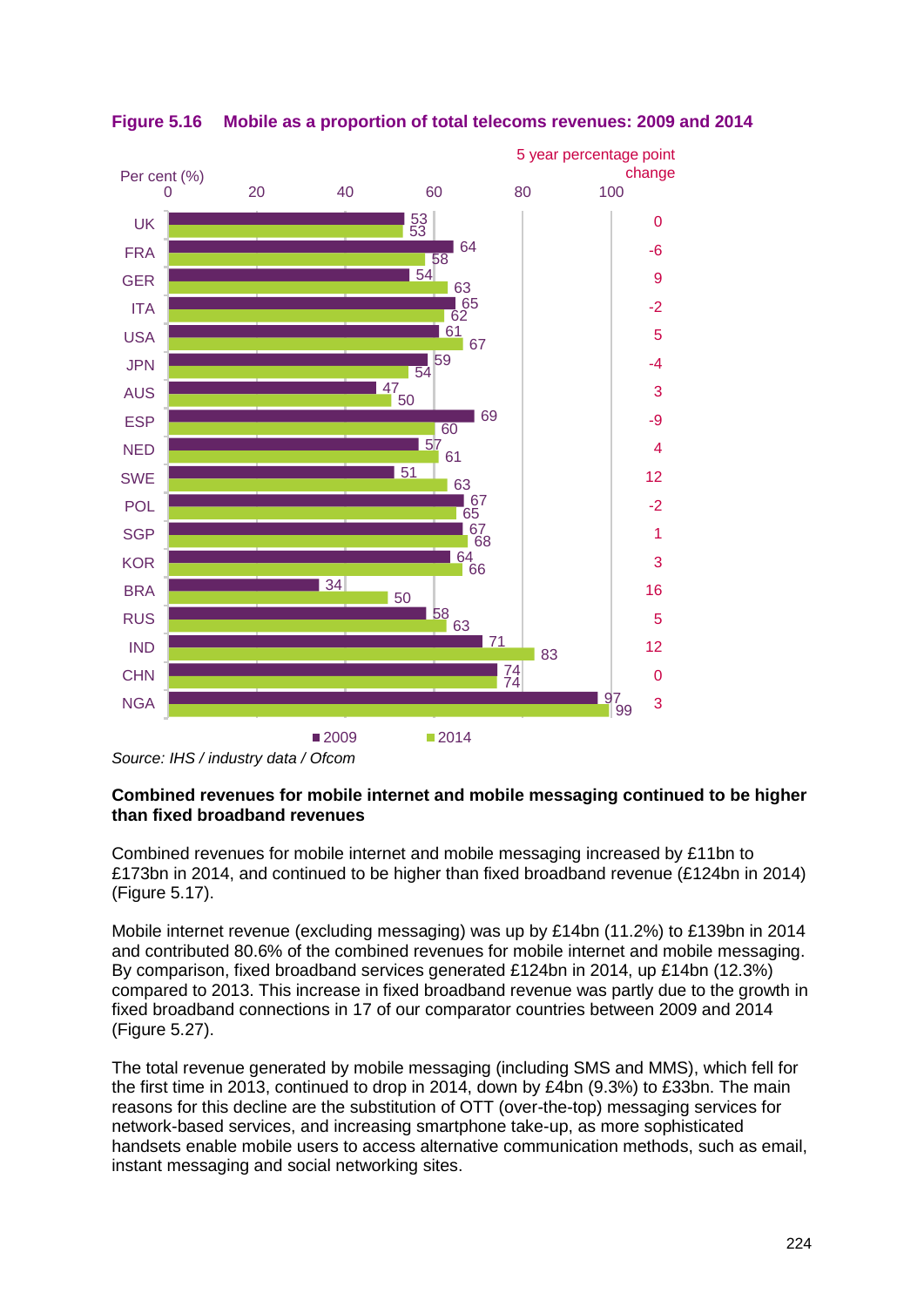#### <span id="page-22-0"></span>**Figure 5.17 Total fixed broadband and mobile data revenue across all comparator countries: 2009-2014**



*Source: IHS / industry data / Ofcom Note: Messaging includes SMS and MMS. All figures expressed in nominal terms.*

#### **Data revenue as a proportion of total telecoms revenue was highest in Japan in 2014**

Of all the comparator countries, Japan had the highest proportion of total telecoms revenue generated by data services (72%) in 2014, followed by Australia, at 57%, and South Korea, at 54% [\(0\)](#page-22-1). Nigeria had the lowest proportion, at 22%. The UK had the third lowest data revenue in 2014, at 30%. This is partly because data revenue for bundled mobile data and messaging services in the UK are recorded as mobile voice revenue.

<span id="page-22-1"></span>Data revenue increased in all our comparator countries between 2009 and 2014, with the fastest growth rates in Japan and France, both up by 26pp (data revenue in France has more than doubled in the five years to 2014). Growth in data revenue in less developed countries has been comparable to growth in developed ones. For example, revenues in India in 2014 were up 14pp, while in Nigeria, data services have grown rapidly over the five years to 2014; revenues are up by 17pp, from 5% in 2009 to 22% in 2014. The UK was the only comparator where the proportion of revenue generated by data services grew by less than 10pp in the five years to 2014 (by just 4pp).This is partly because in the UK bundled mobile data and messaging revenue is recorded as mobile voice revenue, as stated above.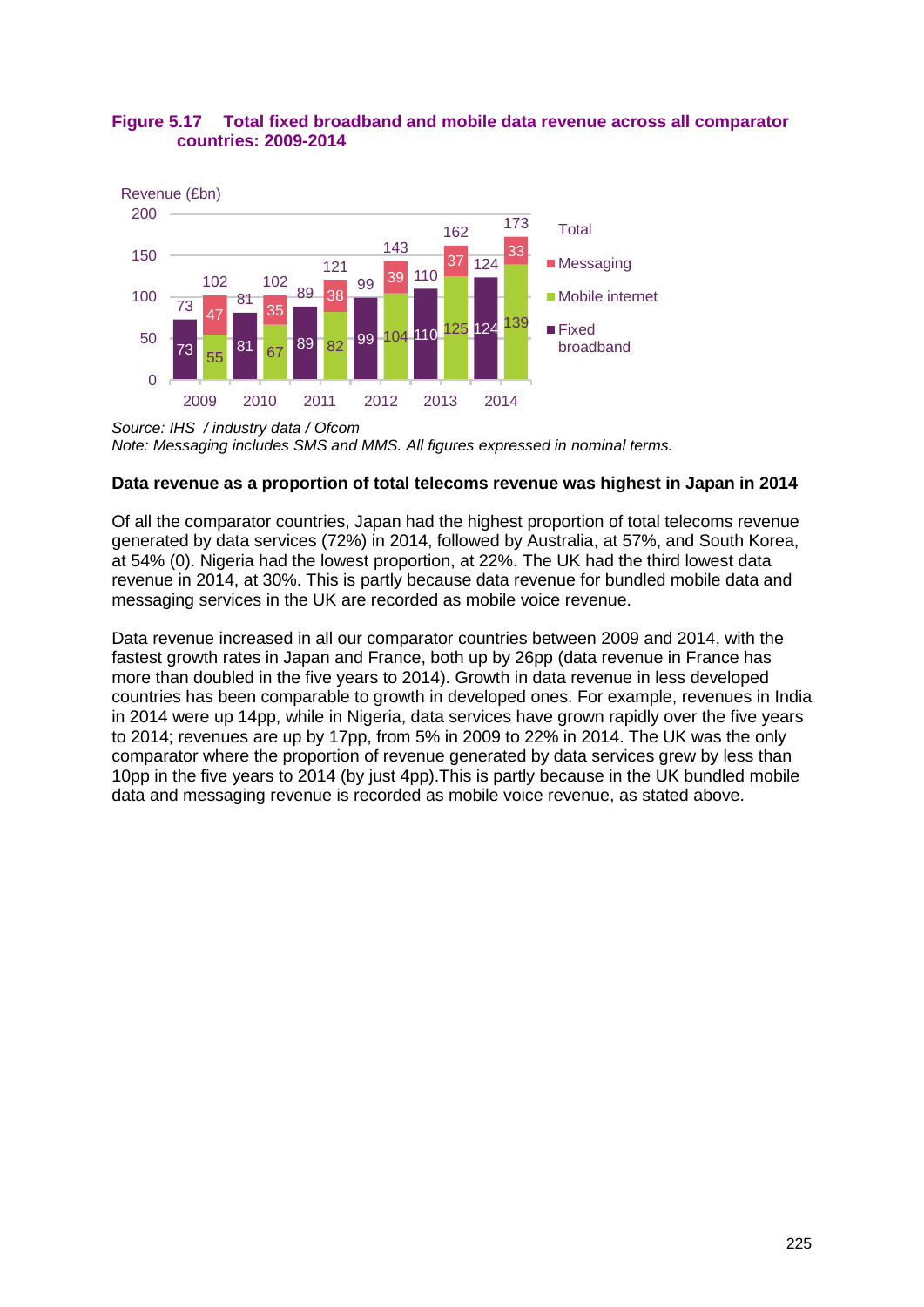

**Figure 5.18 Data revenue as a proportion of total telecoms revenue: 2009 and 2014**

## <span id="page-23-0"></span>**5.2.2 Fixed voice services**

#### **Total retail fixed line voice revenues generated across all comparator countries continued to fall in the five years to 2014**

Total retail fixed line voice revenues across all comparator countries fell by £9.08bn (9.5%) between 2013 and 2014 (£86.81bn). This continuing decline has been observed since 2009 (over the five years to 2014, retail fixed line voice revenues have fallen at an average rate of 7.9% per year across all countries). The decline in retail fixed-line voice revenue is primarily due to increasing fixed-to-mobile substitution, as well as the growing use of alternative voice and non-voice communication methods such as email and instant messaging.

The US had the highest fixed voice revenue at the end of 2014 (£23.28bn), although revenue has been falling over the last five years at an average annual rate of 9.2%, with a sharp decrease since 2010 [\(Figure 5.19\)](#page-24-0). Nigeria experienced the fastest rate of decline over the five-year period, down on average by 28.3% per year (although the fixed market in this country is very small), followed by France, at an average rate of 12.2%. In the UK, retail fixed-line voice revenues fell on average by 2.2% per year to £8.93bn in the five years to 2014, the lowest rate of decline among the comparator countries. This drop was mainly due to the decrease in fixed voice call volumes, which fell by an average annual rate of 6.9% [\(Figure 5.20\)](#page-25-0).

*Souce: IHS / industry data / Ofcom*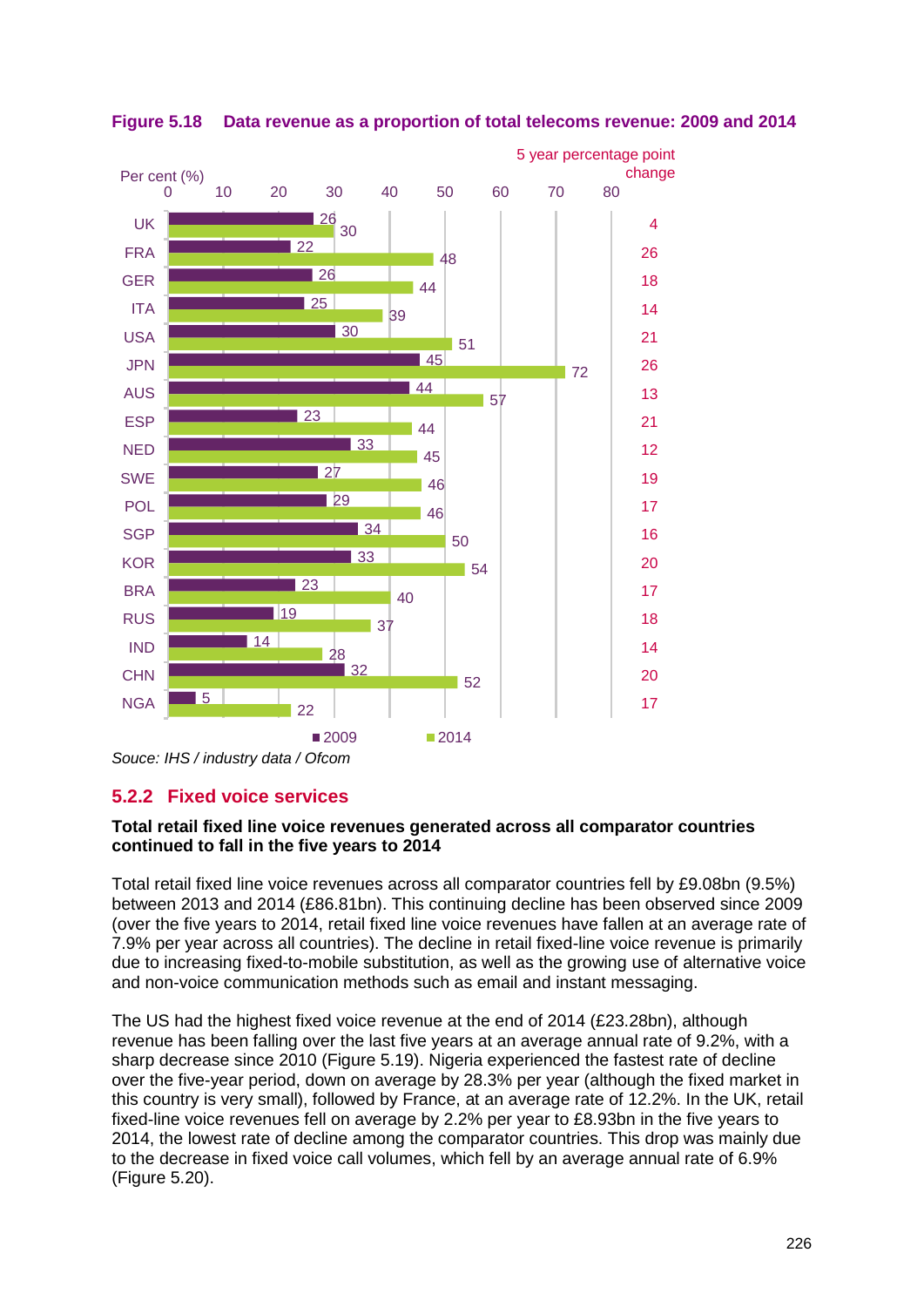

<span id="page-24-0"></span>**Figure 5.19 Retail fixed line voice revenues: 2009-2014**

*Source: IHS / industry data / Ofcom Note: Includes managed VoIP revenues. All figures expressed in nominal terms.*

#### **Fixed-line voice call volumes fell in all comparator countries in the five years to 2014**

The total fixed voice call volumes across all the countries fell by an average annual rate of 7.8% to 1636 billion (1.6 trillion) minutes in the five years to 2014. This was primarily due to the decrease in fixed voice call minutes, down by an average of 11.3% annually, which was partially offset by increasing managed VoIP call volumes, up by 8.1% a year (further information regarding managed VoIP services can be found in Section [5.1.4](#page-10-0) of this report).

In the UK, total fixed line call volumes decreased by an average annual rate of 6.9% to 101 billion minutes between 2009 and 2014 [\(Figure 5.20\)](#page-25-0). Nigeria had the steepest fall in fixedline voice call volumes, down on average by 28.6% per year over the period (although this decrease represents only small changes in the absolute figures: call volumes in Nigeria were less than 0.3 billion minutes in 2014), followed by India and China (down on average by 13.7% a year and 13.6% per year respectively). Potential reasons for falling fixed call volumes include consumers migrating from fixed voice services to mobile, as well as an increase in other communication methods, such as social networking and instant messaging.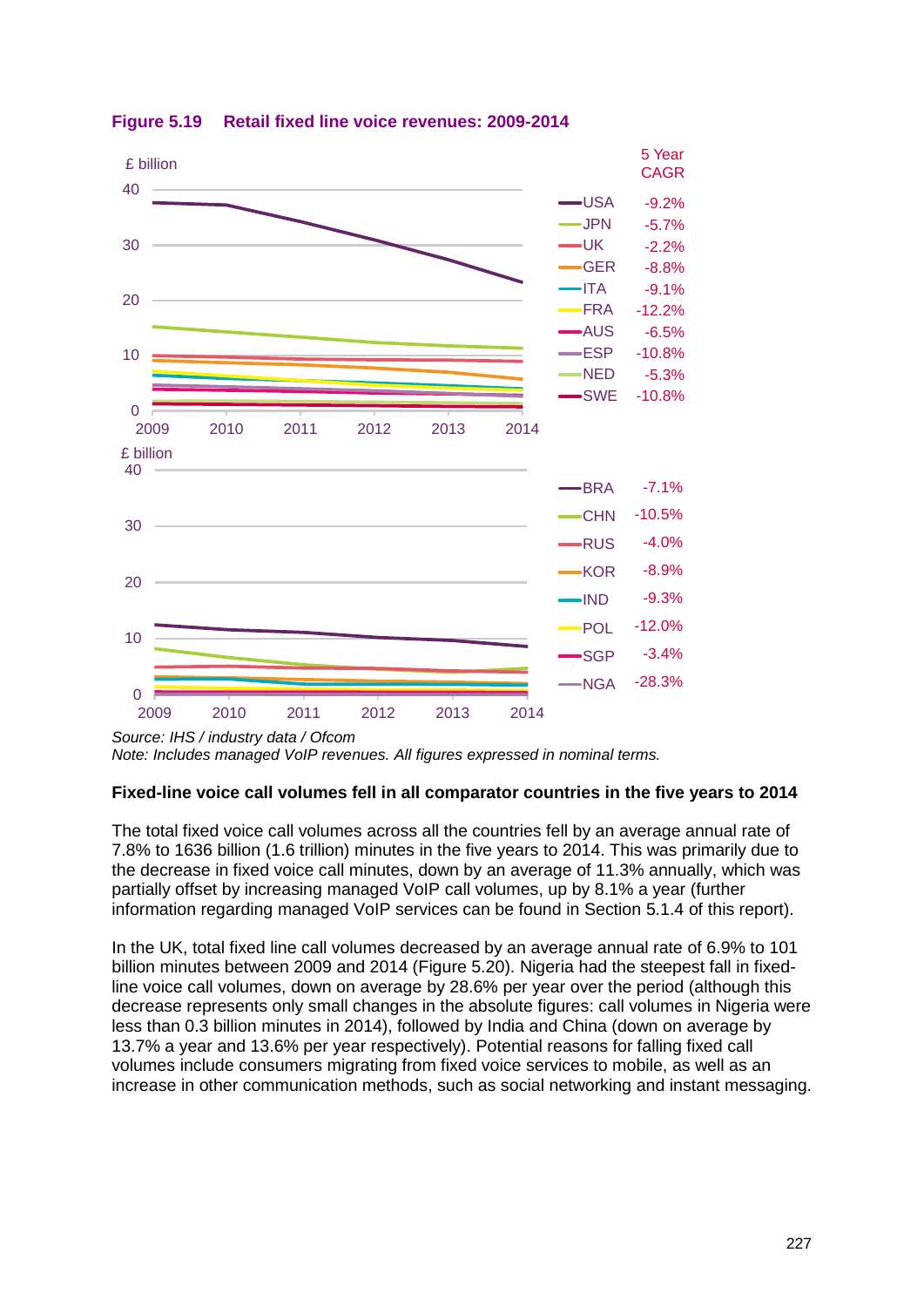

<span id="page-25-0"></span>

*Source: IHS / industry data / Ofcom Note: Includes managed VoIP calls.*

#### **The number of outgoing minutes per fixed line has fallen in all countries in the five years to 2014**

The total number of outbound voice call minutes per fixed line fell by an average of 7.5% a year to 213 minutes per month between 2009 and 2014 [\(Figure 5.21\)](#page-26-0). As stated previously, the main driver behind this decline was growing fixed-to-mobile substitution; fixed voice call minutes fell by an average of 11.3% annually, while mobile minutes increased by an average of 9.5% per year.

The number of outgoing minutes per fixed line was highest in Germany in 2014, at 347 minutes per month, and lowest in China at 41 minutes per month. By comparison, the UK had 218 outgoing minutes per fixed line in 2014.

In the five years to 2014, Italy experienced the largest percentage decrease in outgoing minutes per fixed line, falling on average by 10.3% per year. China followed, with outgoing minutes dropping on average by 9.9% a year over the same period. By comparison, the number of outgoing call minutes per fixed line in the UK fell at an average rate of 7.9% per year in the five years to 2014. This was the fourth highest rate of decline among our comparator countries.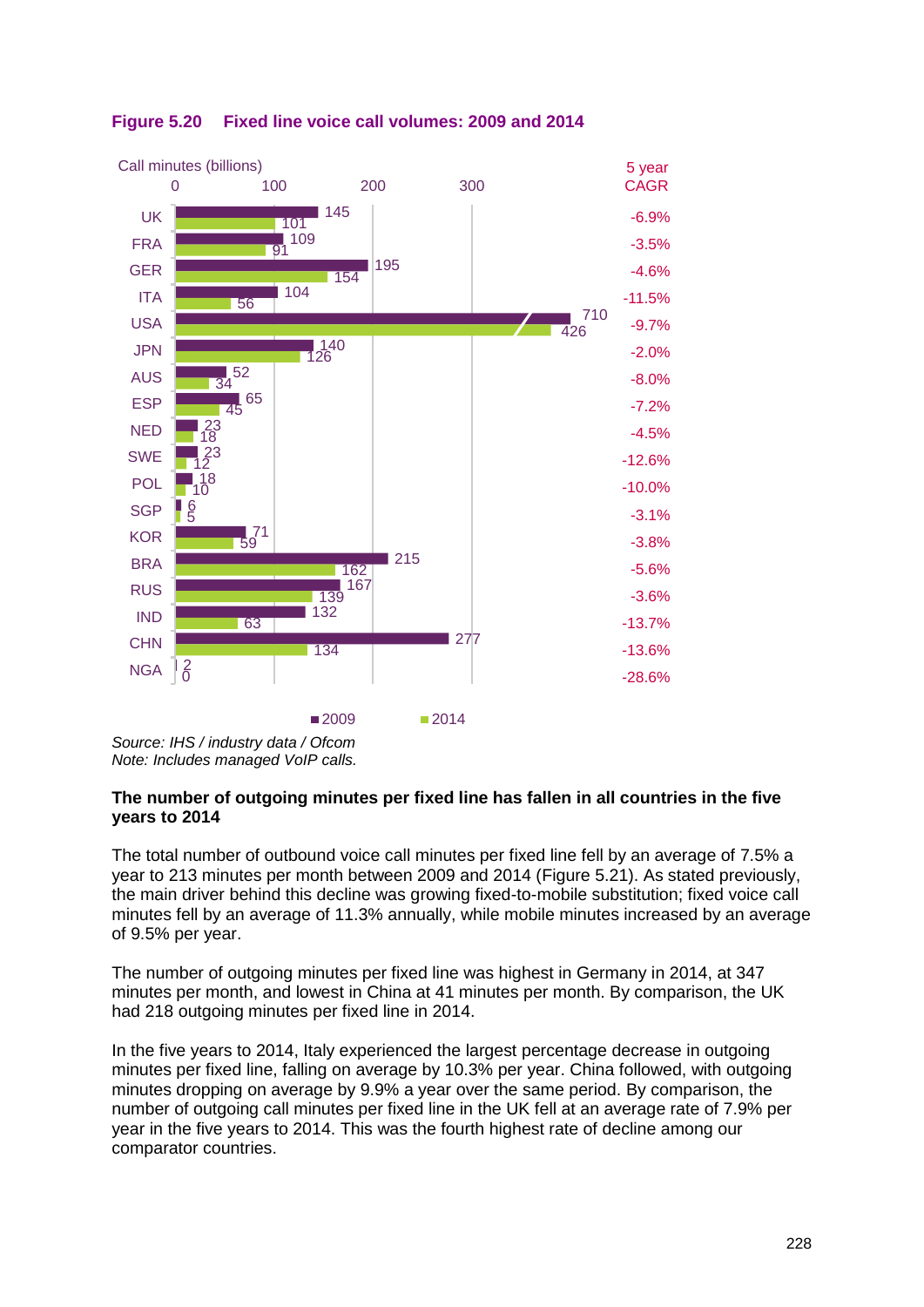

<span id="page-26-0"></span>**Figure 5.21 Monthly outbound minutes per fixed line: 2009-2014**

*Source: IHS / industry data / Ofcom Note: Includes managed VoIP calls.*

#### **Germany was the only country in which the incumbent operator's share of fixed voice call volumes increased in the five years to 2014**

The incumbent operator's share of fixed call volumes fell in all of our comparator countries with the exception of Germany, where the incumbent's share increased by 5pp to 52% in the five years to 2014, primarily due to growth in its VoIP customer base [\(Figure 5.22\)](#page-27-0). France experienced the largest decline over the same period; the incumbent's market share fell by 18pp to 50%. Spain's incumbent was also at 50% in 2014, down by 17pp over the last five years.

In the UK, BT's share of fixed voice call volumes decreased by 5pp to 39% over the five-year period. Only in three comparator countries was the respective incumbent's share lower: Brazil (31%), the US (18%) and Nigeria, where Nitel was declared inactive in 2014 due to being financially unviable and insufficient to support quality of service. The incumbent operator's share of fixed voice call volumes was highest in Singapore in 2014 (at 76%), followed by Japan (67%), due to the late liberalisation of the fixed-line markets in these countries.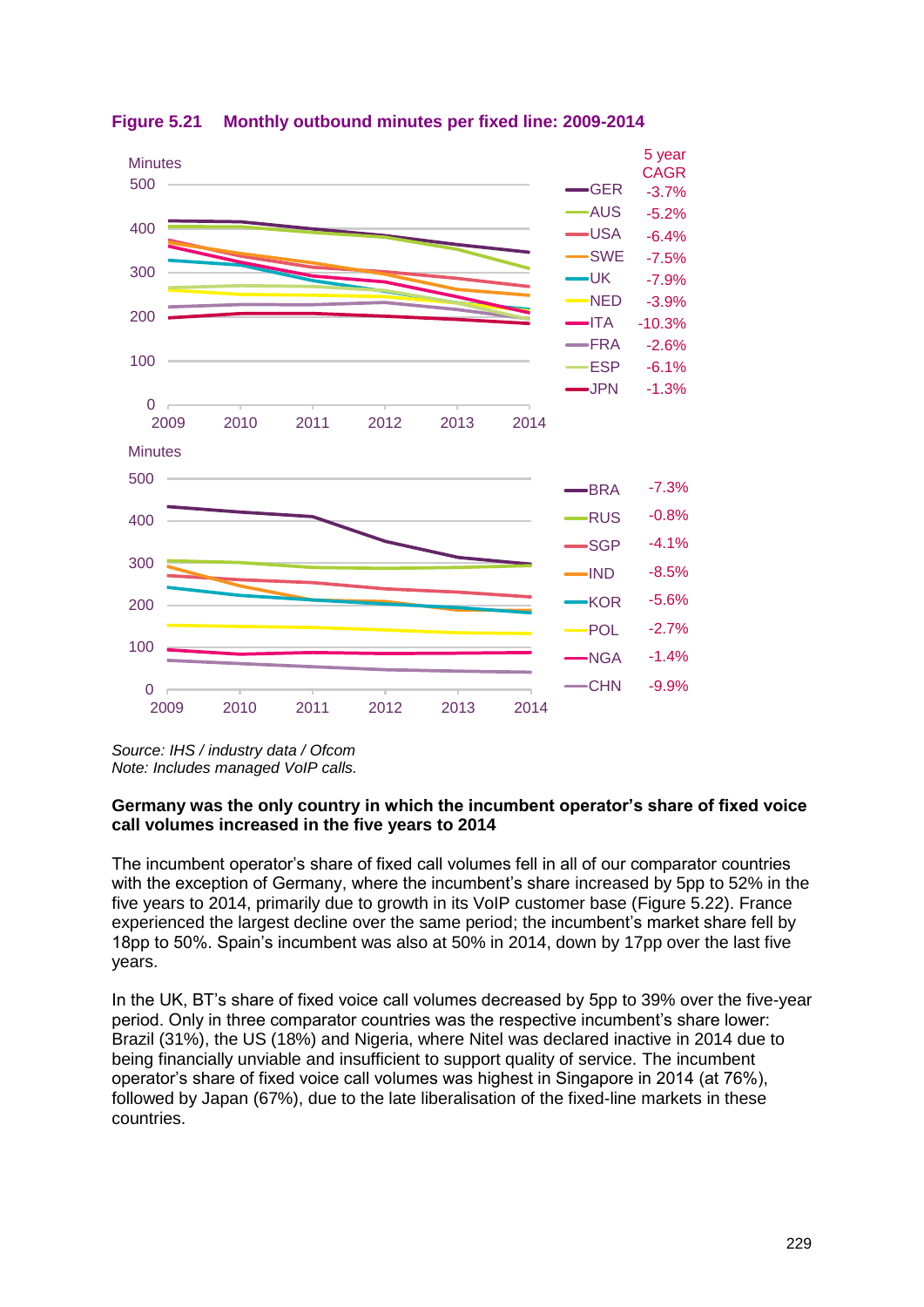

## <span id="page-27-0"></span>**Figure 5.22 Incumbent operator's share of fixed voice call volumes: 2009 and 2014**

#### **The UK was one of four comparator countries to experience an increase in the number of fixed exchange lines in 2014**

The total number of fixed exchange lines (including PSTN lines and managed VoIP connections) fell at an annual average rate of 2.0% in the five years to 2014 and decreased by 3 million (0.3%) to 791 million compared to 2013 [\(Figure 5.23\)](#page-28-1). This was mainly due to the continued substitution of fixed voice services by mobile services and alternative communication methods.

The UK was one of four countries (along with Singapore, South Korea and Brazil) where the number of fixed exchange lines increased in the five years to 2014, up by 2 million to 39 million (an average increase of 1.4% annually). The UK increase was due to strong demand for xDSL access (requiring a fixed exchange line). Over the same period, Brazil had the largest increase up by an average of 1.7% annually. Nigeria had the steepest average annual decline, at 24.0% a year, with the number of fixed lines falling to less than 0.5 million in 2014. The UK was one of two comparator countries (along with Italy) where the number of fixed exchange lines increased in 2014, up by 3.1% compared to a year previously. In the majority of our comparator countries, the number of lines was unchanged during the year.

*Source: IHS / industry data / Ofcom*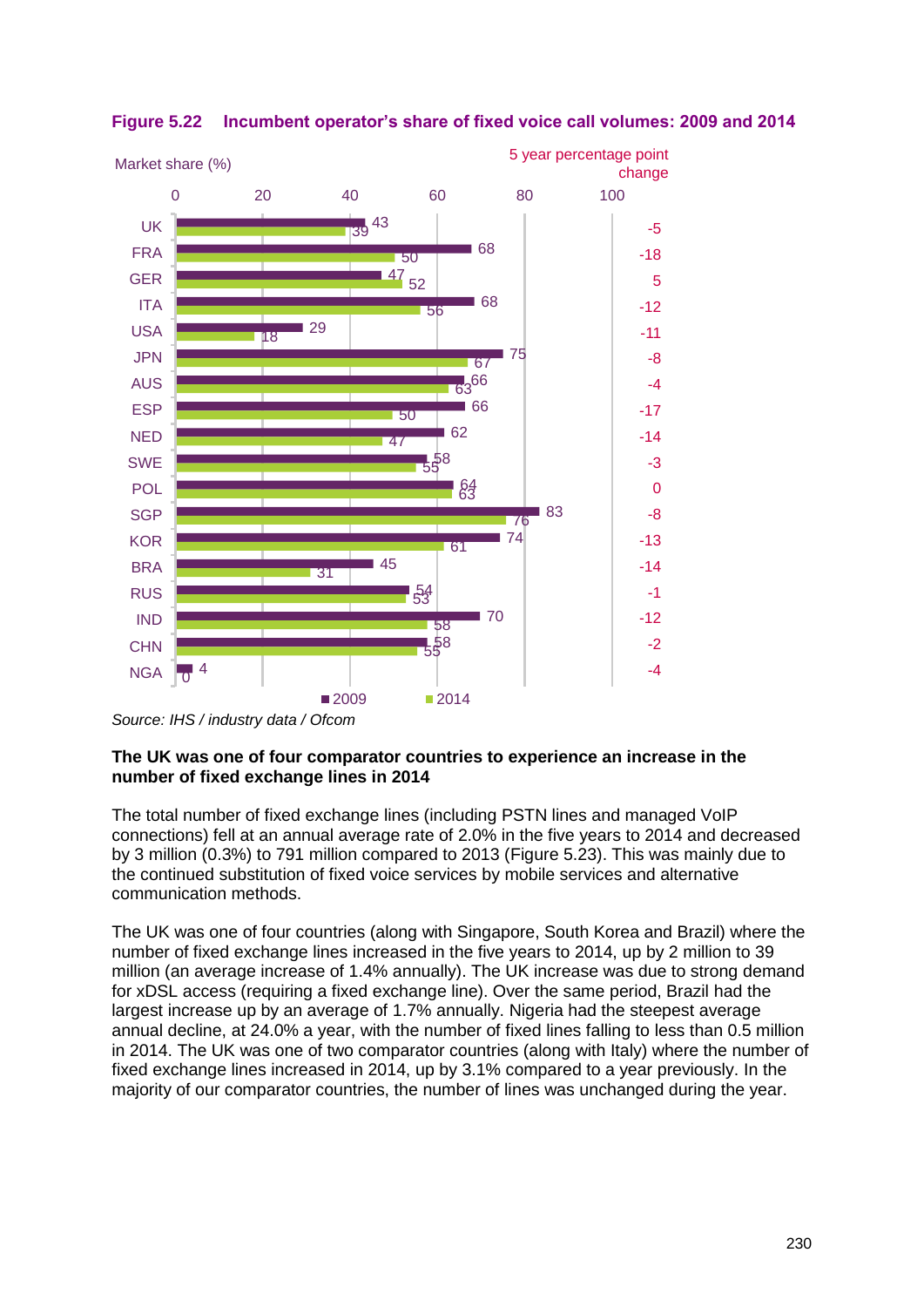

<span id="page-28-1"></span>

## <span id="page-28-0"></span>**5.2.3 Fixed broadband services**

#### **The US, Japan and China generated over two-thirds (67%) of the total comparator countries' fixed broadband revenue in 2014**

Fixed broadband revenues were highest in the US at £34bn, followed by Japan and China (at £25bn and £24bn respectively). Combined, these three countries accounted for 67% of total comparator country fixed broadband revenue. The UK had the seventh-highest fixed broadband revenue of all the comparator countries in 2014, at £5bn (in line with Australia and South Korea), and the highest among the EU5 countries.

In the five years to 2014, total fixed broadband revenues increased at an average annual rate of 11.1%, from £73bn to £124bn.China had the highest average annual growth, at 19.9% per year, followed by Russia (up on average by 18.8% a year). France experienced the third highest increase, at 18.7% a year, over the period; it also had the second highest year-on-year increase (after Nigeria) in 2014 at 82.6% (partly due to the launch of VDSL services by France Telecom in mid-2013). By comparison, total fixed broadband revenue in the UK went up at an average rate of 7.7% per year in the five years to 2014.

Italy and Nigeria were the only comparator countries in which fixed broadband revenue fell in the five years to 2014, down on average by 1.0% and 19.3% per year respectively (although

*Source: IHS / industry data / Ofcom Note: Includes managed VoIP connections*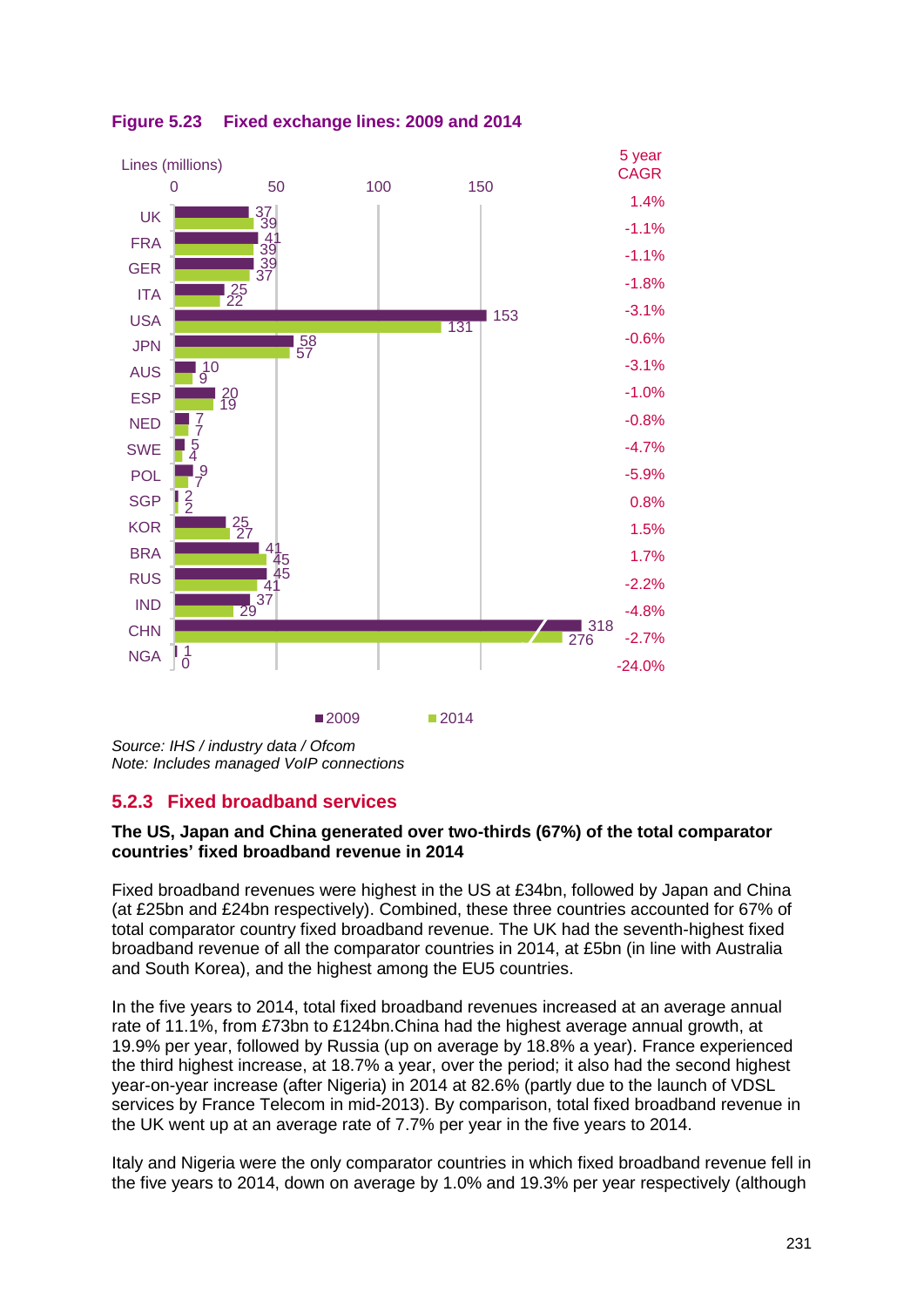these decreases were small changes in absolute terms) [\(Figure 5.24\)](#page-29-0). Nevertheless, revenue increased in both countries in 2014; in Nigeria it was up by 86.1% (although in absolute terms this was still very low, below £10m), and in Italy it was up by 0.6%.



<span id="page-29-0"></span>**Figure 5.24 Fixed broadband revenues: 2009 and 2014**

*Source: IHS / industry data / Ofcom Note: All figures expressed in nominal terms.*

#### **The proportion of total comparator country fixed telecoms revenues that were generated by fixed broadband services was 59% in 2014**

The proportion of total fixed telecoms revenues generated by fixed broadband services across our 18 comparator countries increased by 23pp to 59% in the five years to 2014. In China, fixed broadband accounted for 83% of total fixed revenues (the highest of all the comparator countries). China also experienced the second highest increase in this proportion in the five years to 2014, up by 30pp. France had the highest increase of all our comparator countries, up 33pp to 54% due to declining fixed voice and VoIP revenues (down by 12.2%) and increasing fixed broadband revenues (up 18.7% - see [Figure 5.24\)](#page-29-0). By comparison, in the UK the proportion of total fixed revenues generated by fixed broadband increased by 10pp to 34% over the five years to 2014.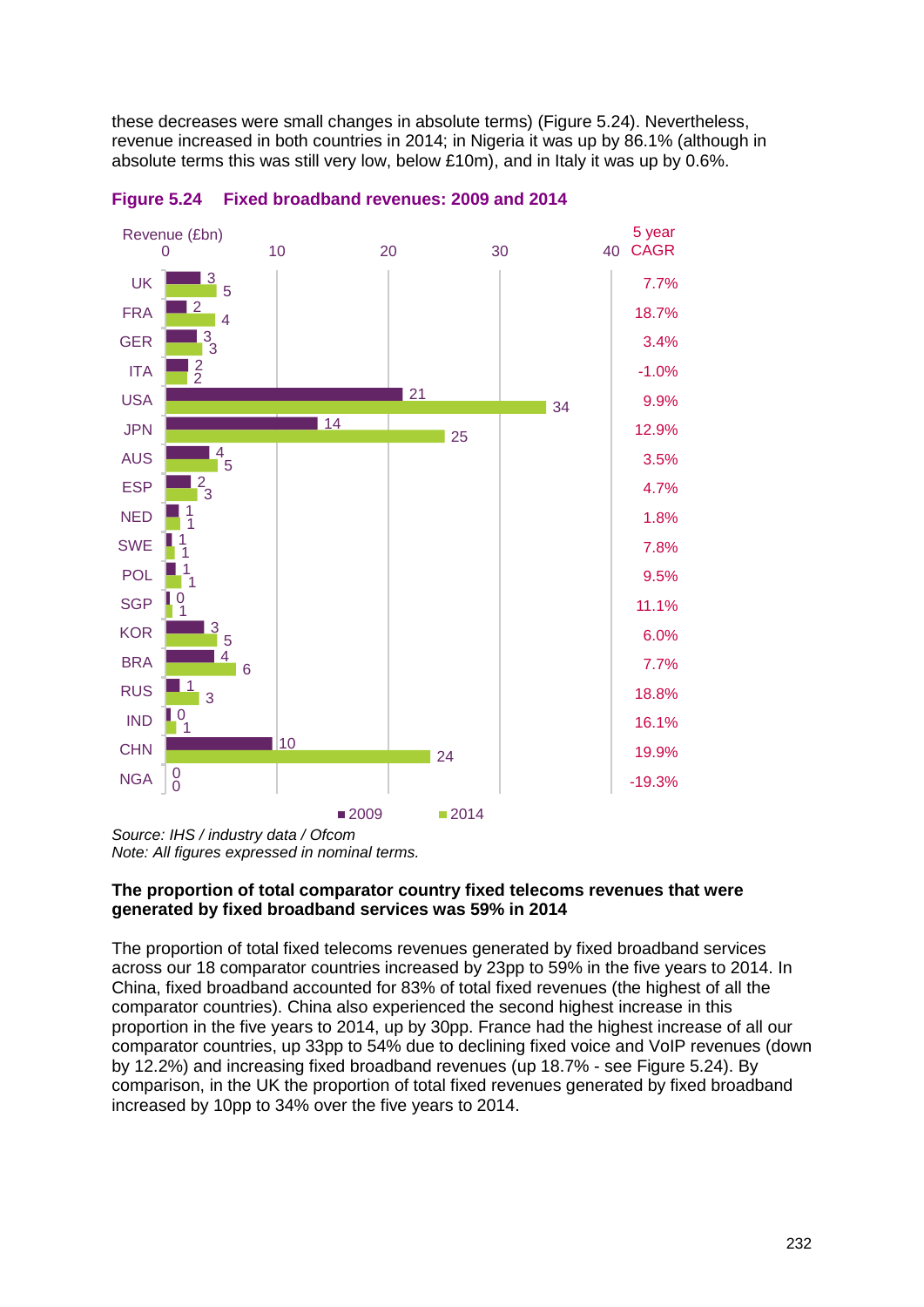

## **Figure 5.25 Fixed broadband as a proportion of total fixed revenues: 2009-2014**

#### **Australia had the highest average monthly retail revenue per fixed broadband connection in 2014, at £58.13**

Average monthly retail fixed broadband revenue per connection was up 3.7% to £17.36 across our comparator countries in 2014.

Fixed broadband revenue per connection was highest in Australia in 2014, at £58.13 per month, followed by Japan at £44.68. Nigeria had the third highest average revenue per connection, at £36.24, although it is important to note that this market is highly unstable (for example, revenue dropped to £12.37 in 2012 only to go up by 131% to 28.58 in 2013). Average revenue per connection was lowest in India, China and Russia (at £4.61, £8.26 and £9.49 respectively).

In the five years to 2014, average monthly fixed broadband revenues per connection increased in eight of our 18 comparator countries. France experienced the largest increase over this period, up on average by 11.8% a year to £14.63 (almost double the rate in Sweden, which had the second highest average annual increase, at 5.8% a year). In the UK, revenues grew by an average of 2.1% to £16.34 between 2009 and 2014. Brazil had the largest decrease in monthly retail fixed broadband revenues per connection over this period, down by an average of 5.7% per year, followed by India (down by 3.9% per year).

*Source: IHS / industry data / Ofcom*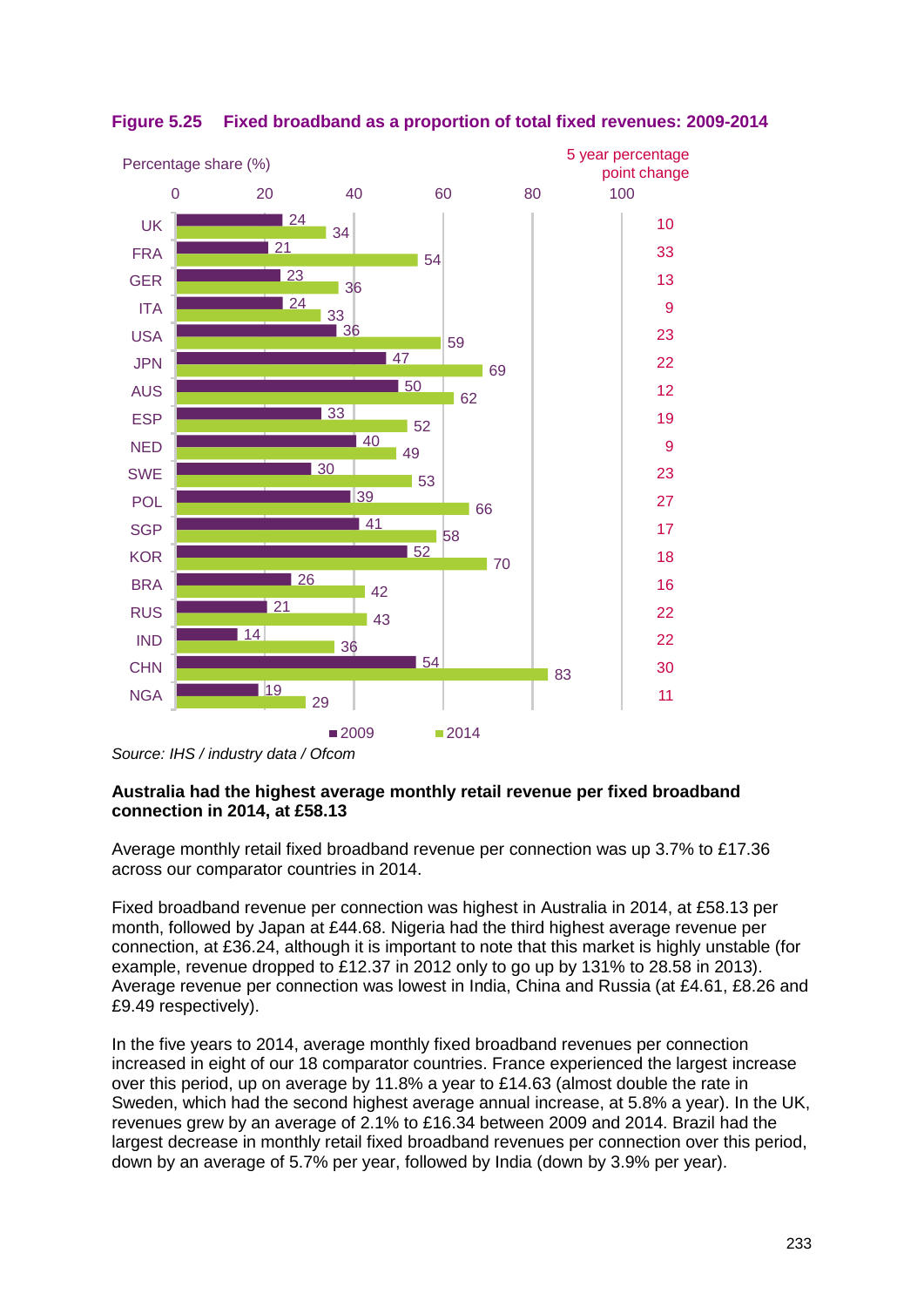

**Figure 5.26 Retail fixed broadband average revenue per connection: 2009-2014**

#### **China had the highest annual average growth rate of total fixed broadband connections in the five years to 2014**

The total number of fixed broadband connections across the comparator countries increased by 242 million to 615 million in the five years to 2014, an average increase of 10.5% a year. The average annual growth rate was highest in the BRIC comparator countries, ranging from 13.3% a year in Brazil to 18.5% a year in China. In the UK, the number of connections increased on average by 5.3% a year to 24 million over the same period. Nigeria was the only comparator country where fixed broadband connections declined over the five years to 2014, down on average by 19.3% per year (although the number of connections is very low; less than 1 million). This fall is probably due to low fixed broadband availability and rapid growth in the use of mobile data services.

China had the largest number of fixed broadband connections in 2014, at 251 million (accounting for 41% of the total fixed broadband connections among our comparator countries); this was more than twice the number of connections in the US, which had the second highest number of connections (96 million). Nigeria had the lowest number of connections, at less than 1 million, followed by Singapore at 2 million.

*Source: IHS / industry data / Ofcom Note: All figures expressed in nominal terms.*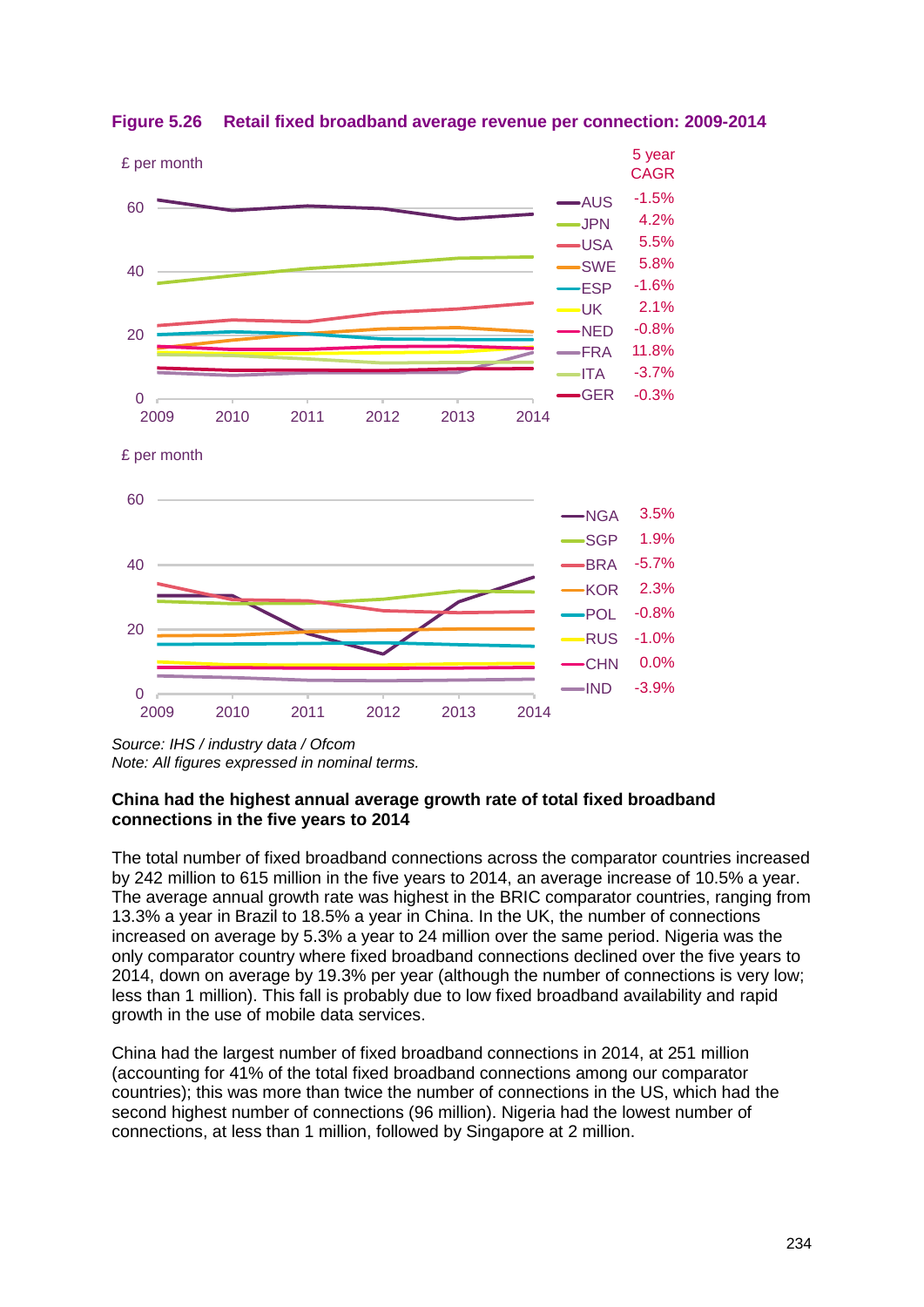

<span id="page-32-0"></span>

#### **The retail connection share of the three largest fixed broadband providers, for each comparator country, was highest in the Netherlands in 2014**

The retail connection share of the three largest fixed broadband providers ranged from 45% in Poland to 85% in the Netherlands in 2014. In four of the 18 comparator countries (China, Italy, France and the Netherlands), the share of the three largest fixed broadband providers was 80% or higher. Poland was the only country in which the three largest providers accounted for less than half of connections.

In the five years to 2014, only five of the 17 comparator countries for which data were available saw an increase in the combined fixed broadband connection share of the three largest providers (the UK, the Netherlands, Russia, Sweden and Australia). The largest increase in share was in the UK, up by 11pp in the five years to 74%, mainly as a result of Sky's success of selling bundled packages and its acquisition of O2 in 2013. Market share fell in all the other comparators; the largest decrease was in Japan (down 19pp to 51%), followed by Poland (down 18pp to 45%).

*Source: IHS / industry data / Ofcom*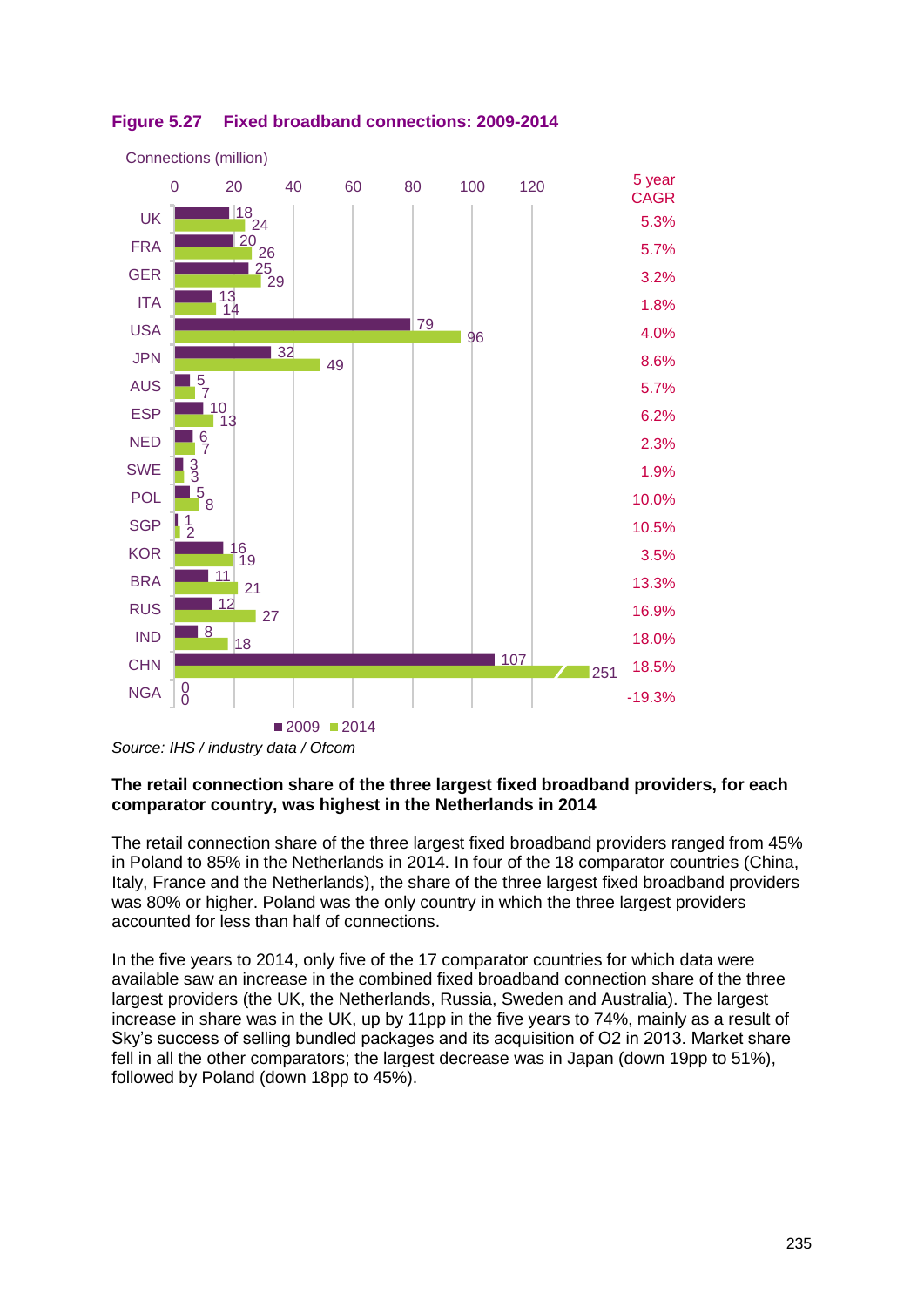

## **Figure 5.28 Retail connection share of the three largest fixed broadband providers: 2009-2014**

*Source: IHS / industry data / Ofcom*

## <span id="page-33-0"></span>**5.2.4 Mobile voice and data services**

## **Total comparator country mobile revenues remained relatively stable in 2014**

Total mobile telecoms revenues generated in our comparator countries (including voice, messaging and mobile internet services) remained relatively stable in 2014, at £378bn (down 0.1%). The decline was due to falling voice and messaging revenue, which was partially offset by increasing mobile internet revenue, up by 11.2% during the year [\(Figure](#page-34-0)  [5.29\)](#page-34-0). Total mobile messaging revenue (including SMS and MMS) experienced the largest percentage decrease, down by £3bn (9.3%) to £33bn in 2014, while total voice revenues fell by £11bn (5.1%) to £206bn.

In the five years to 2014, total mobile internet revenue almost tripled, from £55bn in 2009 to £139bn, increasing at an average rate of 20.5% per year. Mobile internet was also the only service to have increased since 2013, up by £14bn (11.2%).The main reason behind this rapid growth was increasing total mobile data volumes, which were up 83.6% a year across our comparator countries in the same period, largely as a result of increasing smartphone use. By comparison, total mobile voice revenues continued to fall, down by an average of 2.7% per year. While total mobile messaging revenue experienced the steepest decline in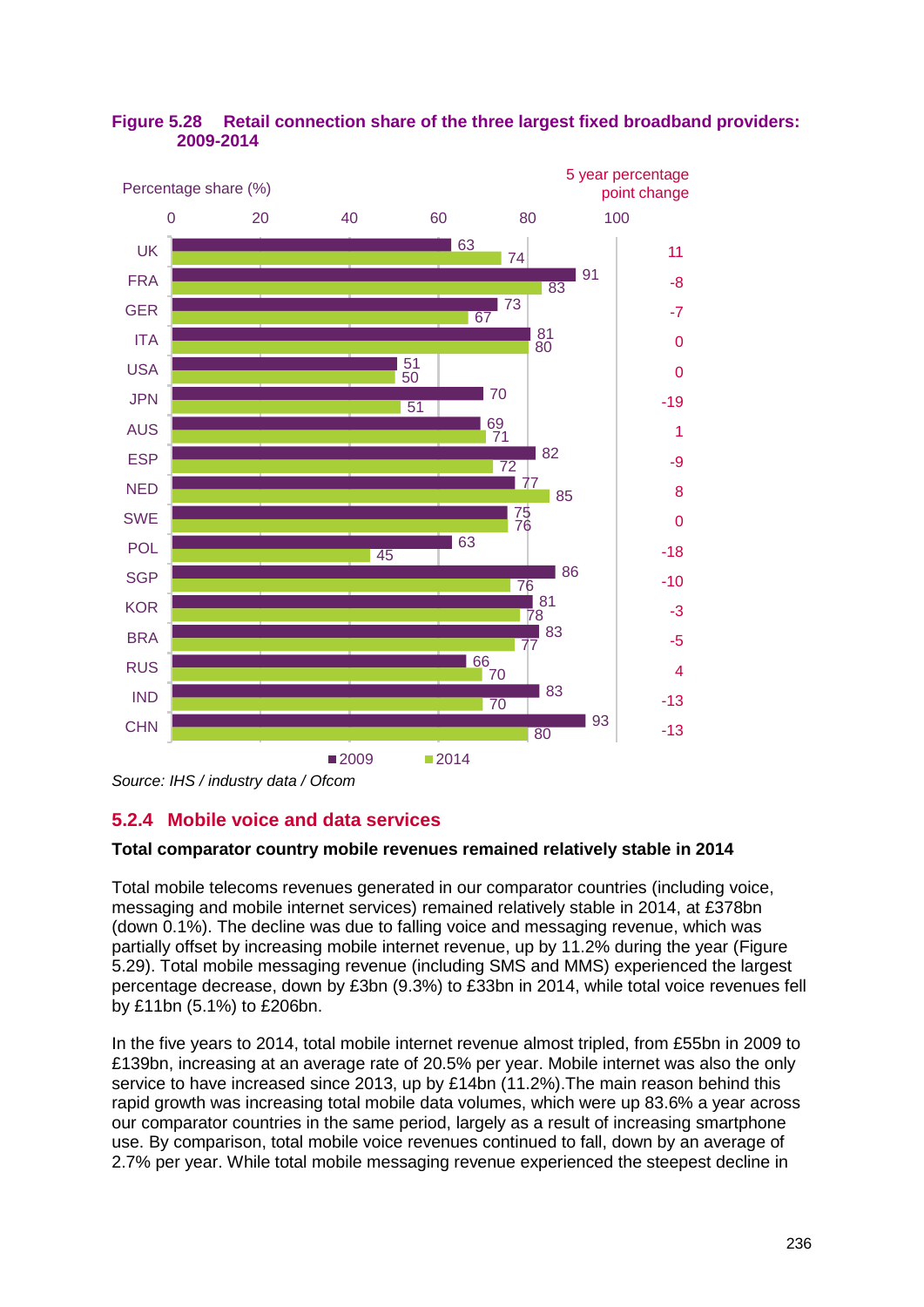2014 (down 9.3%), it increased slightly in the five years to 2014, up on average by 1.1% per year.



<span id="page-34-0"></span>**Figure 5.29 Total comparator country retail mobile telecoms revenue, by sector: 2009-2014**

*Note: Messaging includes SMS and MMS. All figures expressed in nominal terms.*

#### **Total retail mobile telecoms revenue in Europe declined by 6.7% in 2014**

The decrease in total comparator country retail mobile telecoms revenues in 2014 was mainly due to a decline in revenues among our EU comparator countries (down by 6.7%), as well as a smaller fall in the US (down 0.7%). In contrast, total retail mobile telecoms revenues continued to increase in the BRIC countries and Nigeria (up 3.5%) and in Asia Pacific comparator countries (up 1.8%).

In the five years to 2014, the only fall in mobile telecoms revenue was in the EU comparator countries, down on average by 4.0% annually. By comparison, the BRIC countries and Nigeria experienced a rapid increase, averaging 9.4% per year over the same period. Mobile telecoms revenues also increased in the US (up 4.3% on average per year) and in Asia Pacific (up 1.5% a year on average) over the same period. This was mainly as a result of increasing mobile internet revenues in these countries.



#### **Figure 5.30 Total comparator country retail mobile telecoms revenue, by country type: 2009-2014**

*Source: IHS / industry data / Ofcom*

*Source: IHS / industry data / Ofcom Note: All figures expressed in nominal terms.*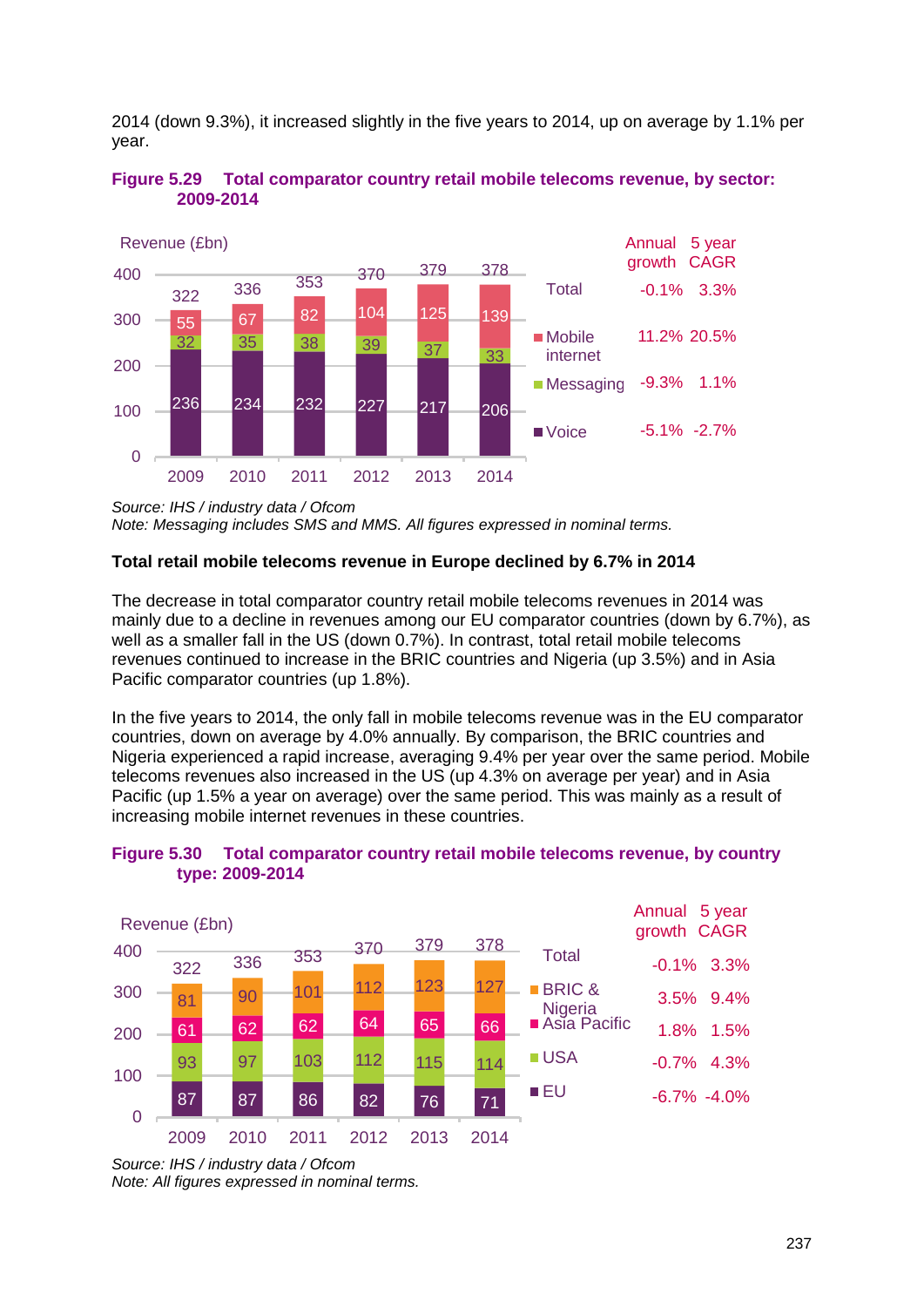#### **The US, China and Japan generated 63% of total retail mobile revenues in 2014**

In most of our comparator countries, mobile revenues grew in the five years to 2014 [\(Figure](#page-35-0)  [5.31\)](#page-35-0). The highest average annual increases over this period were in Brazil and Nigeria (both at 11%), followed by China and India (both at 10%). This was mainly due to large increases in the number of mobile connections, which were up over 12% per year in India, China and Nigeria in the five years to 2014 (see [Figure 5.37\)](#page-41-0). Total retail mobile revenues fell in four of our 18 comparator countries (including three of the EU5 countries) over the five years to 2015. The steepest fall was in Spain (down on average by 12% per year), followed by Italy, France and Poland (down on average by 9%, 7% and 3% a year respectively). In the UK, total revenues remained stable over the five years to 2014, at £15bn.

Voice services generated the majority of total mobile revenues in all of our comparator countries, except for Japan, where mobile internet revenue accounted for almost threequarters (73%) of total revenue. But mobile voice revenue as a proportion of total retail revenue has decreased in 17 of our 18 comparator countries over the five years to 2014 (despite absolute mobile voice revenues having increased in nine comparator countries over the same period). The UK was the exception - voice revenues as a proportion of total revenues were up by 2% in the five years to 2014 (although this is partly because UK voice revenues include revenues from bundled internet and messaging services). By comparison, mobile data revenue increased sharply in all comparator countries in the five years to 2014.



#### <span id="page-35-0"></span>**Figure 5.31 Retail mobile revenues, by service and country: 2009 and 2014**

*Source: IHS / industry data / Ofcom*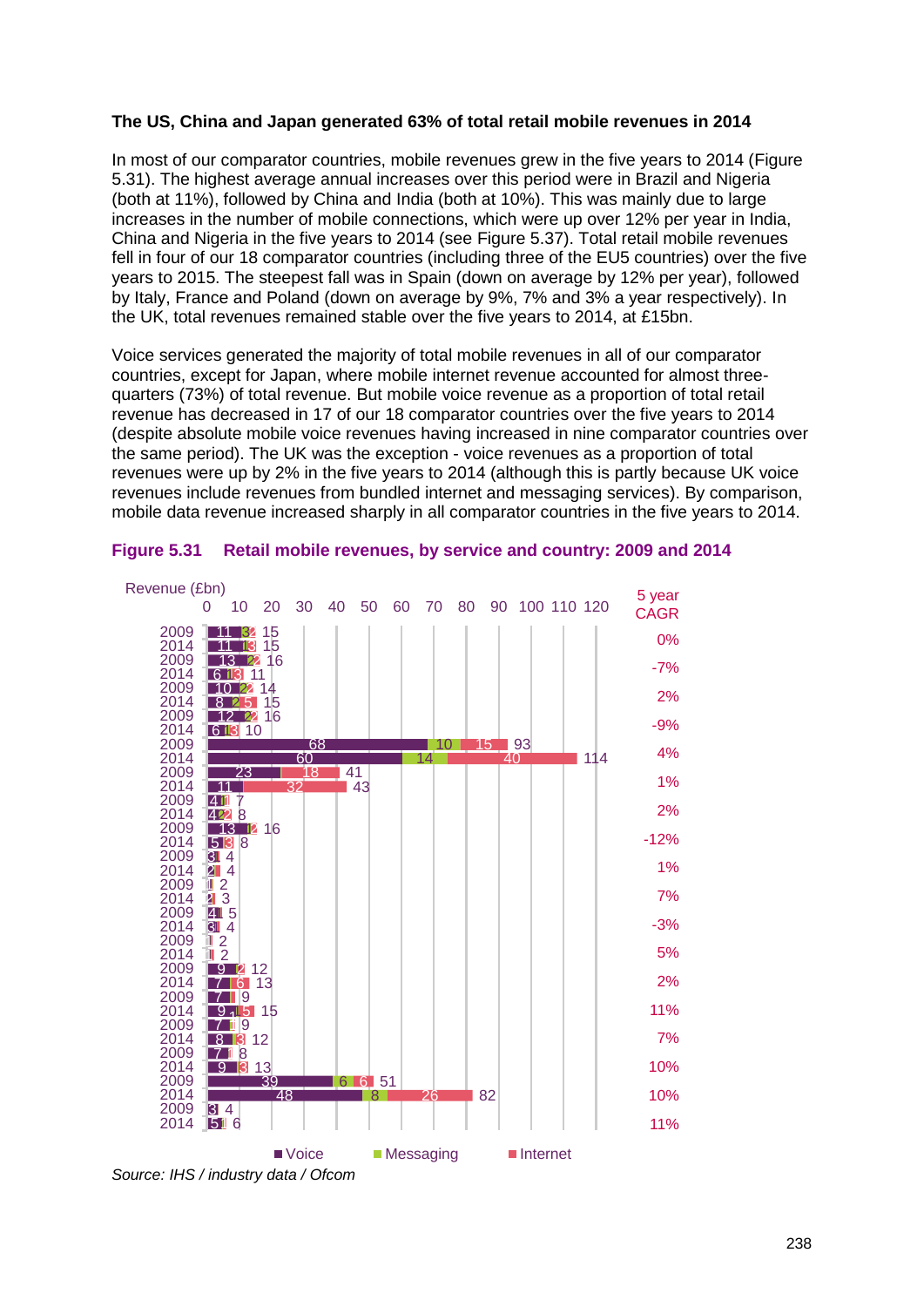*Note: Messaging includes SMS and MMS. All figures expressed in nominal terms.*

#### **Average monthly revenue per mobile connection in the UK remained relatively stable in the five years to 2014, at £15.27**

The average monthly revenue per mobile connection ranged from £1.16 in India to £27.52 in the US in 2014 [\(Figure 5.32\)](#page-36-0). The UK had the seventh highest average monthly revenue per connection, at £15.27, remaining relatively stable in the five years to 2014.

Average monthly revenue per mobile connection fell in most of our comparator countries in the five years to 2014, with France experiencing the largest decline over this period (down on average by 12.1% per year), followed by Spain and Italy (down on average by 11.8% and 9.7% a year respectively). These countries also had the steepest year-on-year falls in 2014, down 18.3% in France, 15.5% in Spain and 10.6% in Italy.

Average monthly revenues per connection increased in four of our comparator countries (Russia, Sweden, Germany and the Netherlands) in the five years to 2014. Russia had the highest growth, with revenue going up at an average annual rate of 2.4%, followed by Sweden (increasing on average by 1.5% a year). Singapore was the only comparator country where revenues remained relatively stable in the five years to 2014.



#### <span id="page-36-0"></span>**Figure 5.32 Average monthly revenue per mobile connection: 2009-2014**

*Source: IHS / industry data / Ofcom Note: All figures expressed in nominal terms.*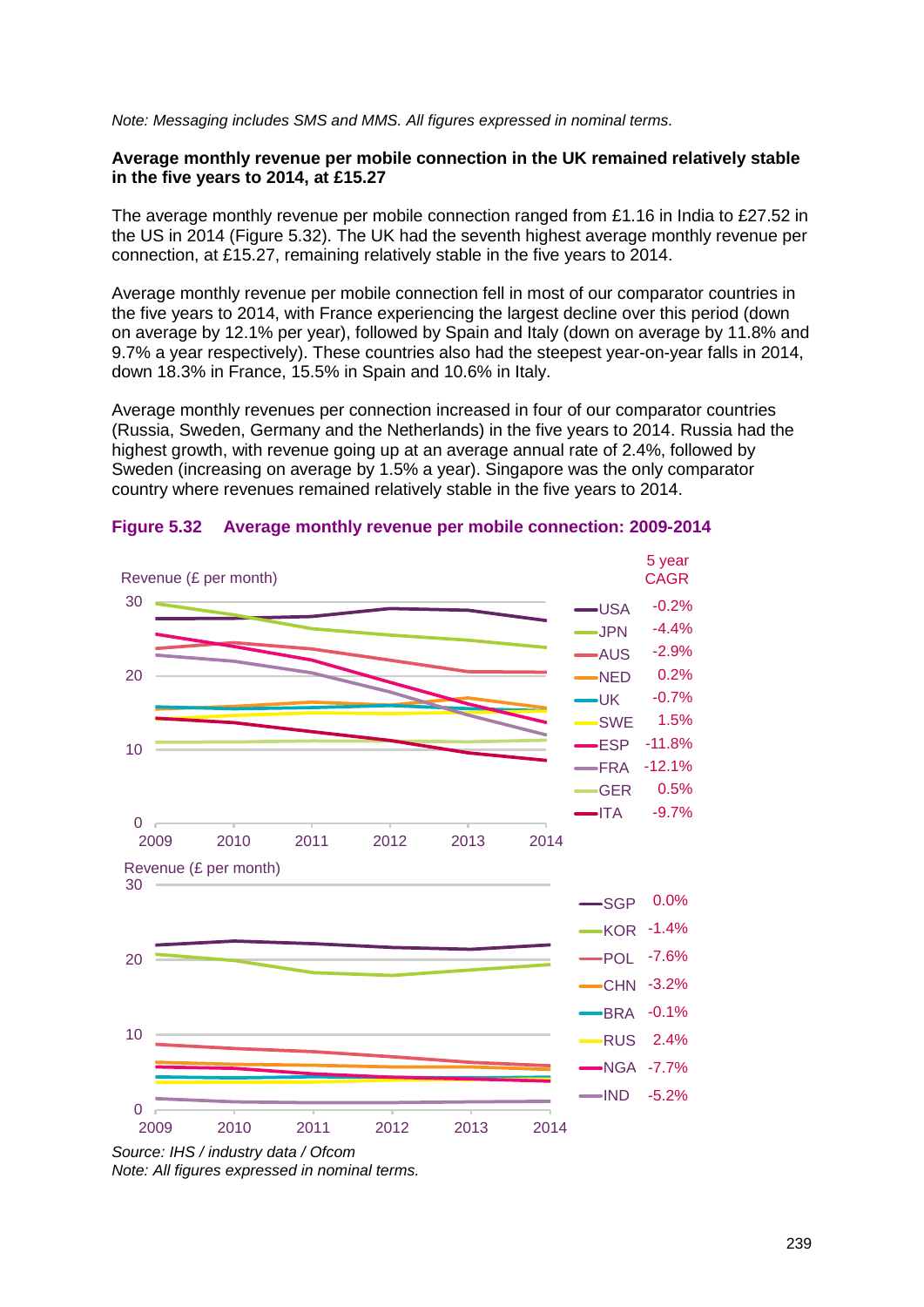#### **All of our comparator countries experienced an increase in mobile internet's contribution to total mobile revenue in the five years to 2014**

The proportion of mobile revenue generated by data services (including mobile messaging and mobile internet) ranged from 22% in Nigeria to 74% in Japan in 2014 [\(Figure 5.33\)](#page-37-0). The UK was the only comparator country where revenues generated by data services fell in the five years to 2014, dropping 2pp per year. It is important to note, however, that figures for the UK will be understated as they exclude revenues relating to SMS and data allowances that are bundled in with monthly line rental fees.

All of our comparator countries experienced an increase in mobile internet's contribution to total mobile revenue in the five years to 2014. Japan had the largest increase in mobile internet's share of total mobile revenue; up by 30pp to 73%. The slowest growth in mobile internet revenues was in the UK, up by 7pp to 18% between 2009 and 2014.



#### <span id="page-37-0"></span>**Figure 5.33 Data as a proportion of total mobile service revenues: 2009 and 2014**

*Source: IHS / industry data / Ofcom Note: Messaging includes SMS and MMS.*

#### **China and India generated 59% of total mobile voice call volumes in 2014**

Over the five years to 2014, total mobile voice call volumes increased by an average annual rate of 9.5% across our comparator countries, to 8.4 trillion minutes. China had the highest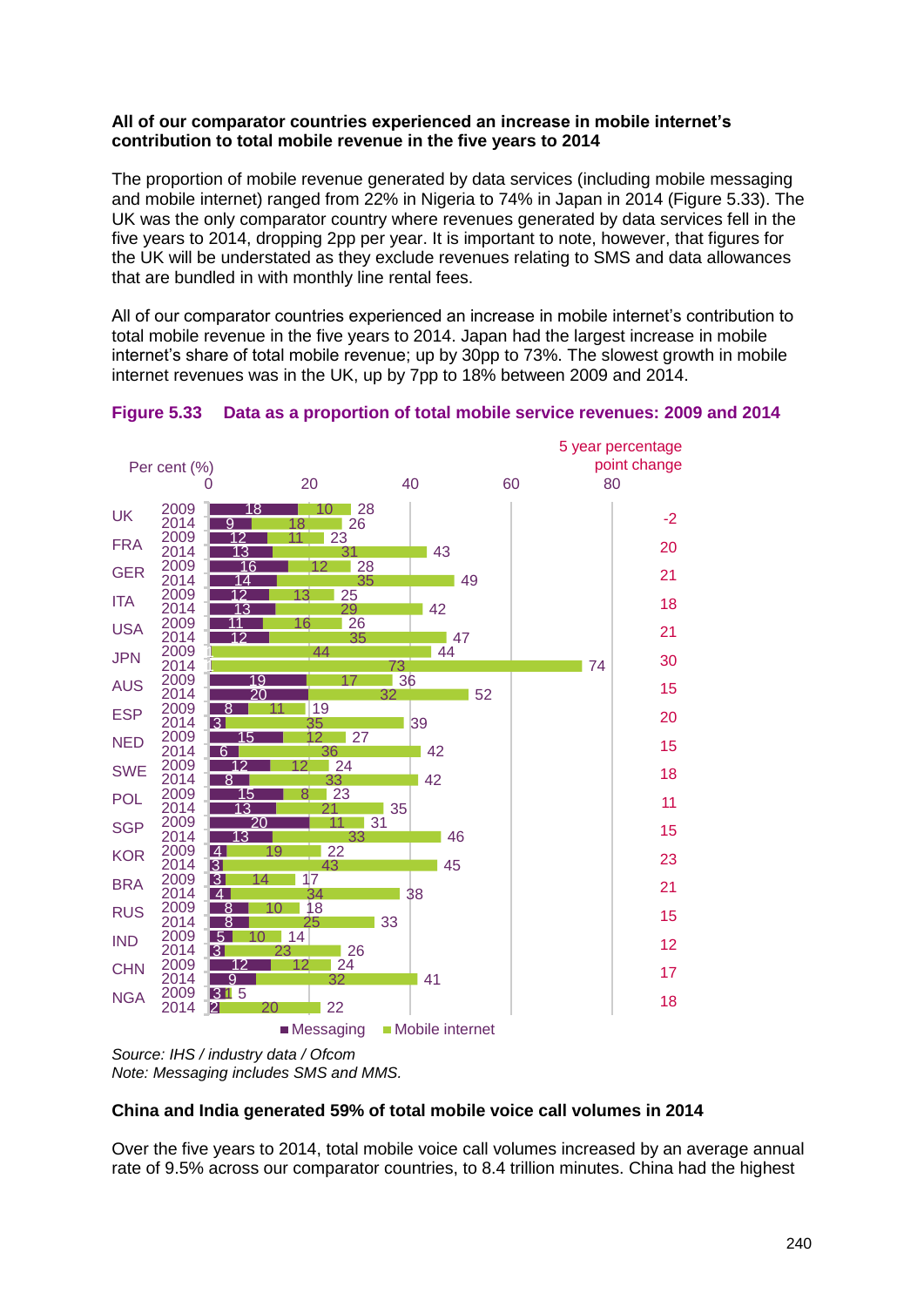mobile voice call volumes in 2014, at 2.9 trillion minutes, followed by India at 2.0 trillion [\(Figure 5.34\)](#page-38-0). Combined, these countries accounted for more than half (58.8%) of total comparator country mobile voice call volumes in 2014. Mobile voice call volumes were lowest in Singapore at 17 billion minutes. The UK was ninth highest of our comparator countries, with 137 billion mobile voice minutes in 2014.

Mobile voice call volumes increased in all of our comparator countries over the five years to 2014, except for Japan where volumes remained stable (at 201 billion minutes). The UK had the second lowest growth in voice call volumes (after the US), up by an average of 1.6% per year in the five years to 2014. Nigeria and Brazil had the fastest increases in mobile voice call volumes, up on average by 26.5% and 19.0% per year respectively. This is likely to be due to the increasing number of mobile connections.



#### <span id="page-38-0"></span>**Figure 5.34 Mobile voice call volumes: 2009 and 2014**

*Source: IHS / industry data / Ofcom*

#### **The US and China generated 66% of total mobile messaging volumes in 2014**

Across all of our comparator countries, the total number of traditional mobile messages (including SMS and MMS) increased by an average annual rate of 4.3% to 2.8 trillion in the five years to 2014. There were variations in growth between the comparator countries, ranging from a 27.3% per year average increase in Russia to a 20.2% per year average decrease in Spain over the period [\(Figure 5.35\)](#page-39-0). The UK had the second lowest increase in volumes in the five years to 2014, up on average by just 0.8% per year.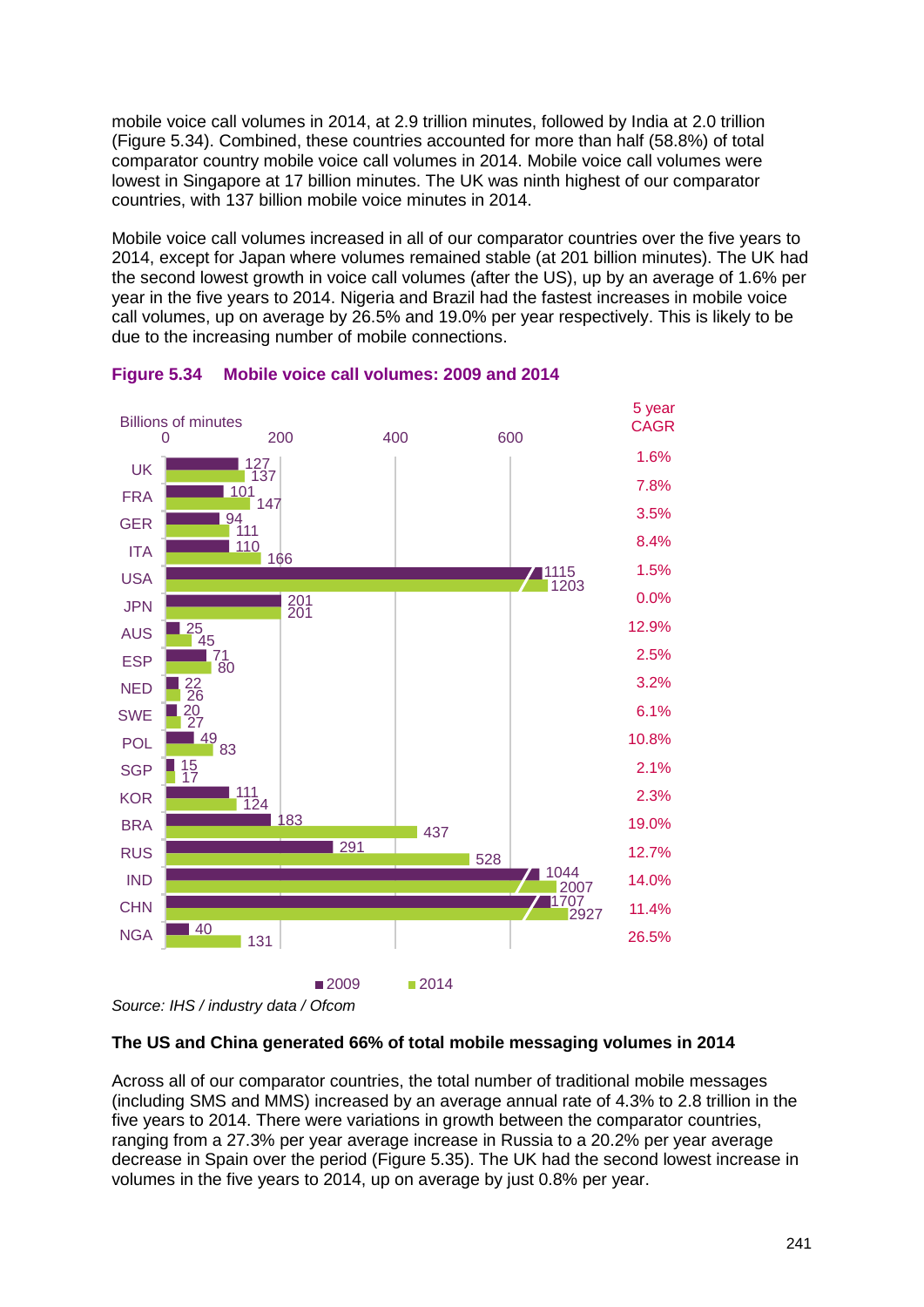The number of mobile messages was highest in the US, at just over one trillion in 2014, followed closely by China, at 828 billion. Combined, these two countries accounted for 65.9% of the total mobile messaging volumes. Japan had the lowest messaging activity (less than 1 billion messages) as consumers there tend to use email and instant messaging rather than traditional mobile messaging services (see [Figure 5.57\)](#page-62-0). Mobile messaging volumes declined in 13 out of the 18 comparator countries in the year to 2014, including the UK (down 15.3%). Six countries had decreases of more than 20% in 2014 (Germany, Italy, Spain, the Netherlands, Singapore and South Korea). This fall was a result of increasing use of non-traditional communication methods, such as instant messaging.



#### <span id="page-39-0"></span>**Figure 5.35 Mobile messaging volumes: 2009 and 2014**

*Source: IHS / industry data / Ofcom*

*Note: Includes SMS and MMS messages; CAGR for Japan is negligible due very low messaging activity as consumers prefer email and instant messaging services rather than traditional services.*

#### **Total comparator countries' mobile data volumes increased by 76% in 2014**

According to data provided by IHS, mobile data use among our comparator countries totalled 16,049PB (16.0EB) in 2014, an increase of 6.9EB (75.8%) since 2013 [\(Figure 5.36\)](#page-40-0). This rate of increase was slightly lower than the average annual increase in the five years to 2014 (83.6%%), suggesting that the rate of growth in mobile data use may be slowing as smartphone take-up begins to plateau in some countries (more details regarding smartphone take-up can be found in Section 1.5.4 of this report).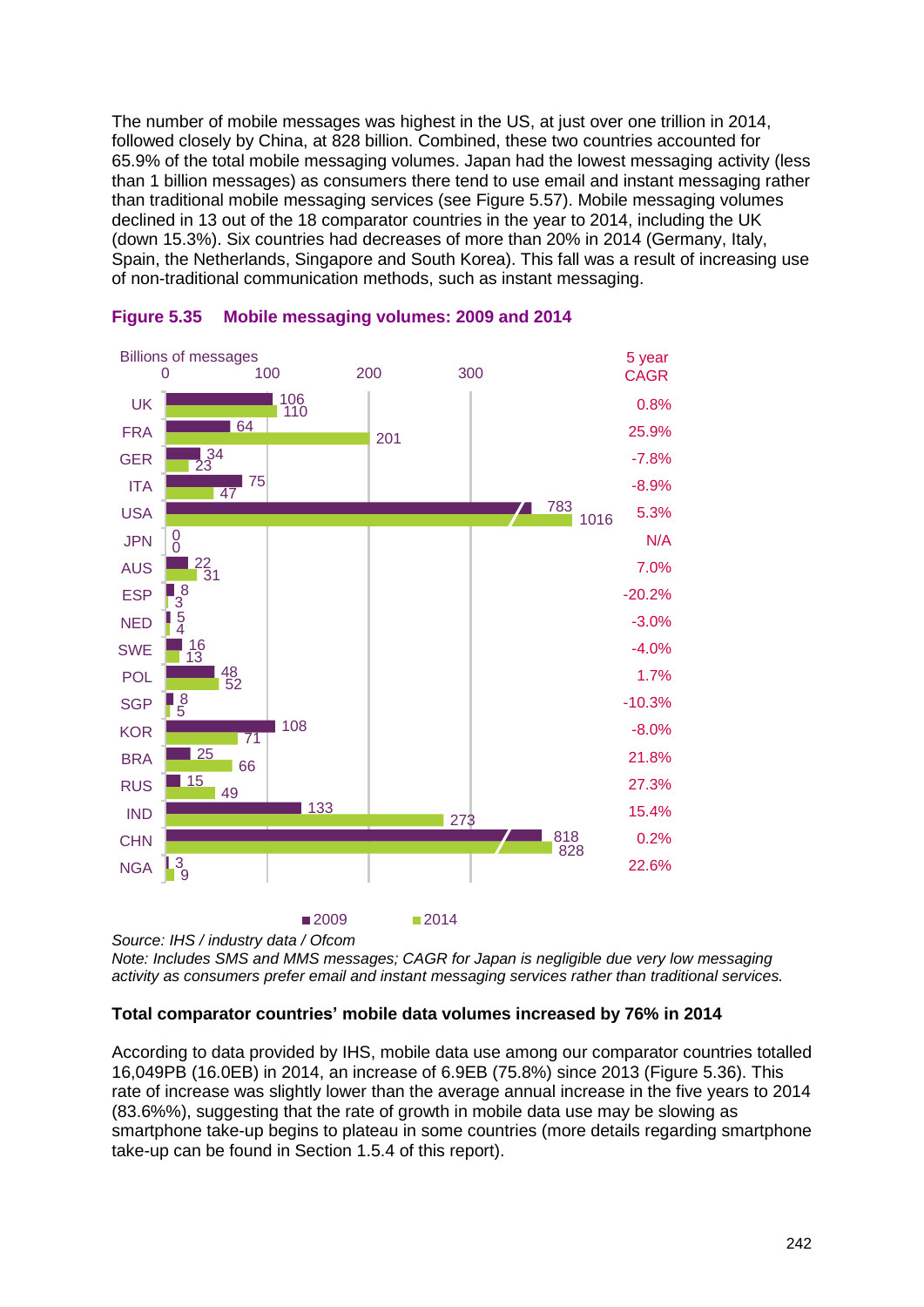In the UK, mobile data volumes increased ten-fold, from 27PB to 279PB, in the five years to 2014, representing an average annual rate of growth of 59.6% over this period. This was the sixth-lowest average rate of growth among our comparator countries: the average annual rate of growth during this period ranged from 32.9% in Australia to 116.3% in Russia. Information regarding average per-capita mobile data use can be found later in this chapter of the report (see [Figure 5.61\)](#page-66-0).



<span id="page-40-0"></span>

*Source: IHS*

#### **Spain was the only country where mobile connections declined in the five years to 2014**

China had the highest number of mobile connections, at 1.3 billion, followed by India, at 944 million. Combined, these countries accounted for 55.6% of total mobile connections in 2014. The US had the highest number of mobile connections, among the developed countries, at 355 million. Singapore had the lowest number of mobile connections in 2014, at 8 million, up on average by 3.4% per year in the five-year period.

The total number of mobile connections increased by an annual average rate of 8.6% to four billion across our comparator countries in the five years to 2014 [\(Figure 5.37\)](#page-41-0). The average annual increases were highest in Nigeria, India and China (at 13.7%, 12.5% and 12.2% respectively). Among our other comparator countries, where mobile markets tend to be more mature, the increases were much smaller over the same period. The UK (together with Germany and Italy) had the lowest average compound annual growth rate in the five years to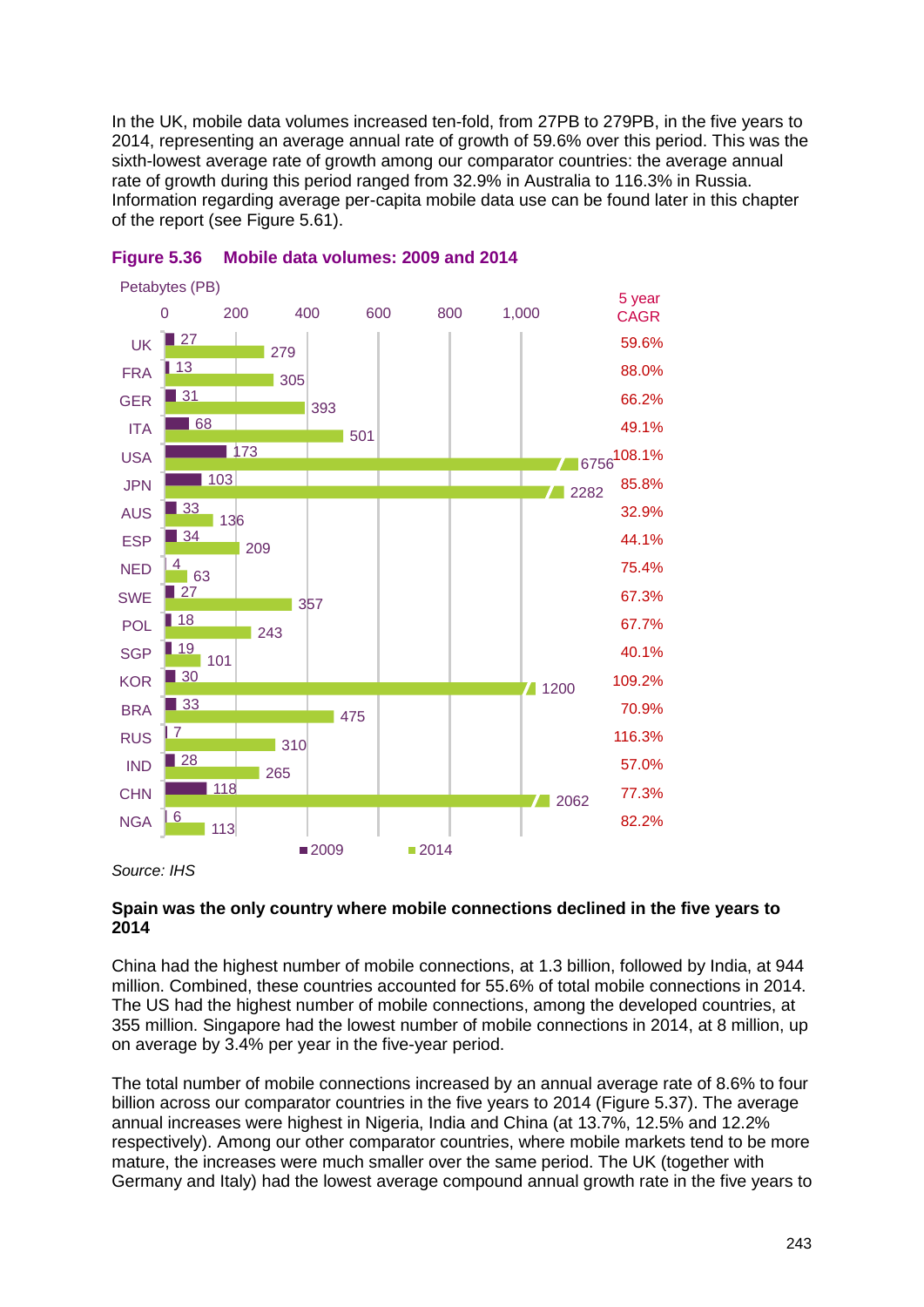2014 among the comparator countries, at 0.8% a year, to 84 million connections, while Spain was the only country to have a slight decrease (down on average by 0.1% per year).



<span id="page-41-0"></span>**Figure 5.37 Mobile connections: 2009 and 2014**

#### **The UK had the second largest increase in the proportion of post-pay mobile connections in the five years to 2014**

The proportion of mobile subscribers with post-pay (monthly) contracts grew in most of our comparator countries in the five years to 2014 [\(Figure 5.38\)](#page-42-0). This proportion was highest in Japan, at 99.4% in 2014, followed by South Korea, at 98.0%. In the five years to 2014, the Netherlands had the largest increase in the proportion of mobile connections that were postpay, up on average by 18.9pp a year to 74%. The UK had the second largest increase in the proportion of connections that were post-pay over the same period, up on average by 18.1pp per year.

The proportion of mobile connections that were pre-pay (pay-as-you-go) was highest in Nigeria, at 99.1% in 2014, followed by India, at 95.2%. In general, pre-pay connections tend to be more popular among developing countries, possibly because they give consumers more flexibility due to the lack of an ongoing financial obligation, as well as the increased likelihood of consumers not having easy access to a bank account.

*Source: IHS / industry data / Ofcom*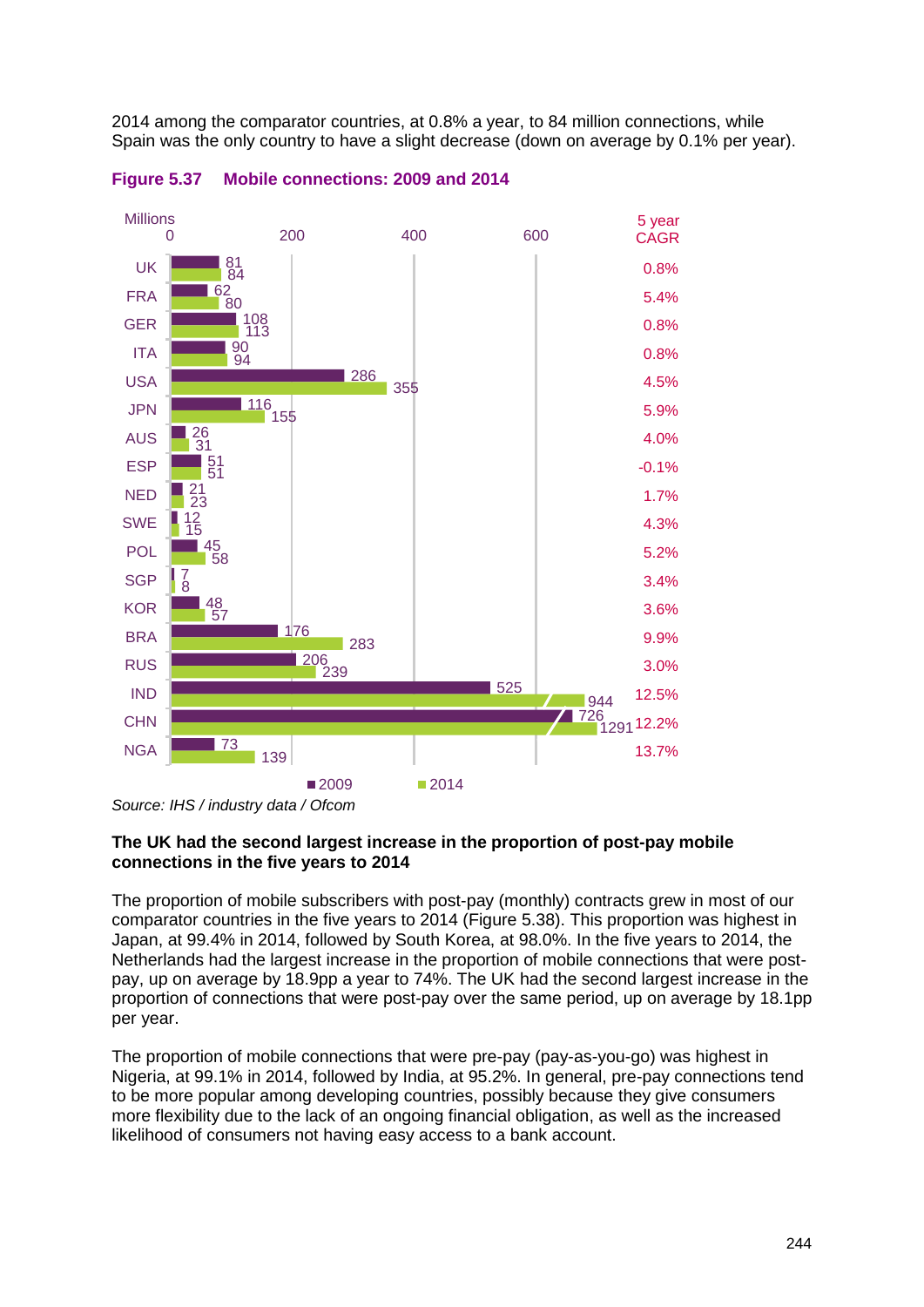| <b>Millions</b>       |                          | connections (percentage point) |        |              |     |        |        |             |  |  |  |  |
|-----------------------|--------------------------|--------------------------------|--------|--------------|-----|--------|--------|-------------|--|--|--|--|
|                       | 0                        | 200                            | 400    | 600          | 800 | 1,000  |        | 5 year      |  |  |  |  |
| 2009                  | 48381                    |                                |        |              |     |        | 1 year | <b>CAGR</b> |  |  |  |  |
| 2014<br>2009          | <b>3449 84</b><br>■43 62 |                                |        |              |     |        | 2.4    | 18.1        |  |  |  |  |
| 2014<br>2009          | 165 80<br>6048 108       |                                |        |              |     |        | 2.2    | 12.4        |  |  |  |  |
| 2014<br>2009          | 5657 113<br><b>76 90</b> |                                |        |              |     |        | 2.1    | 6.4         |  |  |  |  |
| 2014<br>2009          | <b>75 94</b><br>170      | 216                            | 286    |              |     |        | 0.4    | 3.9         |  |  |  |  |
| 2014<br>2009          | 100<br>114               | 255<br>116                     | 355    |              |     |        | 0.1    | $-3.6$      |  |  |  |  |
| 2014<br>2009          | 1526                     | 154 155                        |        |              |     |        | 0.2    | 1.6         |  |  |  |  |
| 2014<br>2009          | 2231<br><b>BO</b> 51     |                                |        |              |     |        | 0.6    | 12.8        |  |  |  |  |
| 2014<br>2009          | <b>B6 51</b><br>1121     |                                |        |              |     |        | 2.7    | 12.1        |  |  |  |  |
| 2014<br>2009          | 1723<br>12               |                                |        |              |     |        | 4.8    | 18.9        |  |  |  |  |
| 2014<br>2009          | 1115<br>■ 145            |                                |        |              |     |        | 2.4    | 11.0        |  |  |  |  |
| 2014<br>2009          | 82758<br>$\overline{7}$  |                                |        |              |     |        | 0.2    | $-1.7$      |  |  |  |  |
| 2014<br>2009          | l 8<br>47 48             |                                |        |              |     |        | 4.1    | 7.7         |  |  |  |  |
| 2014<br>2009          | 56 57<br>144             |                                |        |              |     |        | 0.1    | 0.1         |  |  |  |  |
| 2014                  | 214<br>182               | <b>B2</b> 176<br><b>24206</b>  | 69 283 |              |     |        | 1.7    | 6.1         |  |  |  |  |
| 2009<br>2014          | 193                      | 46 239                         |        |              |     |        | 1.2    | 7.5         |  |  |  |  |
| 2009<br>2014          |                          | 497                            | 899    | <b>28525</b> |     | 45 944 | $-0.1$ | $-0.5$      |  |  |  |  |
| 2009<br>2014          |                          | 526                            | 935    | 200          | 726 | 356    | $-0.3$ | 0.0         |  |  |  |  |
| 2009<br>2014          | 73 73                    | 138 139                        |        |              |     |        | 0.0    | 0.4         |  |  |  |  |
| ■ Post-pay<br>Pre-Pay |                          |                                |        |              |     |        |        |             |  |  |  |  |

Change in proportion of post-pay

<span id="page-42-0"></span>**Figure 5.38 Mobile connections, by type: 2009 and 2014**

*Source: IHS / industry data / Ofcom*

#### **Australia had the highest proportion of mobile connections that were dedicated mobile broadband connections in 2014, at 19.9%**

The total number of dedicated data-only mobile broadband connections (such as mobile dongles and data-only SIMs) increased by an annual average rate of 20.8%, to 141 million, across our comparator countries in the five years to 2014. As a proportion of total mobile connections, dedicated mobile broadband connections increased from 2.1% in 2009 to 3.5% in 2014 in the comparator countries.

The proportion of mobile connections that were data-only was highest in Australia in 2014, at 19.9%, followed by Sweden, at 15.2%. Australia had the largest increase in data-only connections in the five years to 2014, up by 9.0pp, followed by Japan at 7.3pp. In the UK the proportion of dedicated mobile broadband connections increased by 1.1pp to 6.2% over the same period. By comparison, data-only mobile connections decreased in four countries over this period (Singapore, Spain, Brazil and South Korea). The largest decline was in Singapore, where the proportion of mobile connections that were dedicated mobile broadband connections halved between 2009 and 2014.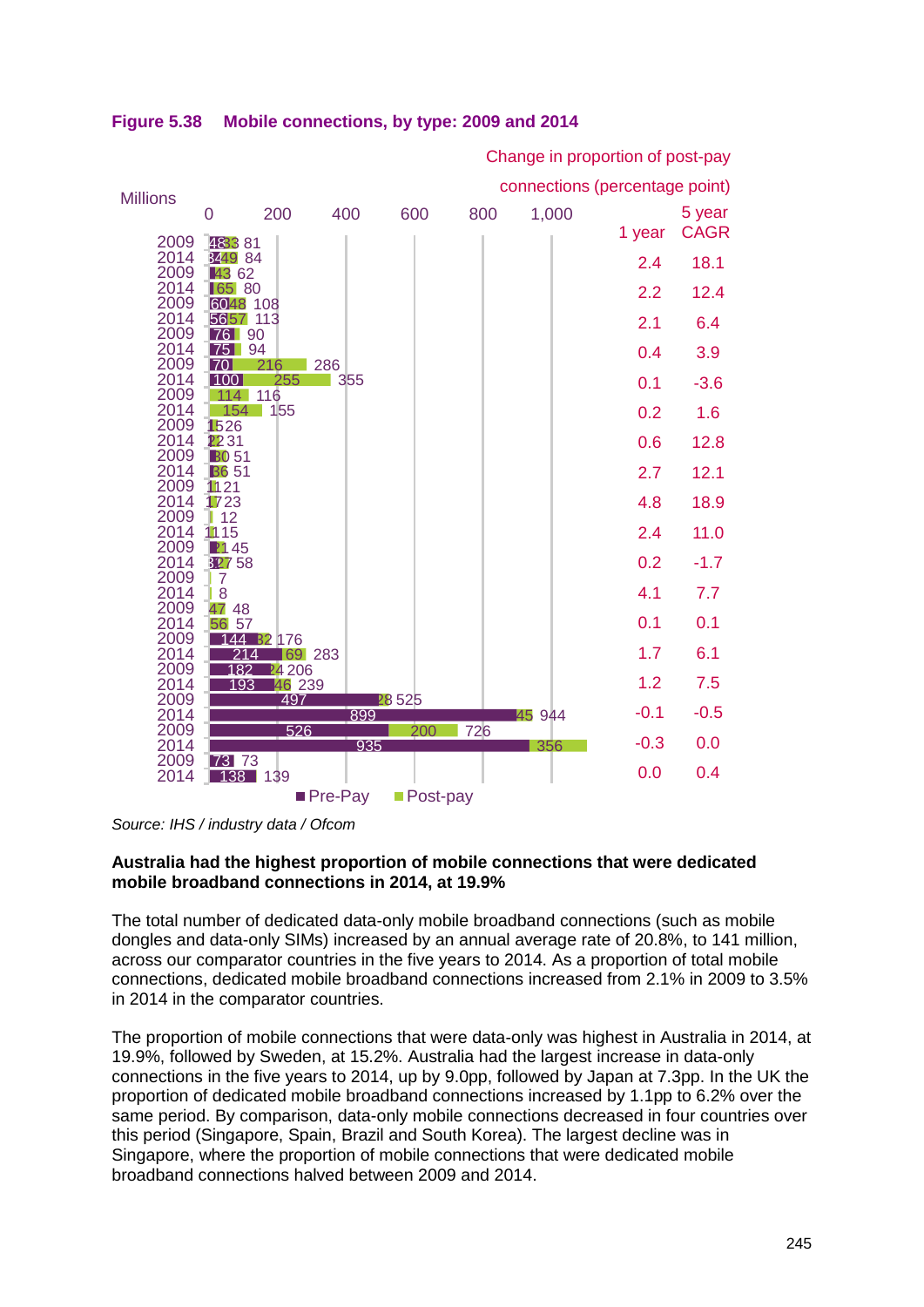

## **Figure 5.39 Dedicated mobile broadband as a proportion of total mobile connections: 2009 and 2014**

*Source: IHS / industry data / Ofcom*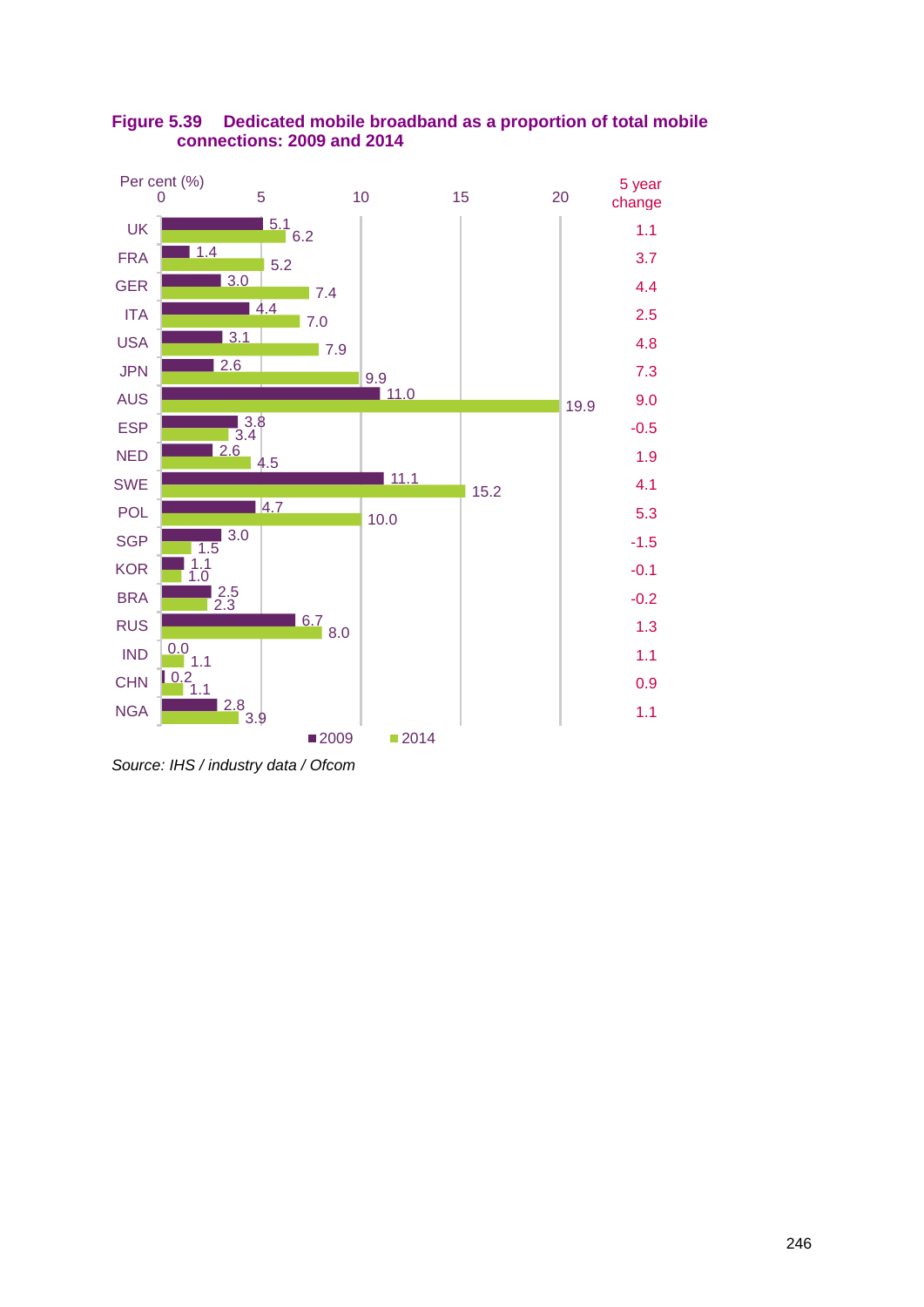# <span id="page-44-0"></span>5.3 The telecoms user

## <span id="page-44-1"></span>**5.3.1 Overview**

#### **Per-capita monthly telecoms service revenues in the UK fell on average by 0.3% a year in the five years to 2014**

The average monthly telecoms spend per person ranged from £1 in India to £53 per person in Australia among our comparator countries in 2014 [\(Figure 5.40\)](#page-44-2). Average spend per month fell in nine out of our 18 countries during the year; the largest decline was in Spain, where average per-capita monthly spend fell by 11.7% to £24. Although average spend per head fell in the UK (by 0.3%) it was the fifth highest of all our countries, at £37 per person.

The BRIC comparators were the only countries in which revenues increased both over one year and over the five years to 2014. However, in absolute terms, revenues remained low in these countries. Revenues in the UK were down by an annual average rate of 0.3% over the five years to 2014.



#### <span id="page-44-2"></span>**Figure 5.40 Per-capita monthly telecoms service revenue: 2009-2014**

*Note: Includes spend by businesses, and is therefore not representative of average consumer spend. All figures expressed in nominal terms.*

*Source: IHS / industry data / Ofcom*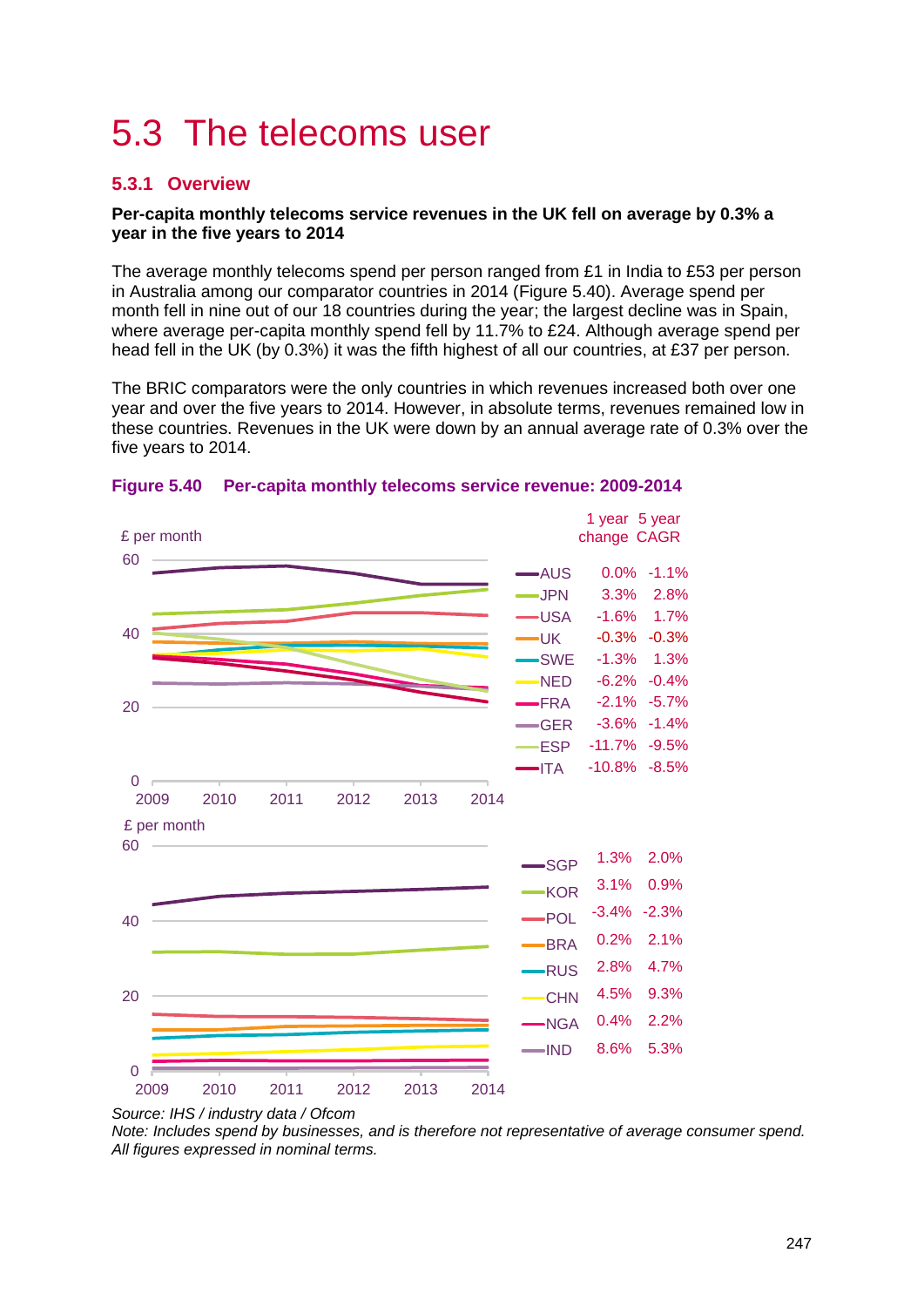#### **Regular use of mobile services was highest in Spain at 91% in 2015**

Out of the nine comparator countries in which our consumer research took place, the proportion of respondents who regularly used mobile services (either 'fixed and mobile' or 'mobile-only') was highest in Spain (91%) and lowest in the US (70%). By comparison, in the UK, 79% of respondents regularly used mobile services (in line with Japan).

The use of landline services (either 'fixed-only' or 'fixed and mobile') was highest in Germany (78%), followed by Spain (70%) and France (68%). This figure was 63% in the UK (the fourth highest out of the comparator countries). Only in three countries did less than half of respondents use landline services regularly in 2015: the US (43%), Japan (36%) and Sweden (34%). More respondents regularly used 'mobile-only' services in these countries than in the other comparator countries (at 40%, 48% and 58% respectively).

Regular use of both fixed and mobile voice services ranged from 30% in Sweden and the US to 70% in Germany which, along with Spain (66%), had a significantly higher proportion of use than any of the other comparator countries. Sweden had the highest proportion of 'mobile-only' users, at 58% (this was significantly higher than all other comparator countries). In the UK, just over twice as many respondents regularly used 'fixed and mobile' (53%) services as used 'mobile-only' (26%) in 2015.

The proportion of respondents who used neither fixed nor mobile services was significantly higher in the US and Japan than all other comparator countries, at 17% and 16% respectively. In the UK 11% of respondents did not use either service in 2015. In all other comparator countries, this figure was less than one in ten respondents.



#### **Figure 5.41 Regular use of fixed and mobile telephony services**

*Source: Ofcom consumer research September – October 2015 Base: All respondents, UK=1006, FRA=1003, GER=1007, ITA=1003, USA=1009, JPN=1006, AUS=1000, ESP=1002, SWE=1004 Q.6 Which of the following do you regularly do (at least once a week?)*

#### **Over half (54%) of broadband households in Italy used mobile data services in 2015**

Italy was the only country out of the nine comparator countries where less than half of broadband households (46%) were 'fixed broadband only'. Instead, the majority (54%) of broadband households in Italy used mobile broadband services (either 'fixed and mobile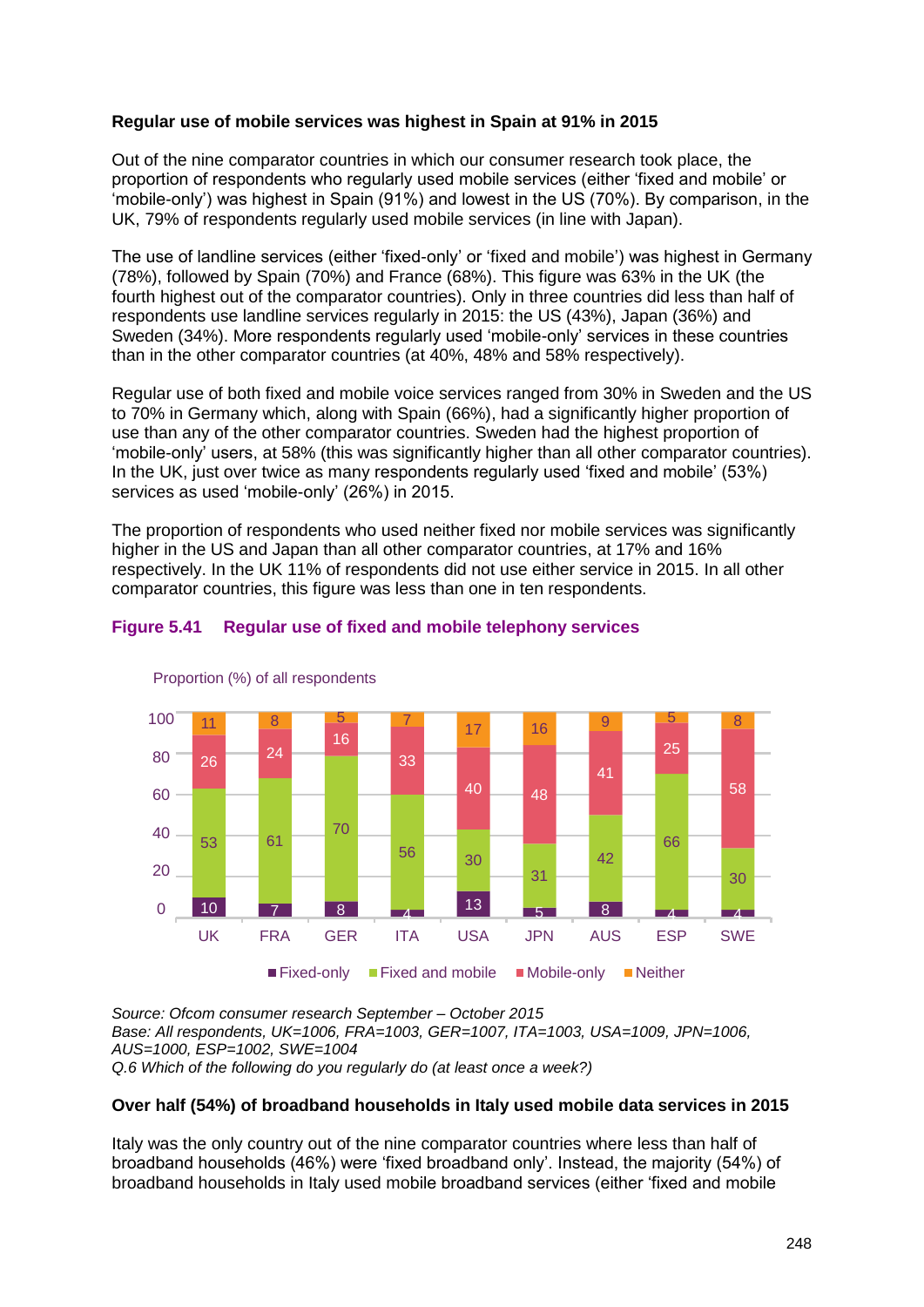broadband' or 'mobile broadband only'). By comparison, use of mobile broadband services was lowest in France and the UK, at 19% and 23% of broadband households respectively.

The proportion of broadband households that were 'fixed broadband only' was greatest in France at 81% (significantly higher than all other comparator countries), followed by the UK and Japan (at 77% each). The UK and France had the lowest proportion of households that were 'mobile broadband only', both at 6% (significantly lower than all other comparator countries). By comparison, in Italy this figure is significantly higher than all other comparator countries, at 23%.



<span id="page-46-0"></span>

*Source: Ofcom consumer research September – October 2015 Base: All respondents with broadband, UK=915, FRA=930, GER=842, ITA=861, USA=723, JPN=740, AUS=894, ESP=879, SWE=915 Q.3b Which of the following services do you have in your home?*

#### **A quarter of UK respondents used any OTT VoIP service at least once a week in 2015**

Out of our nine comparator countries, the levels of use of any OTT VoIP services<sup>126</sup> at least once a week was highest in Italy, at 30% of respondents, with 25% for OTT voice VoIP and 24% for OTT video VoIP. The proportion of respondents in Italy who used any OTT VoIP services, and OTT voice VoIP, was significantly higher than in all other comparators in 2015.

In the UK, a quarter of respondents used any OTT VoIP services at least once a week, while more used video than voice (21% compared to 18% respectively). The UK and Italy had significantly higher proportions of respondents who used OTT video VoIP at least once a week than in any of the other comparator countries.

-

<sup>&</sup>lt;sup>126</sup> Excludes managed VoIP services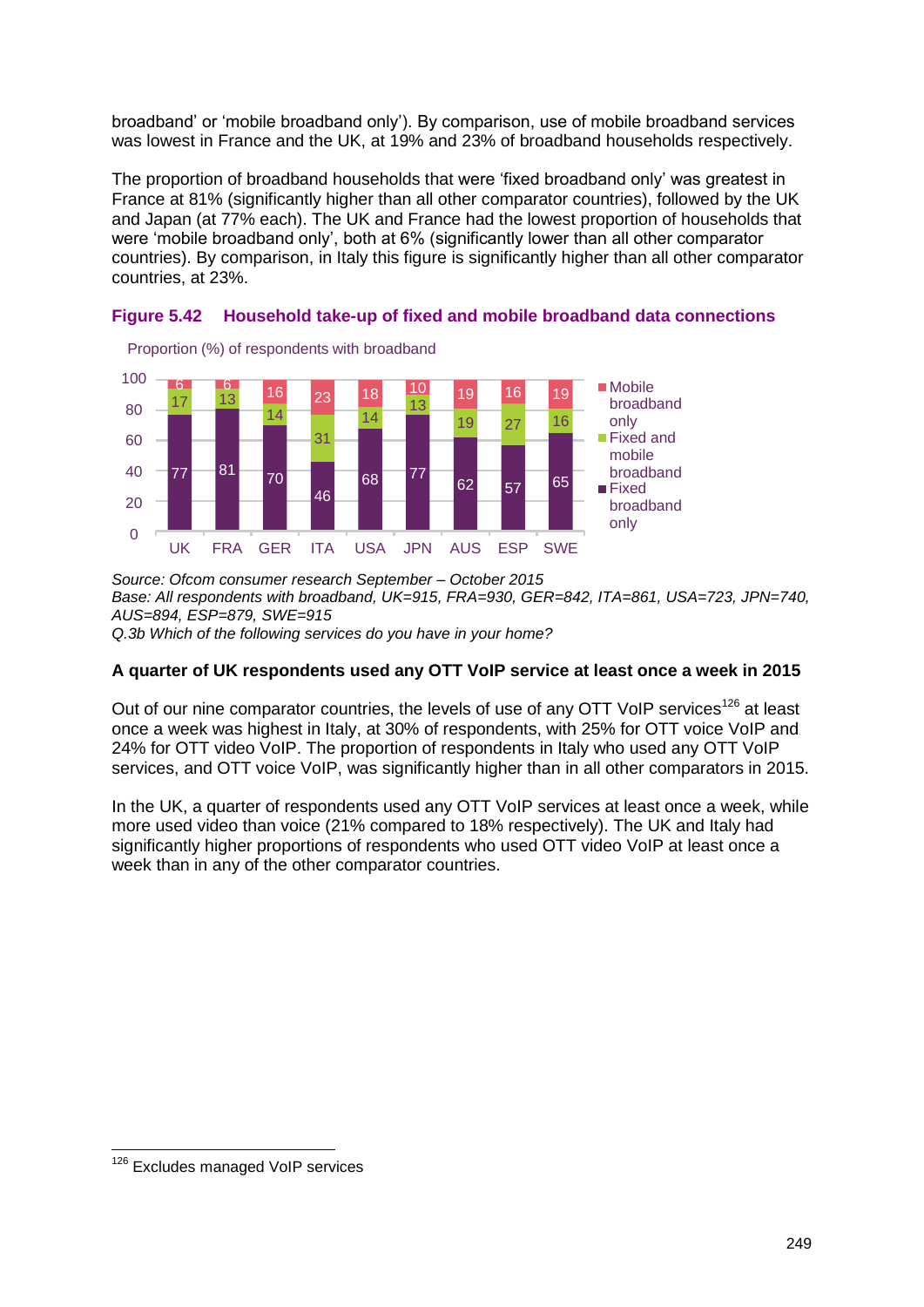

#### **Figure 5.43 Use of OTT VoIP services at least once a week**

*Source: Ofcom consumer research September – October 2015 Base: All respondents, UK=1006, FRA=1003, GER=1007, ITA=1003, USA=1009, JPN=1006, AUS=1000, ESP=1002, SWE=1004*

*Q.8 How often do you use an internet connection on any of your devices for each of the following activities? Making Voice/VoIP calls (e.g. Skype, Making video calls (e.g. Skype, Face Time): At least once a week.*

## <span id="page-47-0"></span>**5.3.2 Fixed voice services**

#### **The UK had the highest average per capita revenue for fixed voice services in 2014, at £11.57 per person per month**

Average per-capita spend on fixed voice services (including managed VoIP) declined in all of our comparator countries in the five years to 2014, with average rates of decline ranging from 2.9% per year in the UK to 30.3% per year in Nigeria [\(Figure 5.44\)](#page-48-0). Average per-capita spend also fell year on year in all countries (the largest decline was in Nigeria, at 32.1%), except in China, where there was a 17.6% increase (although in absolute terms average per-capita fixed voice revenue in China is very low, at just £0.29 per month). This increase was mainly due to an increase in VoIP connections in 2014 (42.3%) (see [Figure 5.10\)](#page-15-0) and an increase in the average revenue per VoIP call minute [\(Figure 5.8\)](#page-13-0).

The UK had the highest average per-capita revenue for fixed voice services among our comparator countries in 2014, at £11.57 per person per month, down 39 pence (3.3%) year on year. Average monthly fixed voice spend was lowest in Nigeria, at just 1 pence per person, because of low fixed voice service availability and take-up.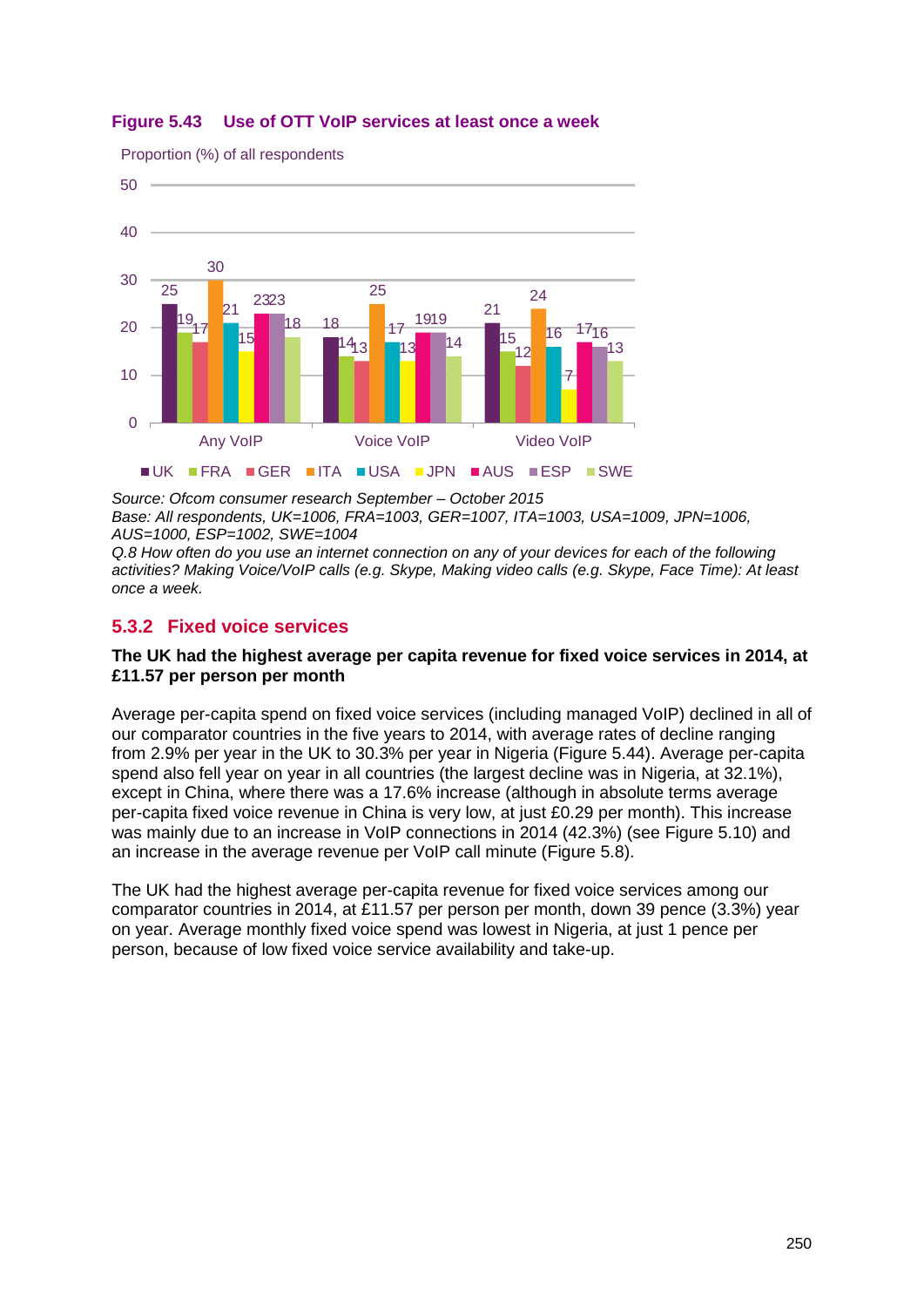

<span id="page-48-0"></span>**Figure 5.44 Average monthly per-capita fixed voice revenue: 2009-2014**

*Source: IHS / industry data / Ofcom*

*Note: Includes managed VoIP revenues. All figures expressed in nominal terms.*

#### **The UK had the second highest average cost per fixed voice call minute among our comparator countries, at 8.8 pence per minute in 2014**

The average price per fixed voice call minute ranged from 2.7 pence in India to 9.0 pence in Japan in 2014 [\(Figure 5.45\)](#page-49-0). The UK had the second highest average cost per fixed voice call minute among our comparator countries, at 8.8 pence per minute, up 0.9% compared to 2013. China had the largest increase in fixed voice prices in 2014 (up 30.6% to 3.5 pence), while Germany had the largest decline (down 13.0% to 3.7 pence per minute).

In the five years to 2014, India experienced the highest growth in fixed voice call prices among our comparators, up on average by 5.1% per year. The UK had the second highest average growth rate, at 5.0% per year over the same period. France had the steepest rate of decline in fixed voice prices, with the cost of a fixed call minute falling by an average of 9.0% a year. France's decline is due to a fall in both PSTN and VoIP volumes, as consumers shift to mobile services. Further information on communications service pricing can be found in Section 2.1 of this report.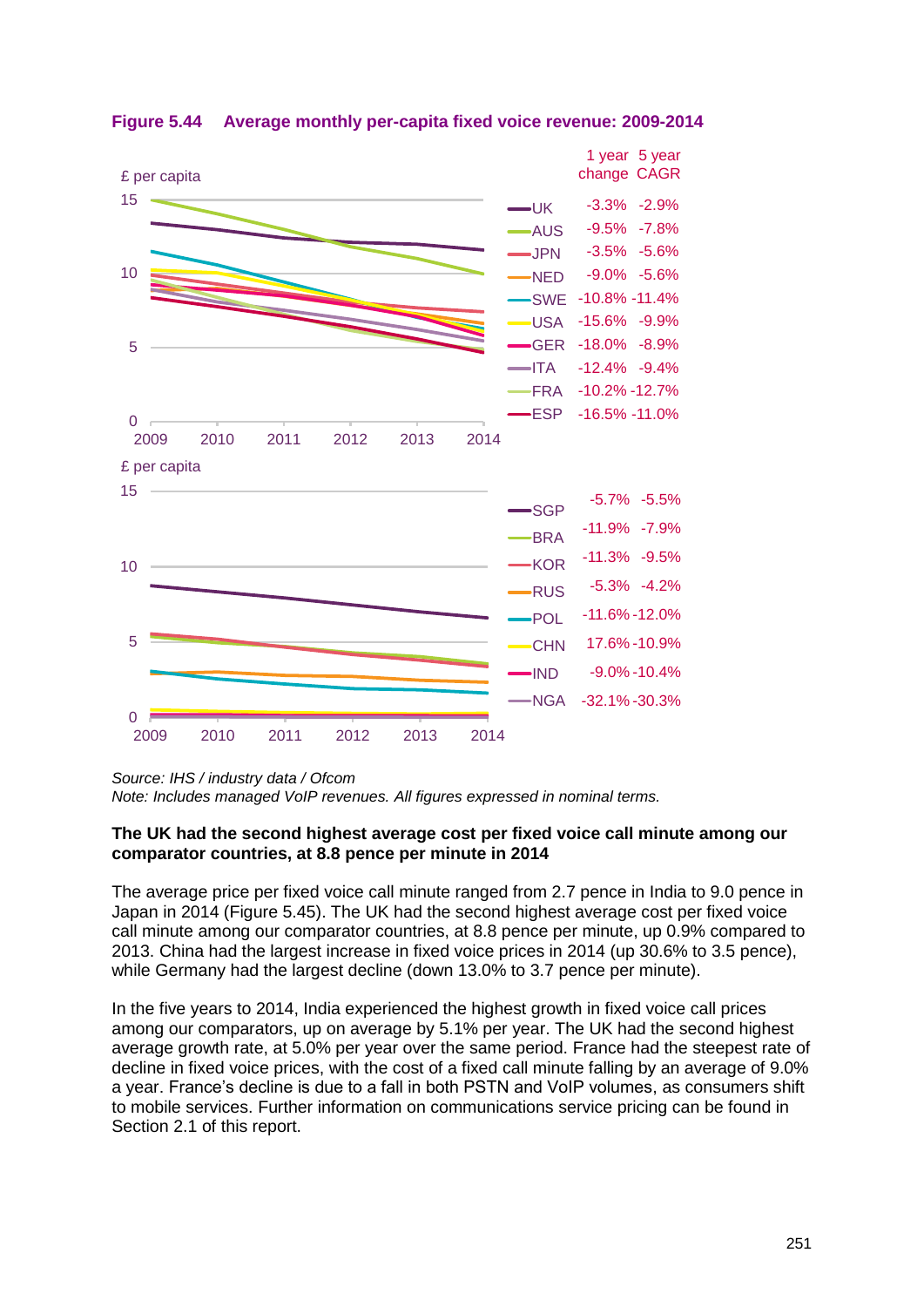

#### <span id="page-49-0"></span>**Figure 5.45 Average price of a fixed voice call minute: 2009-2014**

*Source: IHS / industry data / Ofcom*

*Note: Includes managed VoIP calls. All figures expressed in nominal terms.*

#### **Average per-capita monthly fixed voice call minutes fell across the comparator countries**

The average number of outgoing fixed call minutes per person ranged from less than one minute in Nigeria to 156 minutes in Germany in 2014 [\(Figure 5.46\)](#page-50-0). The UK had the second highest average volume of outgoing fixed voice call minutes per person, at 131 minutes, down by six minutes (4.1%) compared to 2013.

Nigeria experienced the largest percentage decrease since 2013 in average per-capita fixed call use (down 31.1%). It also had the highest average annual decline in the five years to 2014 (down 30.6% per year). It is important to note, however, that as the average monthly fixed call use per person did not exceed one minute per month in Nigeria in that period, the large percentage decrease represents a very small decline in absolute terms. Out of all the comparator countries, Japan experienced the smallest average annual decline in per-capita fixed call volumes in the five years to 2014, at just 1.8% (to 83 minutes), while in Sweden volumes fell by 13.2% per year to 100 minutes over the same period.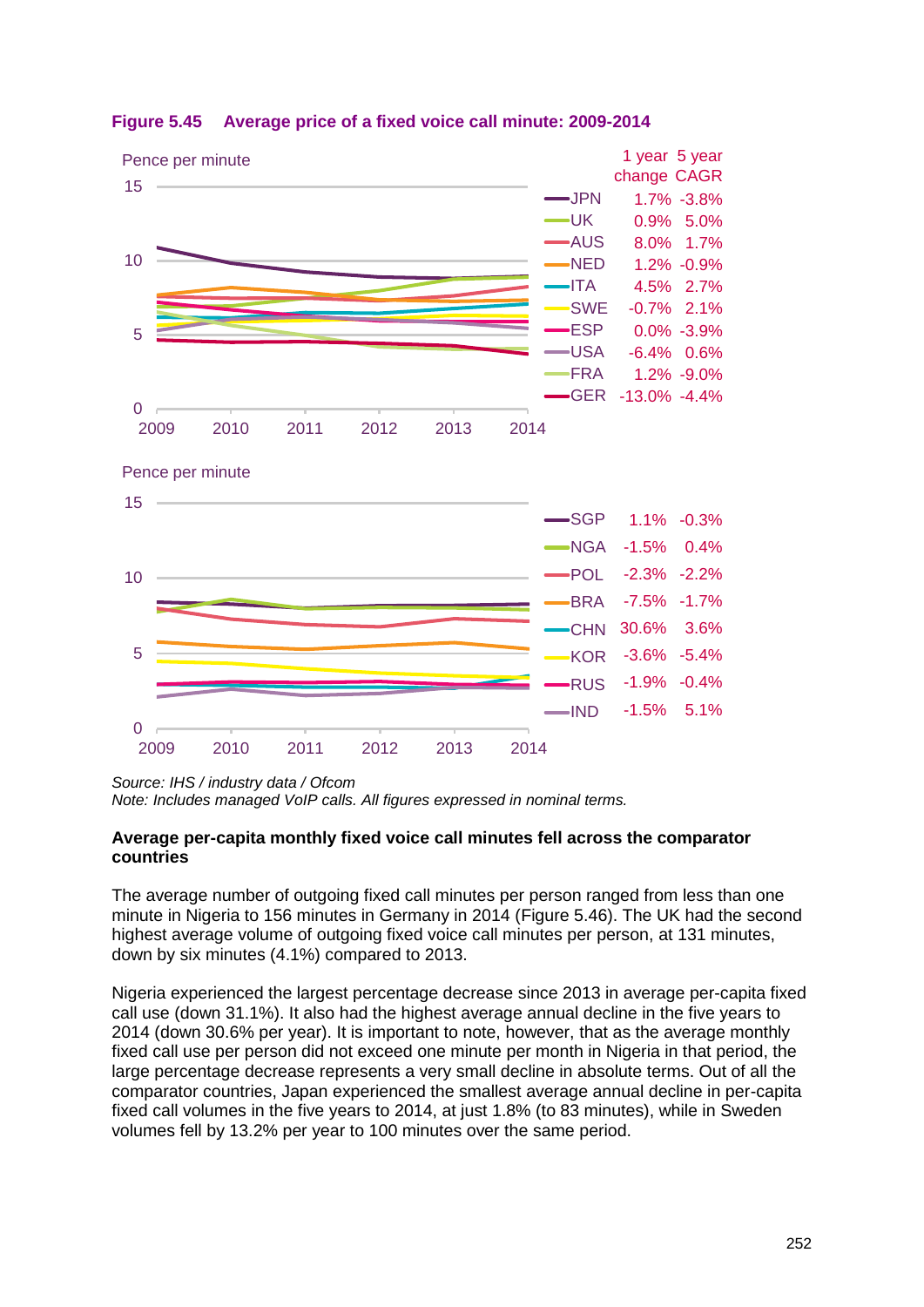

<span id="page-50-0"></span>**Figure 5.46 Per-capita monthly fixed voice call minutes: 2009-2014**

*Source: IHS / industry data / Ofcom Note: Includes managed VoIP calls.*

#### **Fifteen per cent of respondents in the UK do not regularly use their household landline in 2015**

[Figure 5.47](#page-51-0) shows the proportion of respondents who had a fixed voice connection at home and those who were regular users of fixed telephony services. The difference between the two is indicative of the proportion of consumers who own a landline service in their household but do not regularly use it. In many countries a landline is often required to buy fixed broadband services, so many people may subscribe to a landline service even if they do not use it (or use it only infrequently). In the UK, Virgin Media (which offers cable broadband services to just under half of UK premises) is the only major ISP to offer fixed broadband without the requirement for a fixed voice connection, whereas in some countries (such as France) naked DSL and fibre services (which do not require a landline of any description) are available.

The proportion of internet users who had a home landline ranged from 42% in Sweden to 84% in Germany, among the nine comparator countries (the UK had the third highest proportion, at 78%). At the same time, the proportion of internet users who regularly (i.e. at least once a week) used landline services at home ranged from 34% in Sweden to 78% in Germany (in the UK it was 63%). Japan had the largest difference (29pp) between the proportion of people who had a home landline and used it regularly, while in France this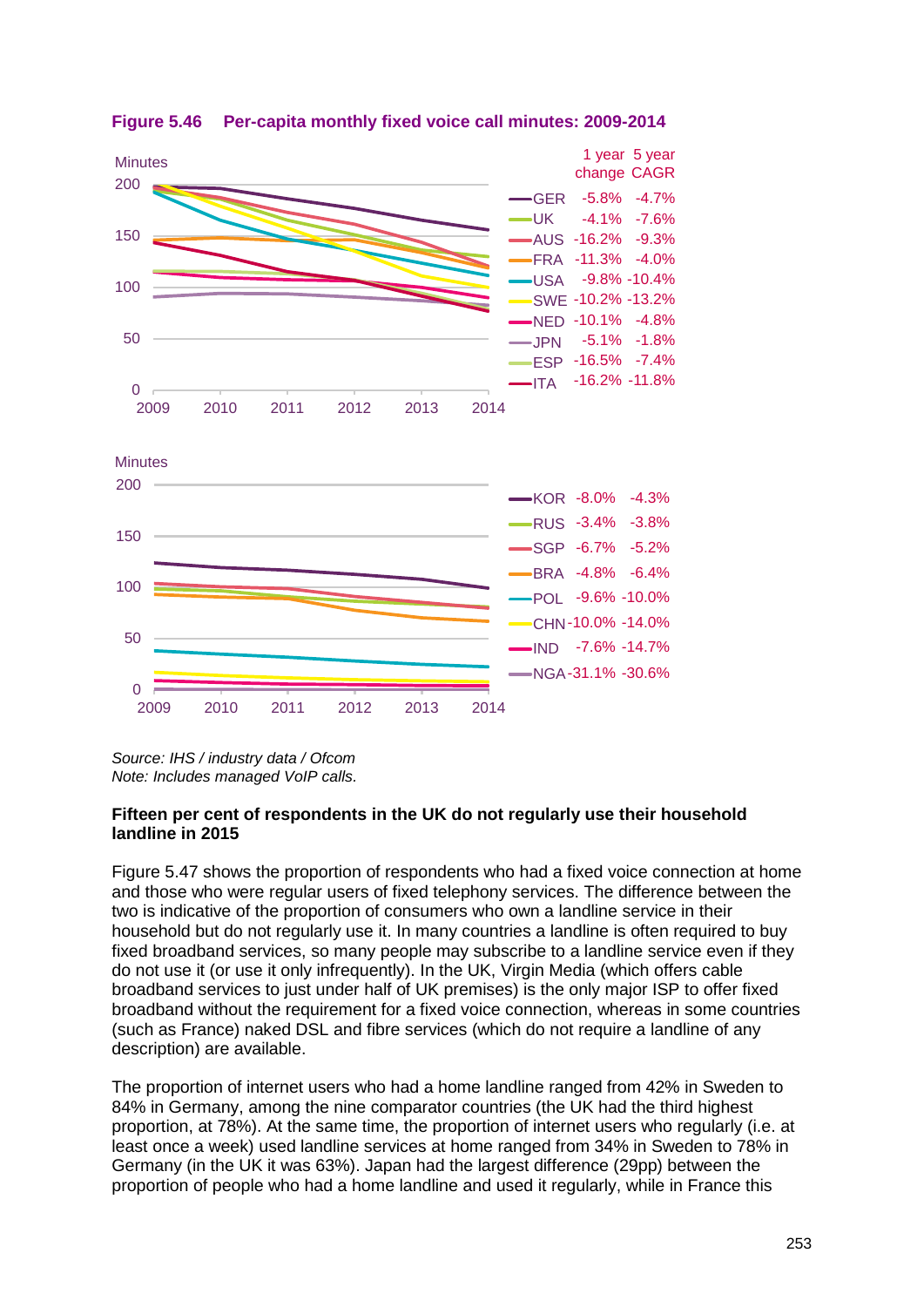difference was just 5pp, implying that a large majority of those who had a landline used it regularly. In the UK, the difference between the proportion of people who had a home landline and who used it regularly was 15pp.

<span id="page-51-0"></span>



*Source: Ofcom consumer research September - October 2015 Base: All respondents, UK=1006, FRA=1003, GER=1007, ITA=1003, USA=1009, JPN=1006, AUS=1000, ESP=1002, SWE=1004* 

*Q.3b Which of the following services do you have in your home? Q.6: Which of the following do you regularly do (at least once a week)?*

#### **The UK had the highest number of fixed voice connections per 100 people out of all the comparator countries in 2014**

The UK had the highest number of fixed voice connections per 100 people (including PSTN lines and managed VoIP connections) of all the comparator countries at the end of 2014, at 61 connections, up by one connection since 2013 [\(Figure 5.48\)](#page-52-1). This places it ahead of France, which fell by six connections since 2009 to 60 connections per 100 people in 2014.

Nigeria had the lowest take-up of fixed voice services at the end of 2014, with less than one connection per 100 people, followed by India with just over 2 connections. This is likely to be due to the lower availability of fixed telecoms infrastructure in these countries. The UK was the only EU5 country, and one of three comparator countries (together with South Korea and Brazil), where the number of fixed voice connections per 100 people increased in the five years to 2014 (up by two connections). Sweden experienced the largest fall; the number of fixed voice connections fell by 14 connections per 100 people to 39 connections during this period, mainly as a result of the increasing use of mobile services.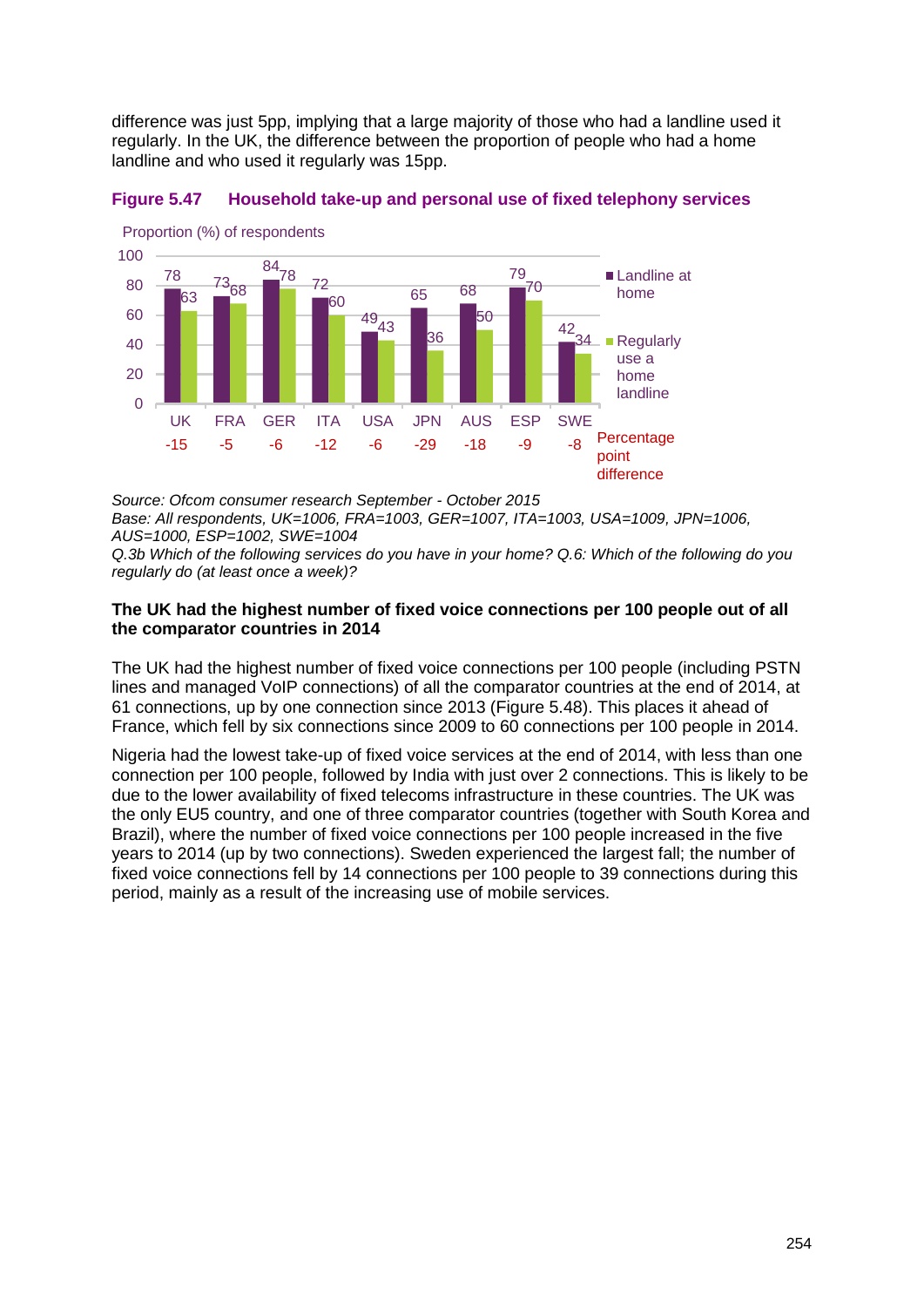

## <span id="page-52-1"></span>**Figure 5.48 Fixed voice connections per 100 population: 2009 and 2014**

## <span id="page-52-0"></span>**5.3.3 Fixed broadband services**

#### **Fixed broadband services were available to at least 95% of the population in most of our comparator countries in 2014**

In most of our comparator countries, broadband services were available to the majority of the population at the end of 2014. The exception was Nigeria, where broadband was available to just 5% of the population. The UK was one of seven of our 18 comparator countries (along with France, Japan, the Netherlands, Singapore, Korea and Brazil) where broadband was available to over 99% of the population in 2014.

Fifteen comparator countries experienced an increase in fixed broadband availability in the five years to 2014, while availability in Australia remained unchanged over this period (at 95%). Fixed broadband population availability increased by over 20pp in Poland, Russia and China between 2009 and 2014; the largest increase during this period was in Poland, up by 24pp to 85%.

*Source: IHS / industry data / Ofcom Note: Includes managed VoIP connections*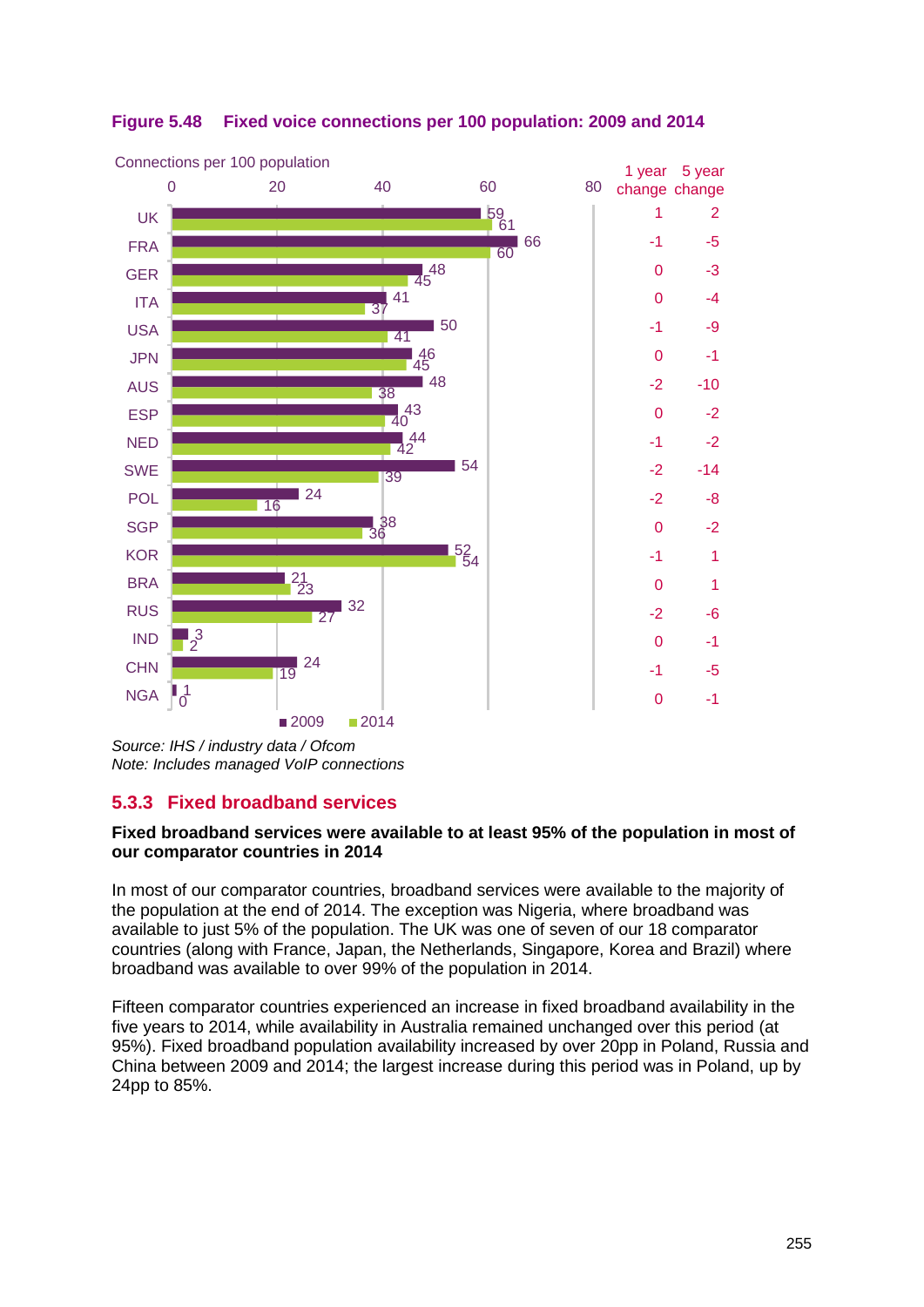

## **Figure 5.49 Fixed broadband availability: 2009 and 2014**

#### **With the exception of Italy and Nigeria, average per-capita fixed broadband revenue increased in all of our comparator countries in the five years to 2014**

Average per-capita monthly fixed broadband revenue was highest in Australia at £17 per person in 2014, closely followed by Japan at £16 per person. In the UK, average fixed broadband revenue averaged £6 per person, equal with France and the Netherlands.

In the five years to 2014, average per-capita fixed broadband revenues increased in 16 of our 18 comparator countries. China had the greatest increase, up on average by 19.4% per year, although in absolute terms per-capita revenue was still very low, at just over £1 per person. In the UK, average spend per person on fixed broadband services increased by an average of 6.9% per annum over the same period. Average per-capita fixed broadband spend fell in Italy in the five years to 2014, down by an average of 1.4% per year. This was mainly due to the population increasing at a higher rate than the fixed broadband revenue. Average spend also fell in Nigeria, at an average rate of 21.5% per year over the same period.

The majority of comparator countries had an increase in average per-capita fixed broadband spend in 2014, with the largest increase in France, up 81.6% , followed by Nigeria at 81.0% (although in absolute terms this was still less than 1 pence per person). By comparison, the UK had a 14.5% increase in average per-capita revenue in 2014. Sweden and the

*Source: IHS / industry data / Ofcom*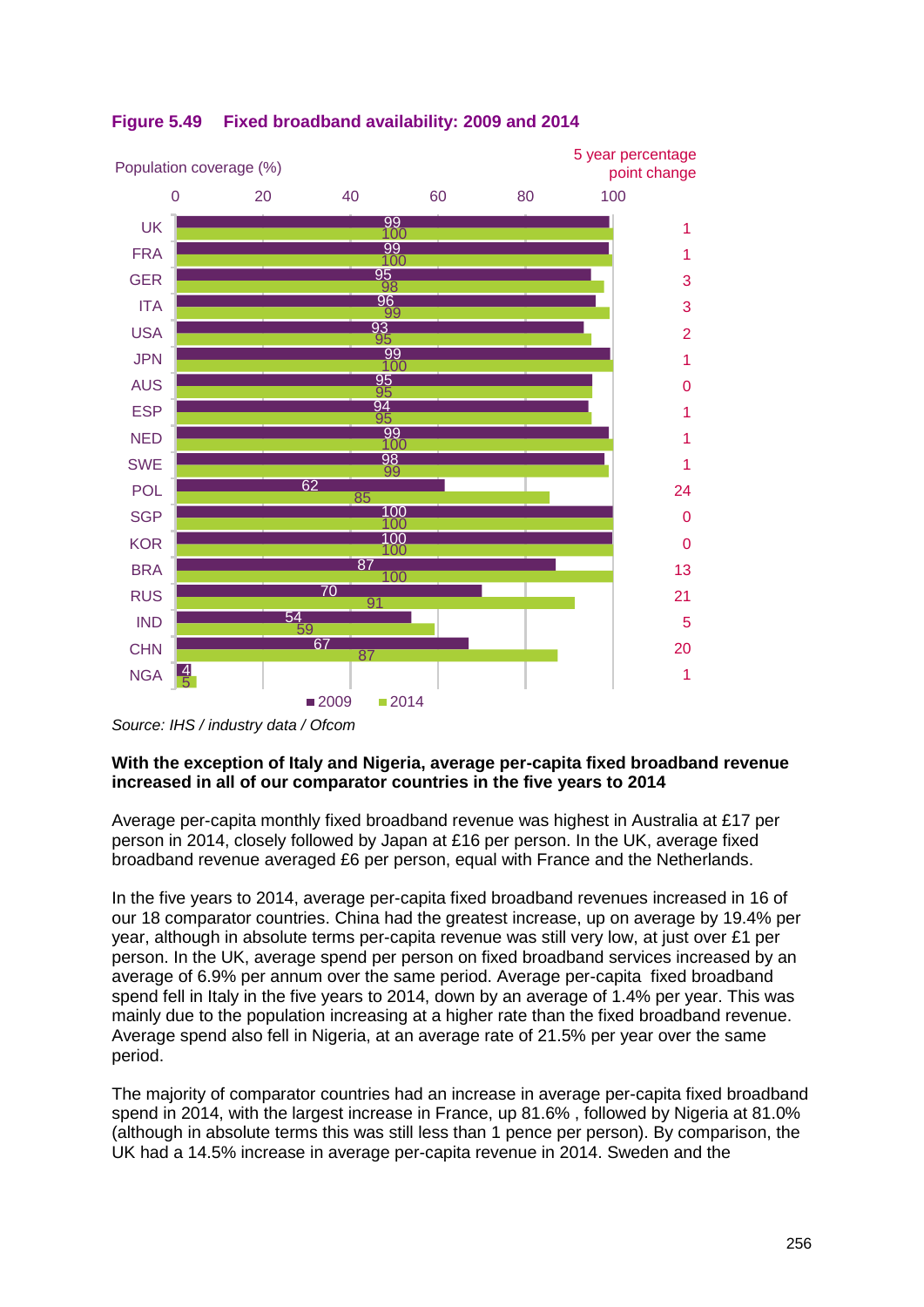Netherlands were the only two comparator countries where average per-capita revenue fell in 2014 (at 4.1% and 2.9% respectively).



**Figure 5.50 Average per-capita fixed broadband revenue: 2009-2014**

*Source: IHS / industry data / Ofcom Note: All figures expressed in nominal terms.*

#### **Average monthly fixed broadband data volumes per person increased in all comparator countries in 2014**

Average monthly per-capita fixed broadband data use was highest in South Korea at 48.6GB per person in 2014 (over twice that in 2009), followed by Japan at 32.3GB per person (also more than double the 2009 average) and Sweden at 31.5GB per person. Of our 18 comparator countries, the UK had the fifth highest average data volumes in 2014, at 22.3GB per person, up 64% on the previous year. Although Nigeria had the greatest increase in volumes in 2014, at 90.0%, in absolute terms this equates to less than 1MB per person (the lowest volume of all our comparator countries).

All of our comparator countries recorded an increase in average per-capita data use in the five years to 2014. Growth was highest in Brazil (averaging 81% per year) and in China (75% per year); although in absolute terms this translates to low volumes of data use in these countries (2.6GB per person and 3.8GB per person respectively). In the UK, use of data increased by an average of 46% a year per person over the same period. This is likely due to the increasing popularity and availability of video-on-demand (VOD) services, both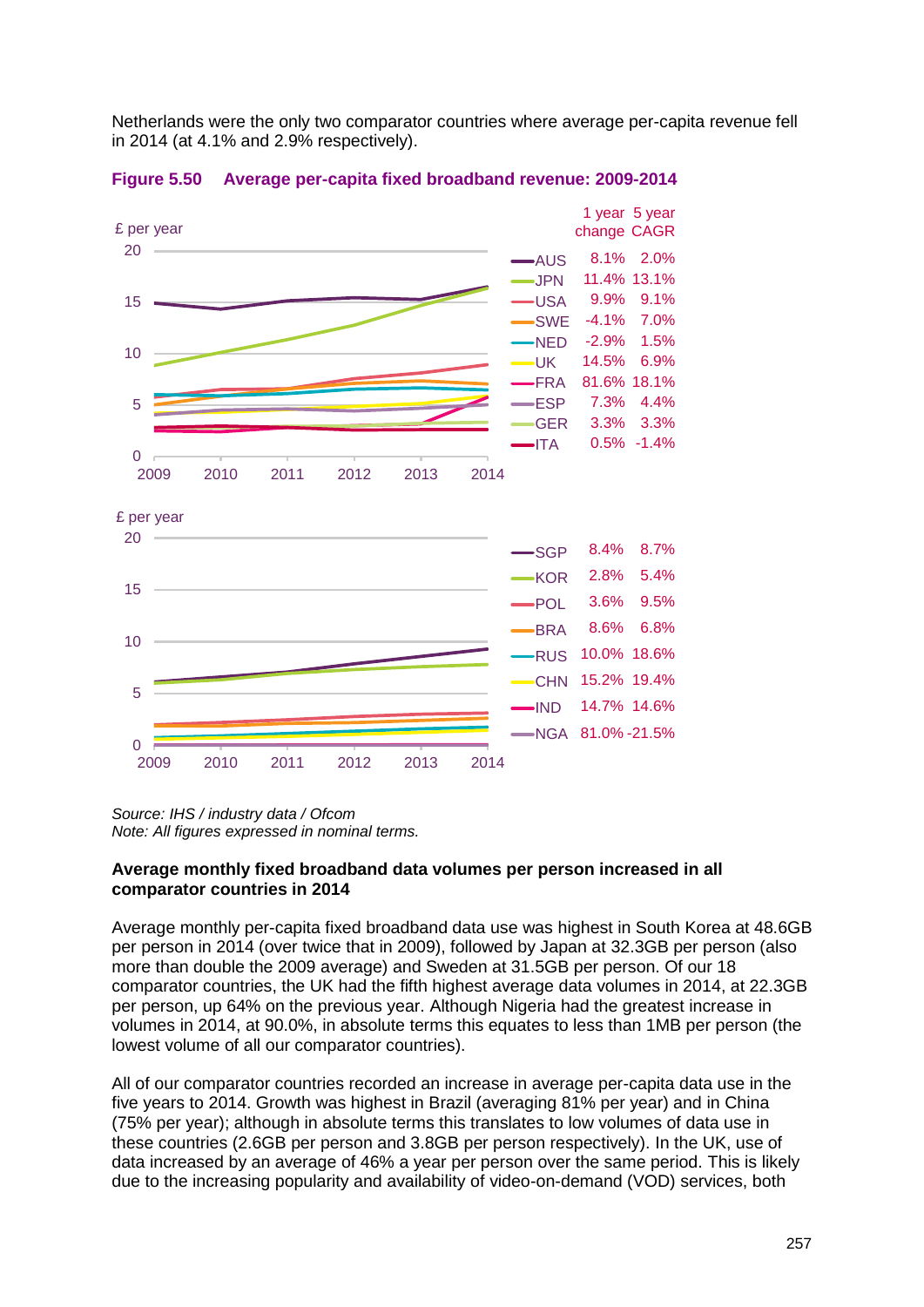free to access services (for example, BBC iPlayer and All4), and subscription services (such as Netflix and Amazon Prime Instant Video).



**Figure 5.51 Average monthly fixed broadband data volume per person: 2009-2014**

#### **The number of fixed broadband connections per 100 people increased in all comparator countries between 2009 and 2014**

In 2014, the number of fixed broadband connections per 100 population was lowest in Nigeria (less than one connection), and highest in the Netherlands (at 41 connections). The comparatively low take-up in Nigeria is a result of the low availability of fixed broadband services and Nitel being declared inactive. In the Netherlands, fixed broadband take-up has been the highest among our comparator countries for some time, partly as a result of high cable coverage and take-up. The UK had the fifth highest number of fixed broadband connections out of our 18 comparator countries in 2014, at 37 connections per 100 people (up by one connection per 100 people in a year to 2014), behind Japan and South Korea (both at 39 connections), and France, the second highest, (at 40 connections).

The number of per capita fixed broadband connections increased in all of our comparator countries in the five years to 2014, with the highest growth between 2009 and 2014 being in Japan, up 13 connections, from 25 to 39 connections per 100 population over this period. In the UK, the number of per capita connections increased by seven connections over the same period.

*Source: IHS / industry data / Ofcom*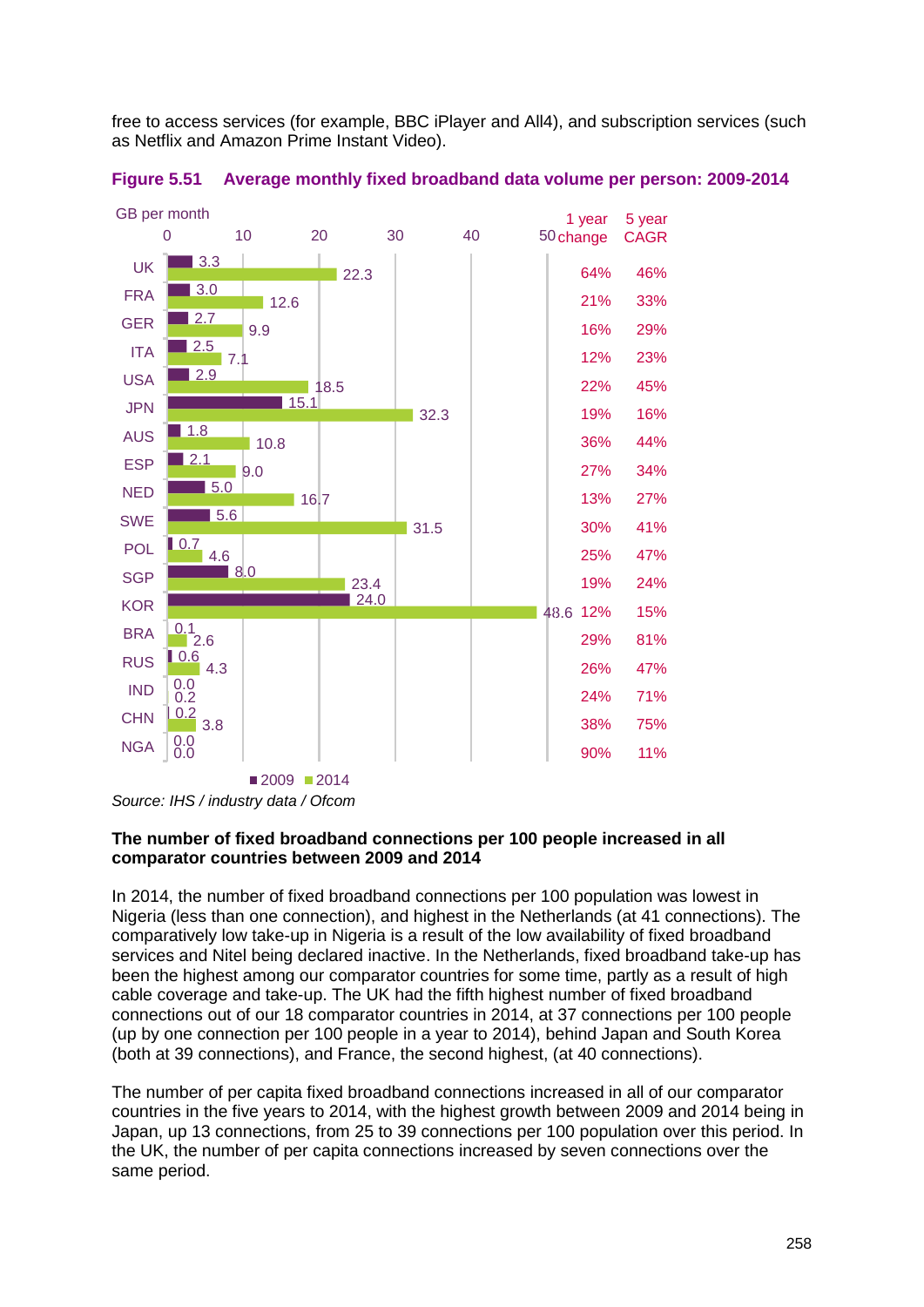

## **Figure 5.52 Fixed broadband connections per 100 population: 2009-2014**

*Source: IHS / industry data / Ofcom* 

#### **Out of all our comparator countries, satisfaction with the overall service of household fixed broadband service was highest in the UK in 2015, at 82%**

[Figure 5.53](#page-57-1) shows the proportion of fixed broadband users in nine of our comparator countries who said that they were either 'very' or 'fairly' satisfied with various aspects of their service. In the UK, 82% of respondents were satisfied with their overall service, the highest proportion among these countries. At least three-quarters of respondents in the UK were also satisfied with every other measure of fixed broadband service.

Among these nine countries, respondents in Japan were the least satisfied; just over 50% of respondents were satisfied with their service overall and with the reliability of their connection (55% and 53% respectively), while less than half of respondents were satisfied with download and upload speeds and the quality/speed of their connection when using multiple devices at the same time.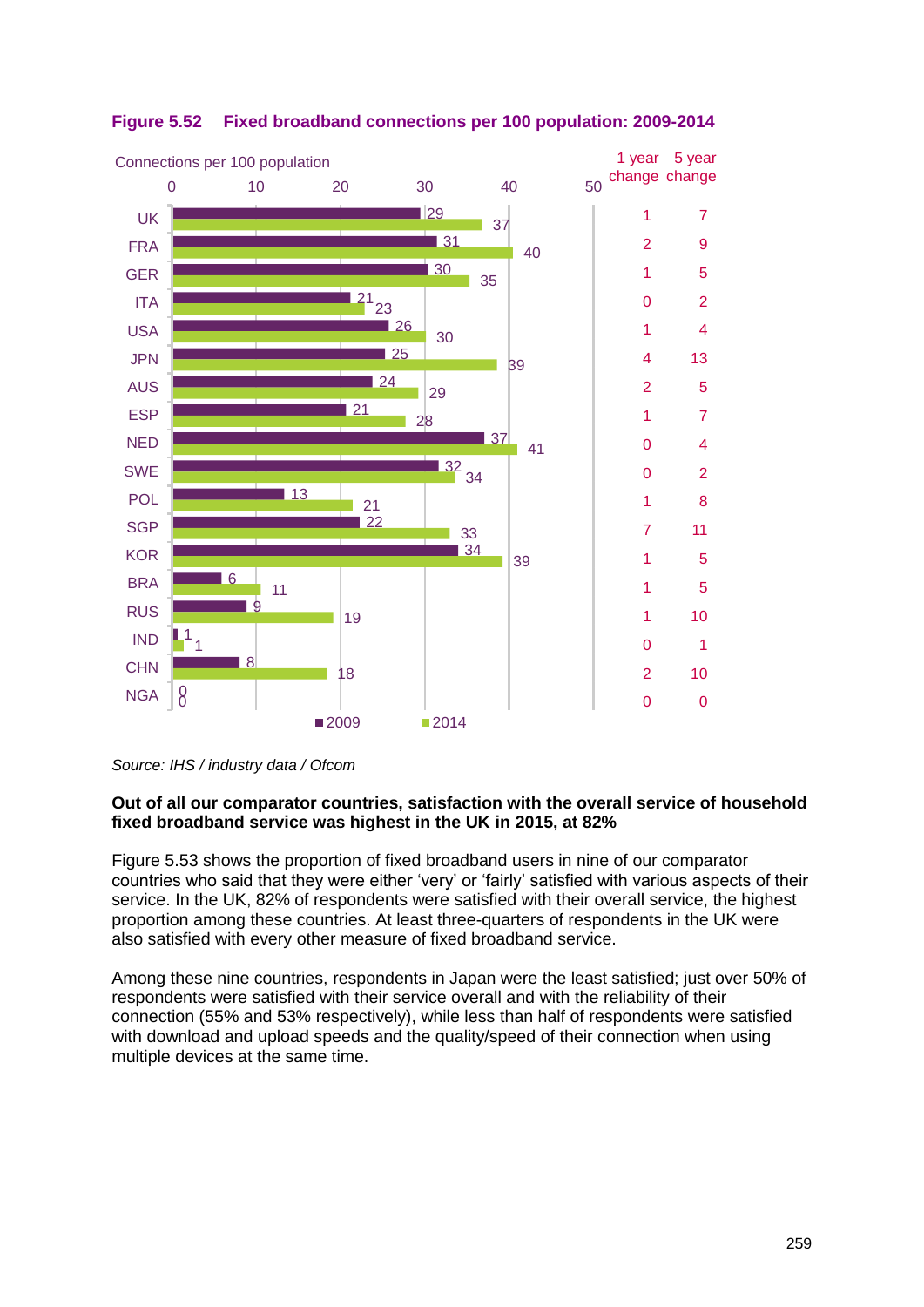<span id="page-57-1"></span>

Proportion (%) of fixed broadband users



*Source: Ofcom consumer research September – October 2015*

*Base: All respondents with fixed broadband, UK=862, FRA=874, GER=704, ITA=661, USA=588, JPN=663, AUS=727, ESP=735, SWE=741*

*Q.30 To what extent are you satisfied or dissatisfied with the following aspects of your current home broadband service?*

## <span id="page-57-0"></span>**5.3.4 Mobile voice and data services**

#### **South Korea and the Netherlands were the only comparator countries where all three main mobile technologies covered 100% of the population**

Mobile network availability varied widely across our comparator countries at the end of 2014, with five countries (South Korea, the Netherlands, Japan, Sweden and Singapore) having 99% or higher population coverage of all three mobile network technologies (2G, 3G and 4G; see [Figure 5.54\)](#page-58-0). Fifteen of our 18 comparator countries had 2G population coverage at 99% or higher: only in India, Russia and Nigeria was 2G availability lower, at 87%, 93% and 96% of their respective populations.

Third-generation (3G) mobile availability was also high in the majority of comparator countries, with seven countries having population coverage of over 99% at the end of 2014 (it was 99% in the UK<sup>127</sup>). Only in India was 3G coverage available to less than half of the population (at 32%). In Germany, 3G coverage was lower compared to other developed countries (at 93%) as each 3G licence holder has an obligation to cover only 50% of the population, and there is no guidance regarding network overlap.

The availability of 4G long term evolution (LTE) mobile services varied more widely than that of 2G and 3G services, ranging from 2% coverage in India to 100% in the Netherlands and South Korea. This variance is mainly due to the fact that 4G technology is still being deployed in many countries. The UK had the ninth highest 4G population coverage, at 84%. Further information on 4G services can be found in Section 1.5.

-

 $127$  This was based on coverage by at least one operator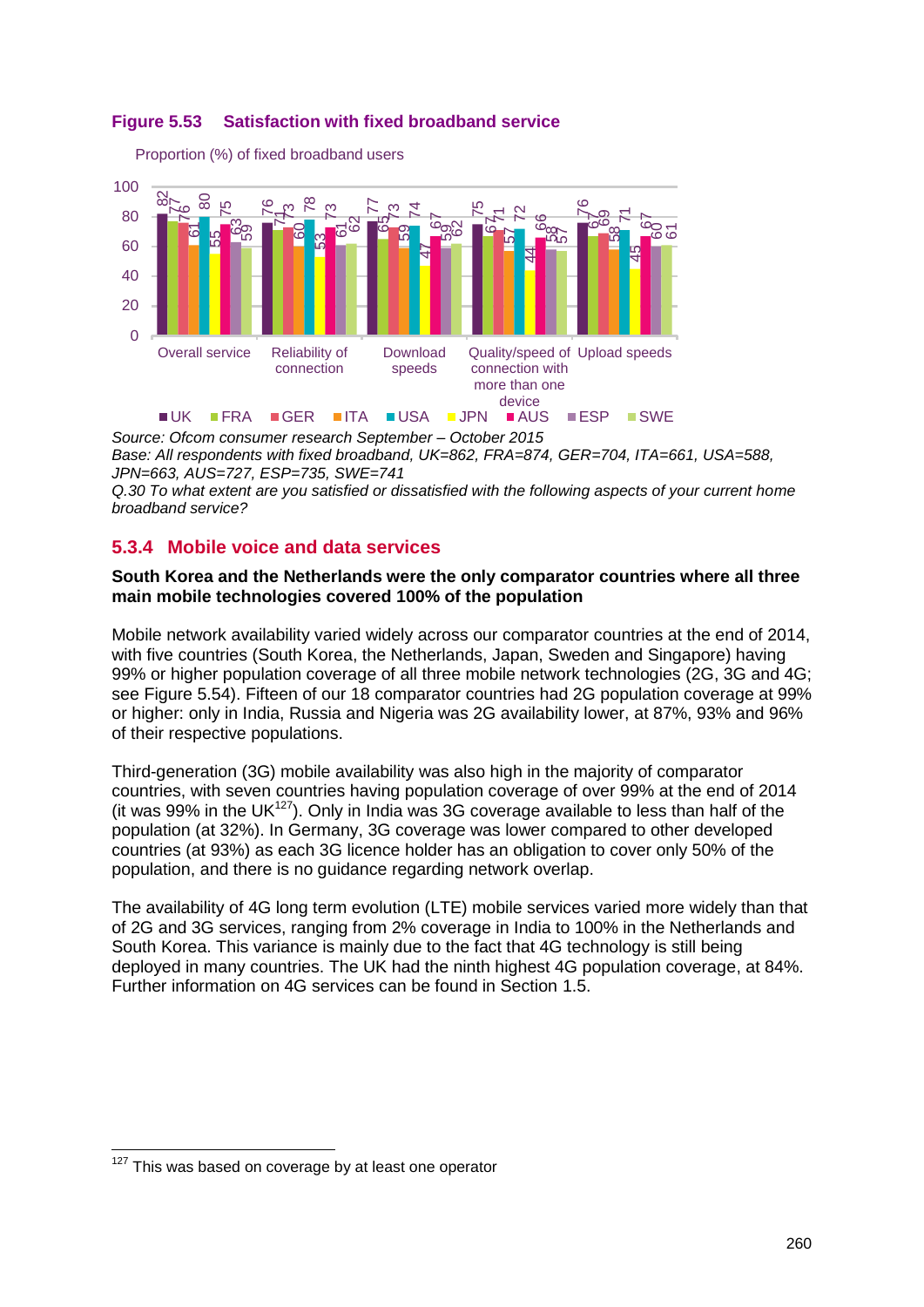

<span id="page-58-0"></span>**Figure 5.54 2G, 3G and 4G mobile network availability: 2014**

#### **Average per-capita retail mobile spend was highest in Singapore in 2014, at £33 per month**

Per-capita spend on mobile services ranged from less than £1 per month in India to £33.22 per month in Singapore in 2014 [\(Figure 5.55\)](#page-59-0). In the UK, spend was £19.75 in 2014, the eighth highest spend out of our comparator countries.

The average annual growth of mobile spend per person varied widely over the five years to 2014, ranging from a 12.0% per year average decrease in Spain to a 10.1% year-on-year average increase in Brazil. In the UK, revenues fell by an average of 0.4% per year over the same period. The UK was one of eight comparator countries where average monthly mobile retail revenue per person decreased since 2013, down 2.3% since 2013. The decrease in the UK was likely to be due to declining messaging revenue (down 28%) and falling data prices. The largest annual decrease in 2014 was in Spain (down 15.4%), while India had the largest increase (up 11.0%).

*Source: IHS / industry data / Ofcom*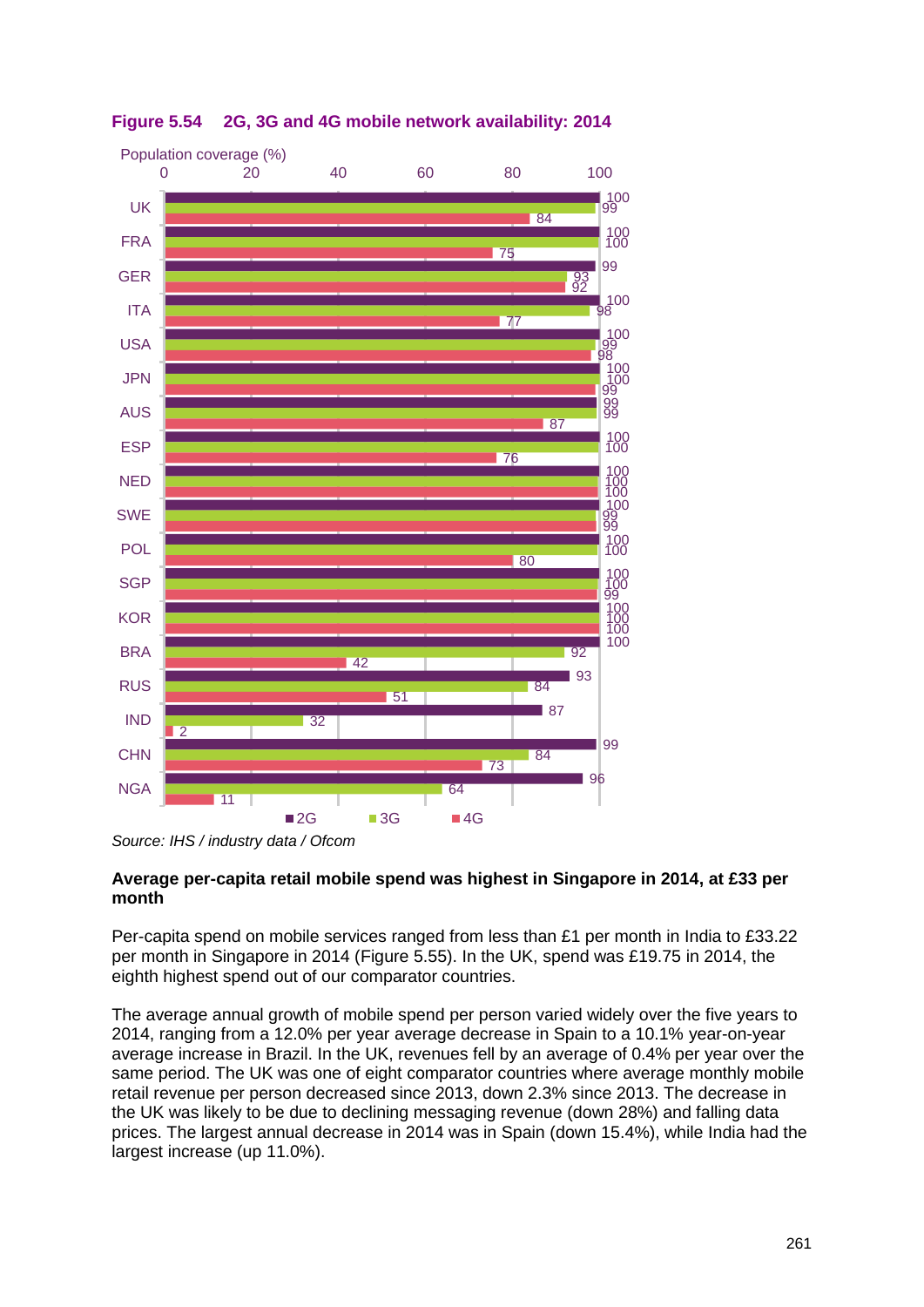

<span id="page-59-0"></span>**Figure 5.55 Average per-capita monthly retail mobile revenue: 2009-2014**

*Source: IHS / industry data / Ofcom*

*Note: All figures expressed in nominal terms. All figures expressed in nominal terms.*

#### **Japan had the highest per-capita mobile data revenue, 99% of which came from mobile internet**

Average per-capita mobile data revenue (which includes spend on mobile messaging and other mobile data services, referred to here as 'mobile internet' services) increased in all of our comparator countries in the five years to 2014, except the UK [\(Figure 5.56\)](#page-60-0). It is important to note, however, that figures for the UK will be understated as they exclude revenues relating to SMS and data allowances that are bundled in with monthly line rental fees.

Average per-capita spend on traditional messaging services (SMS and MMS) fell in 11 of our comparator countries in the five years to 2014, including the UK where it was £2 per person in 2014, half the average in 2009. In contrast, average spend per person on mobile internet services increased in all of our comparator countries over this period, as a result of growing smartphone and mobile broadband take-up, and by 2014 average per-capita spend on mobile internet services ranged from £0.19 per month in India to £21 per month in Japan. In the UK it was £4 per month, although this figure is understated for the reason outlined previously.

The proportion of total mobile data spend that was generated by mobile internet services ranged from 61.2% in Poland to 99.2% in Japan in 2014. In the five years to 2014, mobile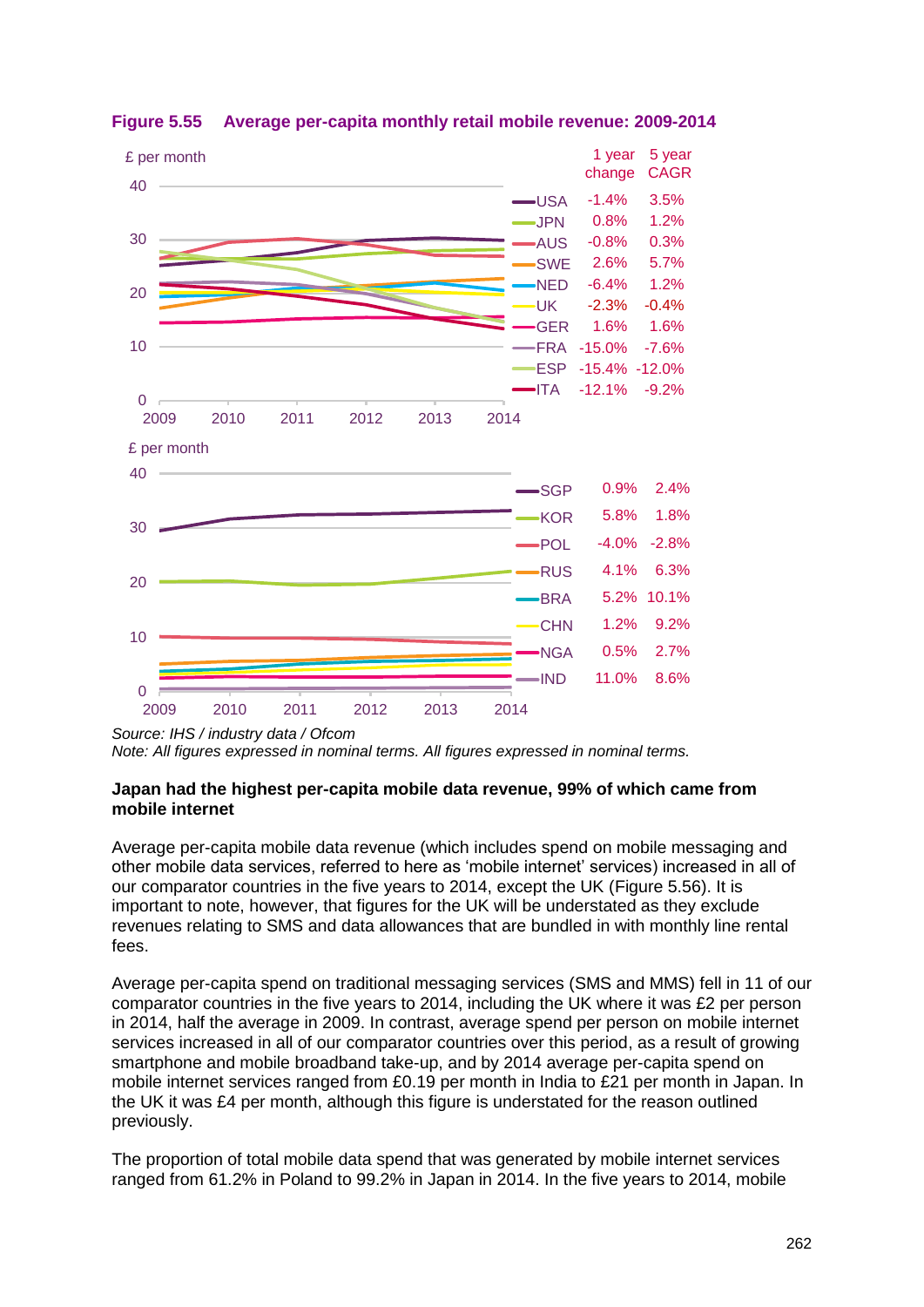internet revenues increased in all of our comparator countries; the lowest average growth was in Japan (where spend on traditional messaging services has always been low), at 1pp. By comparison, growth was highest in Nigeria (where, in monetary terms, total spend was less than £1 per month), at 64pp. In the UK, revenue generated by mobile internet services accounted for 67.8% of the total mobile data revenue (up by 31pp since 2009), the third lowest proportion among comparator countries.



#### <span id="page-60-0"></span>**Figure 5.56 Per-capita mobile data average revenue: 2009 and 2014**

*Source: IHS / industry data / Ofcom Note: Messaging includes SMS and MMS.*

#### **Email and instant messaging were the most popular activities undertaken on a mobile handset across the comparator countries in 2015**

With the increased popularity of smartphones (see Section 1.5) many mobile users are able to use their mobile handset to access data services beyond traditional text and instant messaging, such as email and social networking sites [\(Figure 5.57](#page-62-0) ). Ofcom research, which was conducted in nine of our comparator countries, shows that more than half of mobile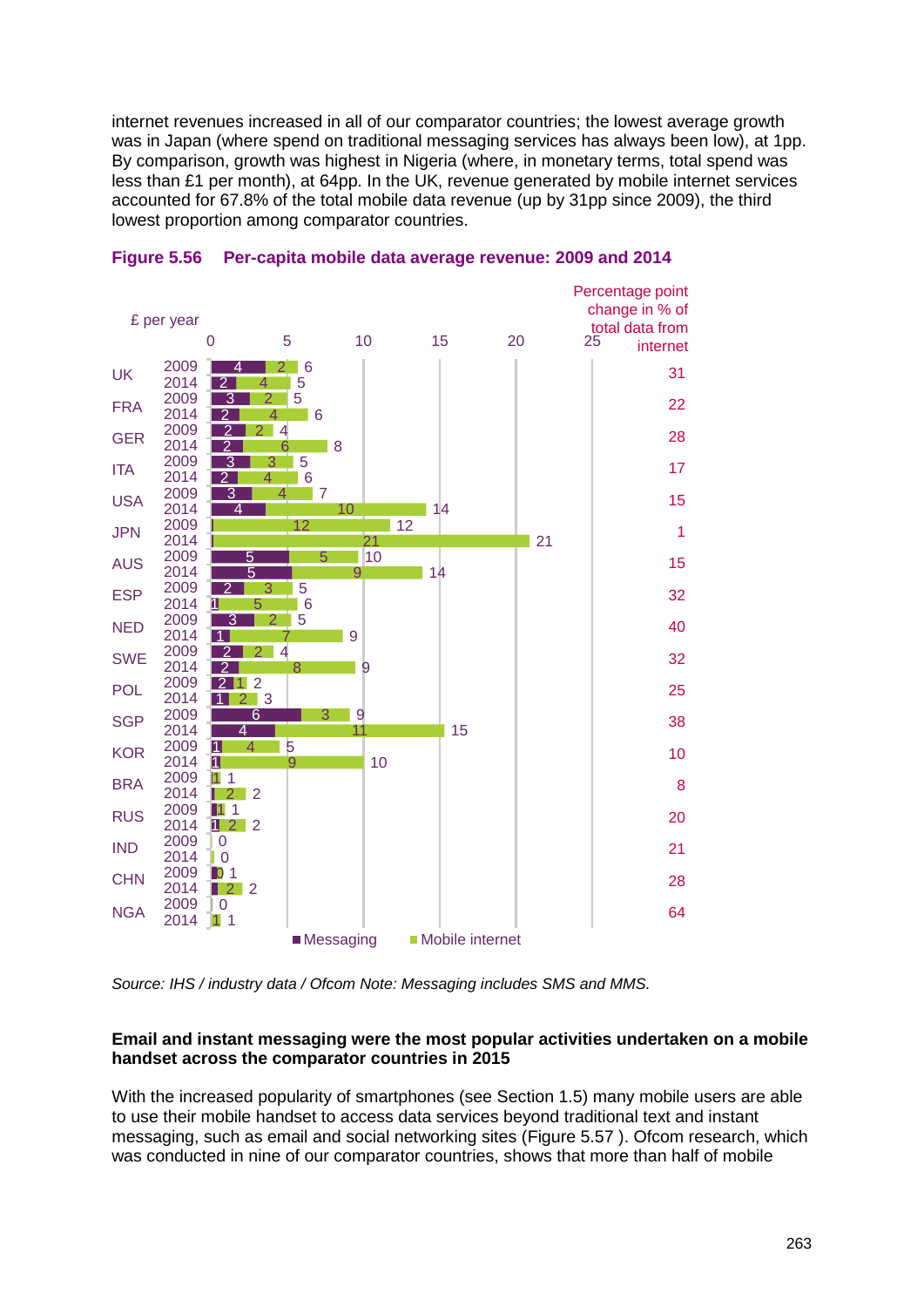users in these countries used text messaging and email on their mobile handset in September/October 2015.

SMS use was high in the majority of comparator countries, at more than eight in ten respondents; the highest reported use was in Sweden (92%). The US was an exception, at 73%. This is probably due to the historically slow adoption of SMS among mobile users in the US compared to other developed markets (partly because operators previously charged for SMS messages to be received as well as sent), as well as the use of alternative forms of texting among mobile users (such as push notifications). Spain was also an exception (67%); sending SMS messages in Spain is relatively expensive. Japan had the lowest text messaging use overall, at 54%. However, the majority of mobile users in Japan use email on their mobile phone (88%, the highest use out all our comparators). In the UK, 88% of respondents said they used their mobile handsets to send texts.

Use of a mobile to send email was also a popular activity, with at least six in ten respondents across all comparator countries claiming to do this. Mobile users in Germany used email services less than any of the other comparator countries, at 62%. Email services were used by just under seven in ten (69%) mobile users in the UK. This is in line with Spain (69%), France and Australia (both 68%).

The percentage of mobile users claiming to use instant messaging services on their handsets ranged from 44% in Japan to 81% in Spain. In the UK, 63% of mobile users claimed to use instant messaging (broadly in line with Australia, at 64%). Data from ComScore shows that in 2015, WhatsApp was one of the most popular instant messaging services among the EU5 comparator countries (most popular in Spain, Italy and Germany (with reach of 41.9%, 40.1% and 31.6%, respectively), second in popularity in the UK (44.5%) and third in France (7.4%). However, in the US other services such as Kik (11.2%), Skype (12.2%) and Messenger (44.0%) were more popular (compared with reach of 8.2% for WhatsApp). Messenger was also the most popular instant messaging service in the UK, with 47.6% reach.

The use of mobile phones for Twitter, video and VoIP calls were all highest in Italy (at 50%, 34% and 38% respectively). Germany had the lowest use of Twitter (24%), while Japan had the lowest use of video and VoIP calls (at 17% and 19% respectively). In the UK, 39% of mobile internet users used their mobile handset to access Twitter (the third highest proportion out of our comparator countries), while 30% used it for video calls and 27% used it for VoIP calls.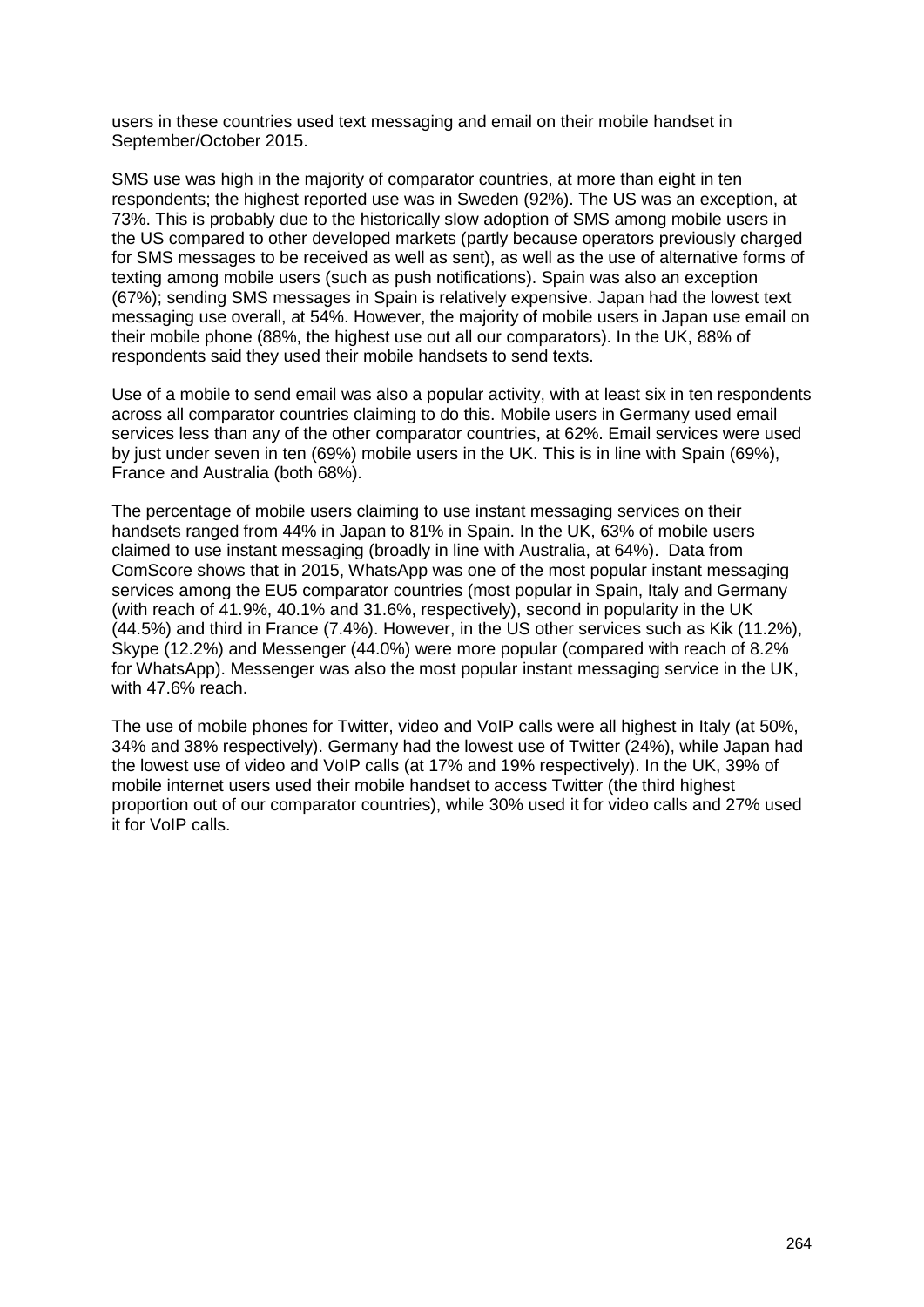

#### <span id="page-62-0"></span>**Figure 5.57 Activities undertaken on a mobile phone**

Proportion of mobile users (%)

*Source: Ofcom consumer research September – October 2015*

*Base: All respondents who use a mobile or smartphone/ All respondents who access the internet with each device, UK=SMS 839/ Other services 594, FRA=SMS 853/ Other services 568, GER=SMS 882/ Other services 623, ITA=SMS 865/ Other services 779, USA=SMS 751/ Other services 523, JPN=SMS 815/ Other services 573, AUS=SMS 843/ Other services 610, ESP=SMS 886/ Other services 803, SWE=SMS 882/ Other services 678.*

*Q. 9b Which, if any of the following ways of communicating over the internet do you use each of your devices for?*

*Q. 9e Which, if any, of the following do you use your mobile phone or smartphone for?*

#### **Two-thirds of respondents in the UK claimed that they always had mobile signal, internet connectivity and a fast enough internet connection in 2015**

[Figure 5.58](#page-63-0) shows the proportion of mobile users who said that they did not experience difficulties in connecting to voice and data services over their mobile network. The proportion of mobile users who said they always had a signal when they wanted to make a voice call ranged from 59% in Sweden to 72% in the US. Similarly, the proportion of mobile users who said they could access the internet on their mobile network whenever they wanted ranged from 61% in France to 74% in the US. The US, along with Italy, had the highest percentage of mobile users who said that their mobile internet connection was always fast enough (at 70% and 72% respectively).

In the UK, around two-thirds of mobile users claimed that they always had mobile signal, internet connectivity and a fast enough internet connection in 2015 (at 67%, 66% and 68% respectively). Italy had the highest percentage of mobile users who found that speeds varied according to the time of the day (68%), while this proportion was lowest in Germany and Sweden, at 39%. In the UK, 46% of respondents said that connection speeds varied based on the time of the day.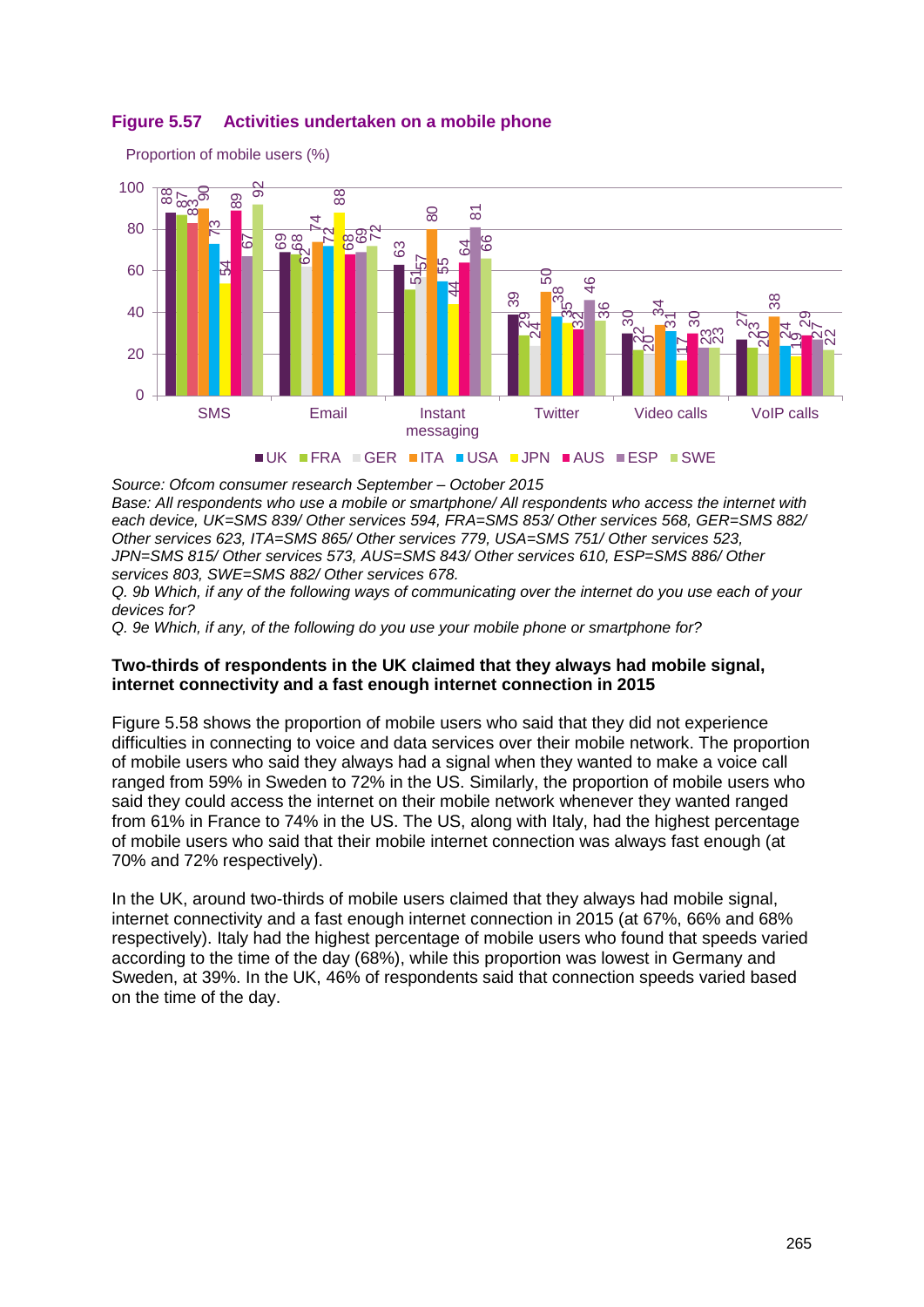#### <span id="page-63-0"></span>**Figure 5.58 Mobile phone connectivity**



*Source: Ofcom consumer research September - October 2015 Base: All respondents who use a smartphone or mobile phone (Statement 1) / use a smartphone (Statements 2,3 and 4), UK=839/677, FRA=853/666, GER=882/713, ITA=865/791, USA=751/580, JPN=815/779, AUS=843/690, ESP=886/829, SWE=882/748 Q.10 Thinking about when you use your mobile phone, please select an answer to each of the following...*

#### **The US had the highest average per-capita monthly mobile voice call minutes, at 315 minutes in 2014**

Average per-capita mobile call minutes ranged from 62 minutes per month in Nigeria to 315 minutes per month in the US in 2014 (this excludes incoming calls) [\(Figure 5.59\)](#page-64-0). Russia had the largest increase in outgoing monthly mobile calls per person in 2014 (up by 14.7%), followed by Spain (up 12.3%). In the UK, average call minutes per person increased by 2.1% during the year to 178 minutes per month.

Average per-capita call minutes fell in five countries in 2014, with Singapore experiencing the largest decrease (down 7.7%). This is probably due to the increasing use of non-voice communication methods. For example, instant messaging volumes were up by 55% since 2013 in Singapore.

The average mobile call minutes per person increased in all of our comparator countries in the five years to 2014, with the exception of Singapore (where this remained stable). The largest increase was in Nigeria, where average call minutes per person increased on average by 23.1% per year (although, in absolute terms, volumes per person were the lowest of all our comparators), followed by the BRIC countries, among which Brazil had the largest average annual increase, at 18.0% a year.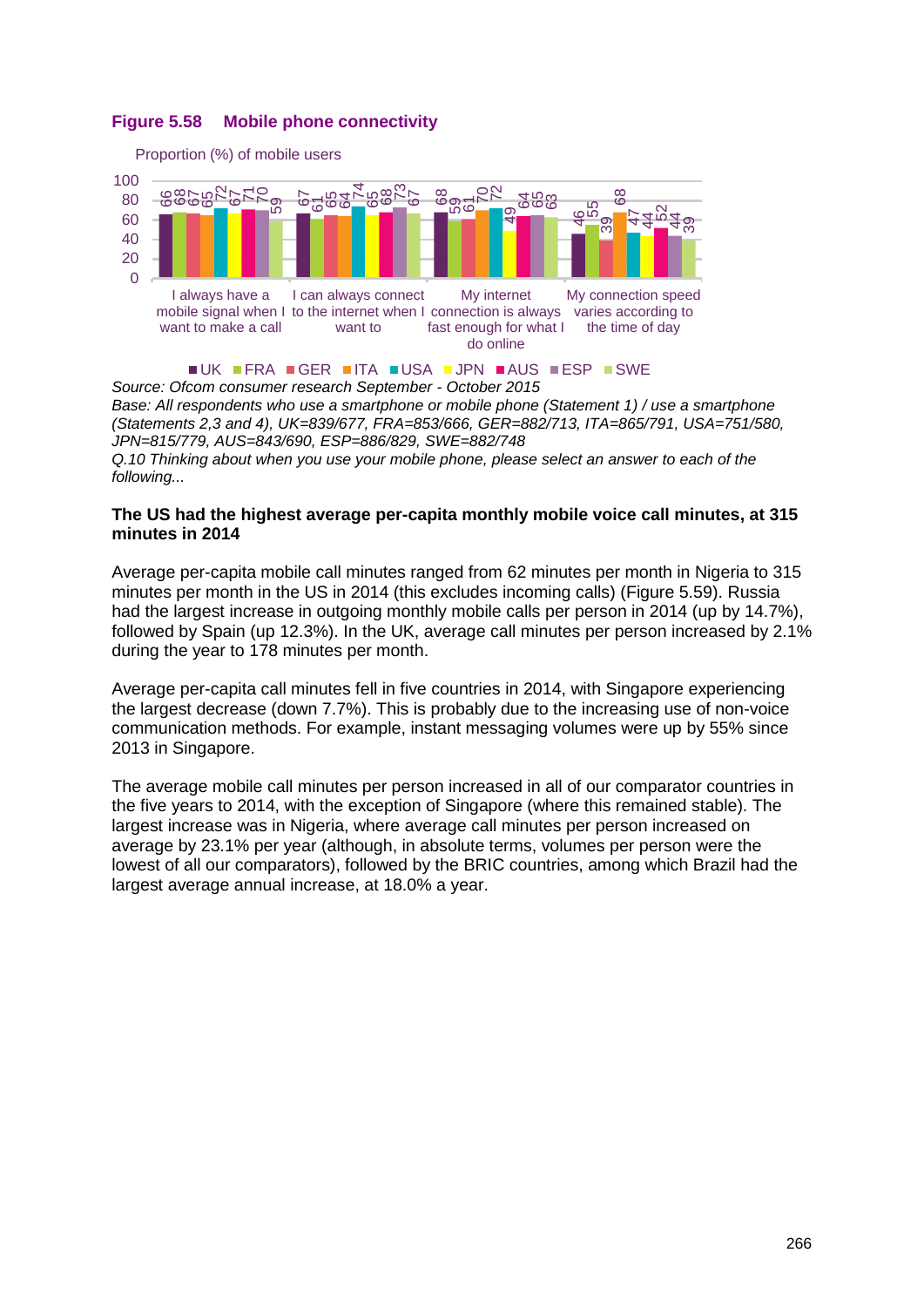

#### <span id="page-64-0"></span>**Figure 5.59 Average per-capita monthly mobile voice call minutes: 2009-2014**

#### **Monthly mobile messaging use was highest in the US, at 266 messages in 2014, although it has decreased since 2013**

The average number of monthly mobile messages per person (including SMS and MMS messages) ranged from no messages in Japan (where consumers tend to use email and instant messaging rather than traditional mobile messaging services) to 266 messages per month in the US [\(Figure 5.60\)](#page-65-0). The UK had the third highest average mobile messaging use among the comparator countries, with 142 messages per person per month; however, it was also one of the few more-developed nations to experience a decline in mobile messaging use.

Average SMS and MMS use per person fell in 13 of our 18 comparator countries in 2014. This decline was mainly due to increasing smartphone take-up, as these devices enable consumers to access alternative services, such as email and instant messaging. Italy experienced the largest decline in average messaging use in 2014 at 40.1%. Out of all the comparator countries, Nigeria had the largest increase in average messaging use, up by 30.6%. However, the average number of outgoing messages per person was very low, at just four per month. In the UK, the average number of monthly outgoing messages fell by 15.9% in 2014.

The average number of mobile messages per head decreased in seven of our comparator countries in the five years to 2014; the largest decline was in Spain (down 20.4% year on

*Source: IHS / industry data / Ofcom*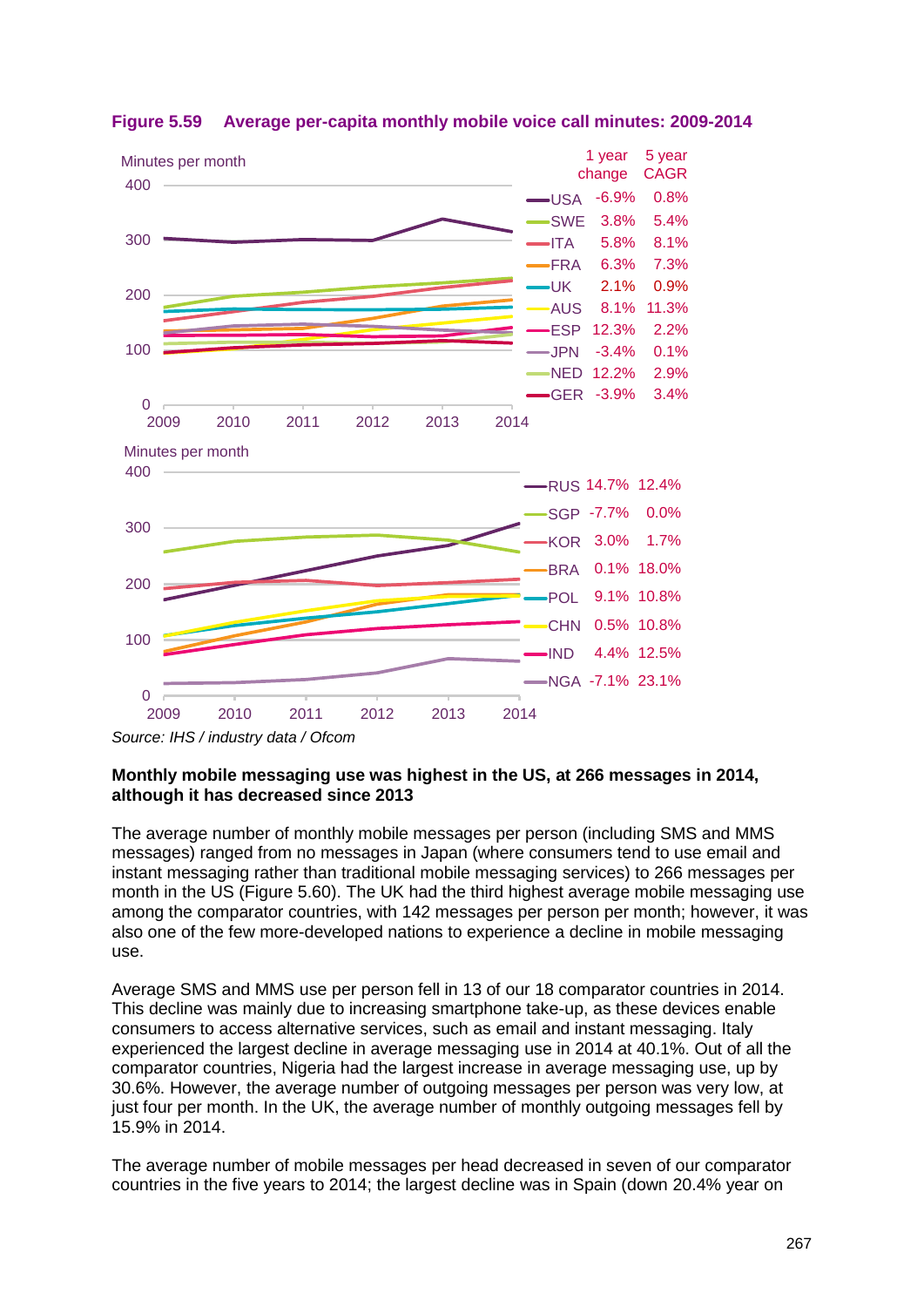year). The largest increase was in Russia (up 27.0% a year), while in the UK, monthly mobile messaging remained stable over this period.



<span id="page-65-0"></span>**Figure 5.60 Average number of monthly mobile messages per head: 2009-2014**

#### **Average per-capita data use continued to increase in all of the comparator countries**

Average monthly mobile data use per person ranged from 18MB per month in India to 3,097 MB (i.e. 3.1GB) per month in Sweden in 2014. South Korea had the second highest average mobile data use at 2.0GB, 1.1GB (53%) lower than Sweden. Mobile data use in the UK was 362MB per person in 2014.

India had the highest growth in average mobile data use in 2014, up from 8MB in 2013 to 18MB per month in 2014 (up 119%). Australia had the slowest growth rates, with average data use per person increasing by just 7% in 2014, and by an average of 31% a year in the five years to 2014. The fastest growth was in Russia, up by an average of 116% annually over the five-year period. In the UK, average data use increased by 44% in 2014, and was up by an average of 58% a year in the five years to 2014.

*Source: IHS / industry data / Ofcom*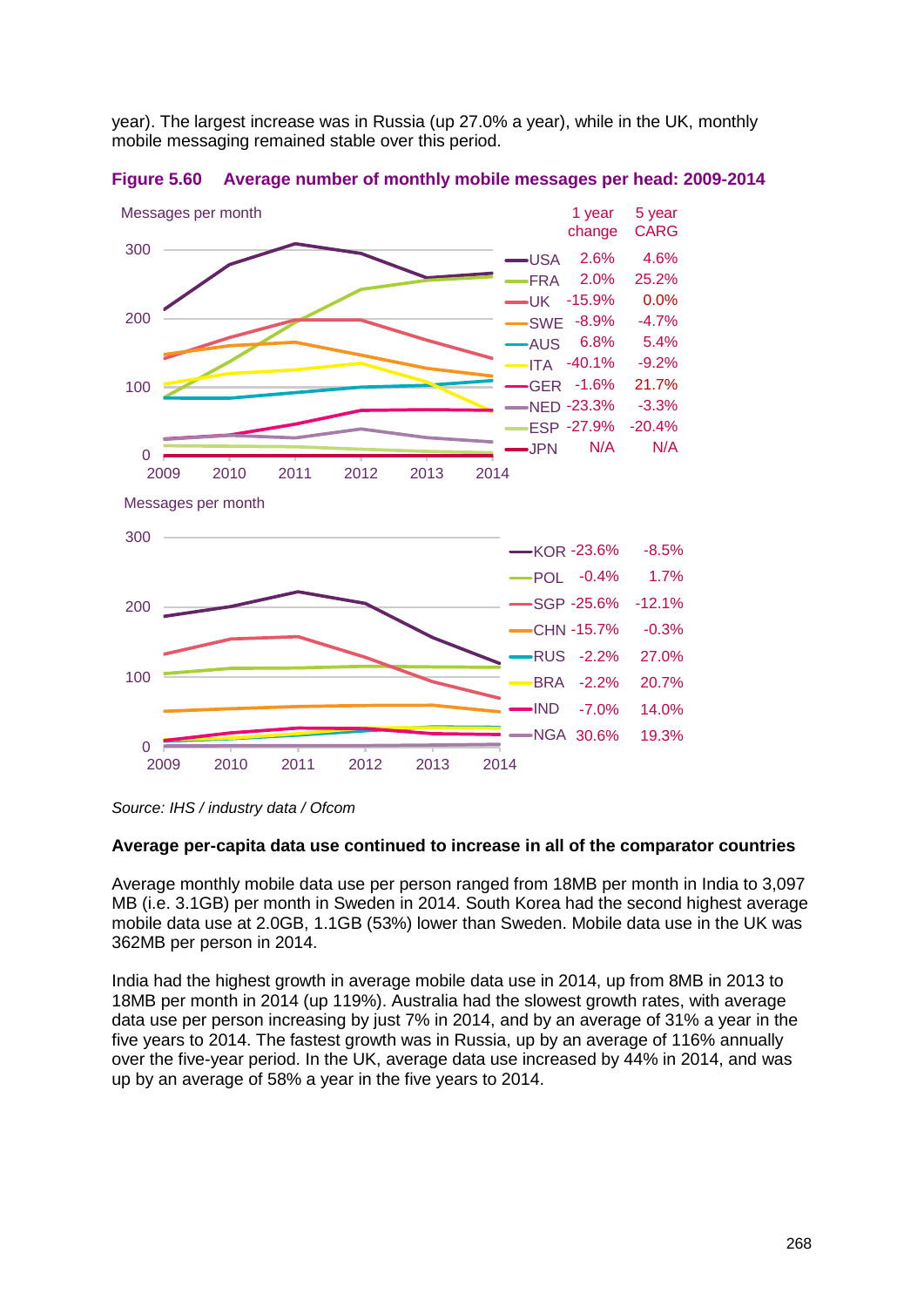

<span id="page-66-0"></span>**Figure 5.61 Average per-capita monthly mobile data use: 2009-2014**

#### **Most countries had more mobile connections than people in 2014**

The number of mobile connections per 100 people ranged from 74 in India to 168 in Russia in 2014, although Russia was one of four comparator countries (with Singapore, Italy and Germany) where the number of mobile connections per 100 people fell in in the year to 2014. Singapore had the largest decline, down by nine connections to 147 connections in 2014, while Japan had the largest increase (up by eight connections). The UK had 130 mobile connections per 100 people at the end of 2014, up by one connection since 2013.

In the five years to 2014, Brazil had the largest increase, up by 49 connections, while Spain was the only country where there was a decrease in the number of connections per 100 people (down by two connections). In the UK, the number of mobile connections per 100 people remained mostly stable during the five-year period.

*Source: IHS / industry data / Ofcom*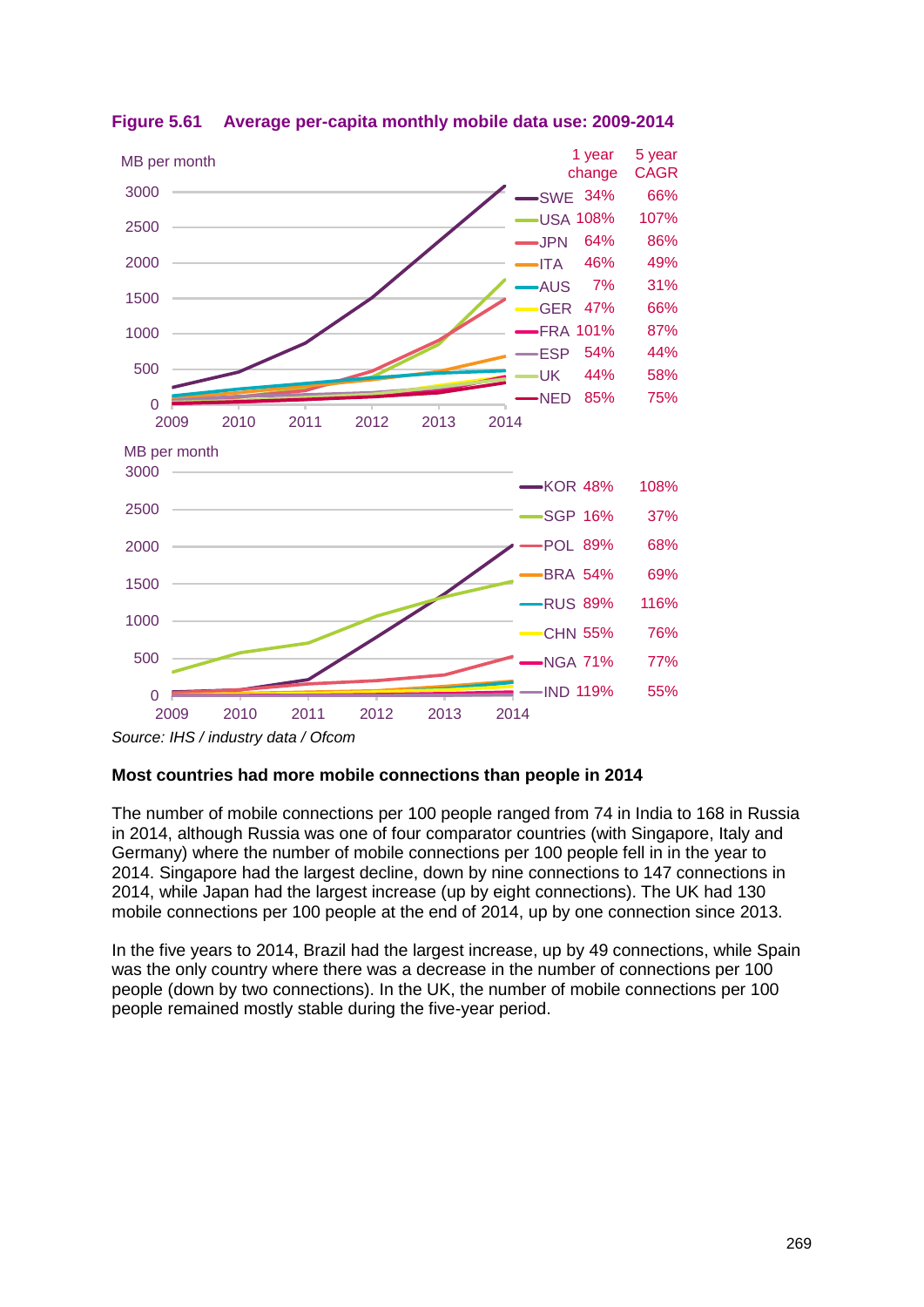

#### **Figure 5.62 Mobile connections per 100 people: 2009-2014**

#### **Mobile internet (excluding messaging) connections per 100 people increased in all of the comparator countries in the five years to 2014**

Singapore had the highest number of mobile internet (excluding messaging) connections per 100 people in 2014, at 183 connections. India had the lowest, at six connections, due to low levels of 3G and 4G availability, and because access to mobile data networks is concentrated in metropolitan areas. By comparison, the UK had 87 connections per 100 people, ranking eighth among our comparator countries.

The number of mobile connections per 100 people increased in all of our comparator countries in the five years to 2014. As well as having the largest absolute number of mobile data connections per 100 people, Singapore also had the largest increase, up by 88 connections per 100 people since 2009. India had the smallest increase, up by five connections in the five years to 2014. In the UK, take-up increased by 55 connections per 100 people over the same period.

Australia had the highest number of dedicated mobile broadband connections per 100 people at the end of 2014, at 26, followed by Sweden with 23 connections. Take-up was lowest in India, China and South Korea, where there was less than one connection per 100 people. In the UK there were eight dedicated mobile broadband connections per 100 people at the end of 2014 (up by one connection since 2009).

*Source: IHS / industry data / Ofcom*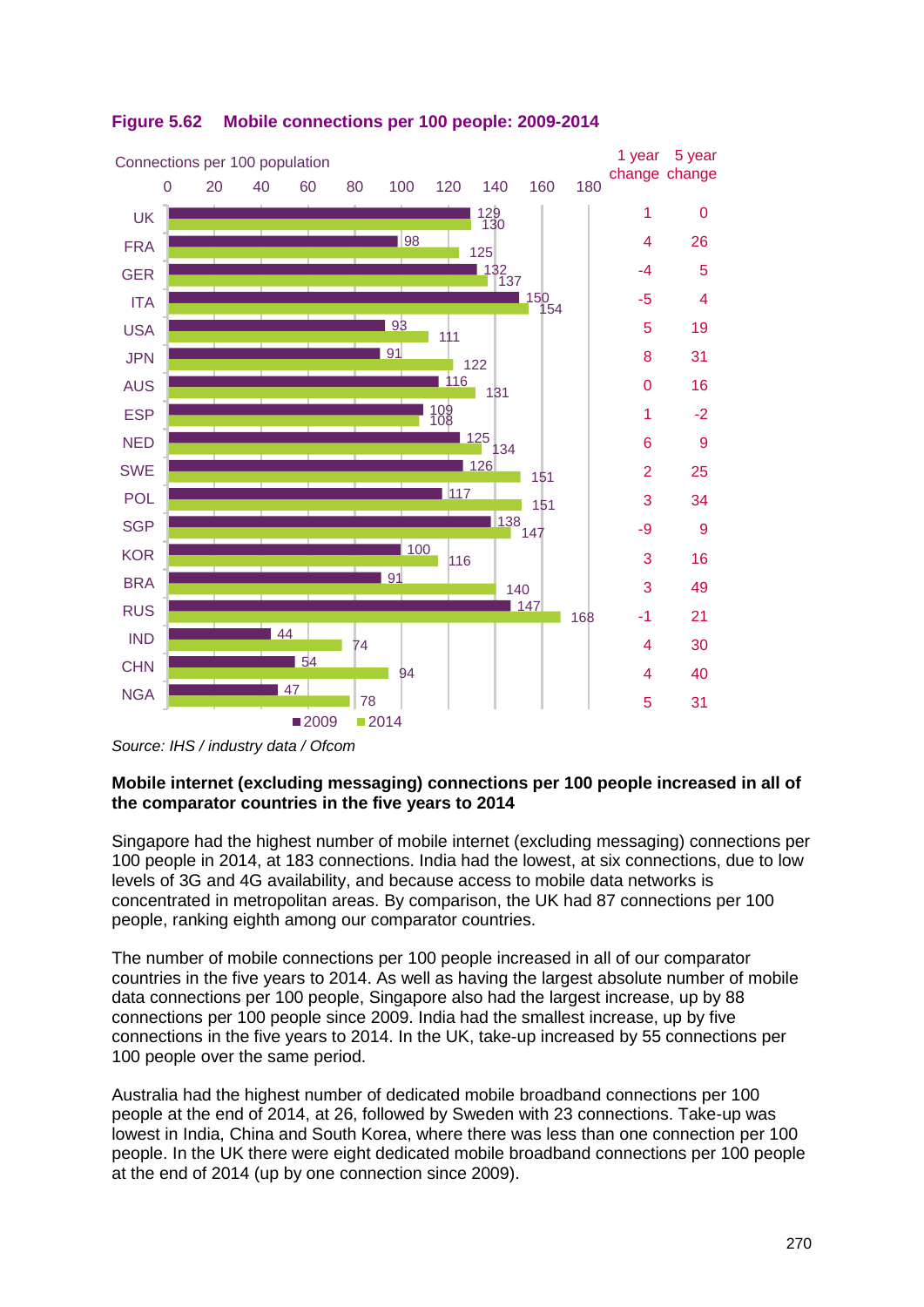The number of mobile handset internet connections increased rapidly in most of the comparator countries in the five years to 2014. The number of connections ranged from five connections per 100 people in India to 181 in Singapore in 2014. In the UK there were 79 connections per 100 people, up by 53 connections over the five years to 2014. The main reason for this rapid increase is increasing smartphone take-up.





*Source: IHS / industry data / Ofcom Note: Mobile internet excludes messaging services such as SMS and MMS*

#### **The UK had the highest proportion of respondents satisfied with the price paid for their mobile service in 2015, at 79%**

[Figure 5.64](#page-69-0) shows the proportion of mobile data users who were either 'very' or 'fairly' satisfied with the four aspects of their mobile service. Overall satisfaction with mobile services was high in all countries, and was over 80% in four of the nine comparator countries (the UK, France, Italy and the US). The UK had comparatively high satisfaction levels for all four aspects, in particular for price paid, where satisfaction was significantly higher than in the other countries, at 79%.